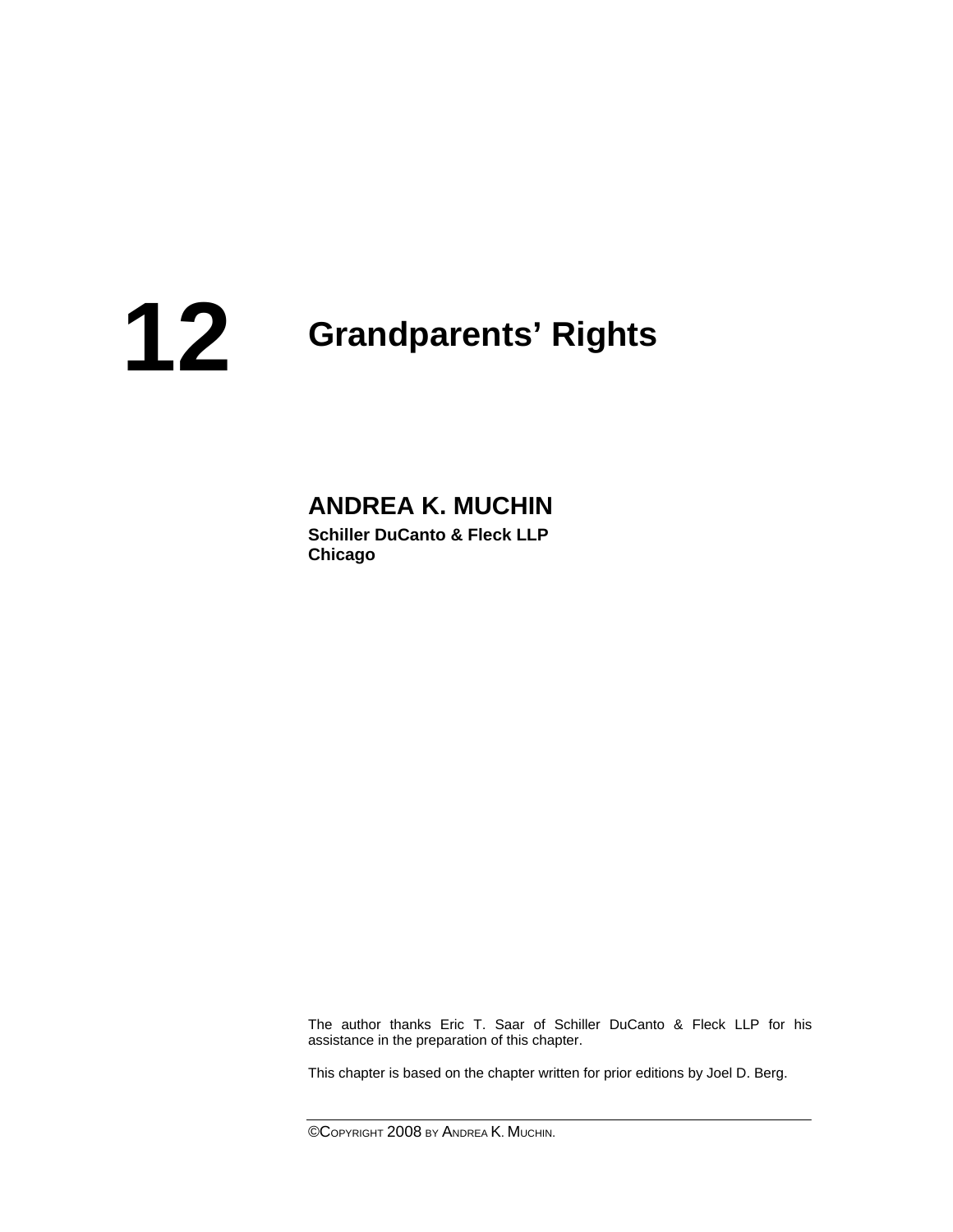# **I. Introduction**

- A. [12.1] Scope of Chapter
- B. [12.2] Relevant Statutes
- C. [12.3] Background

# **II. [12.4] Visitation**

- A. [12.5] Grandparent Visitation Under the IMDMA
- B. [12.6] Grandparent Visitation Under the Probate Act
	- 1. [12.7] Standing To Petition
	- 2. [12.8] Burden of Proof

# **III. [12.9] Legal Custody**

- A. [12.10] Standing To Petition
- B. [12.11] Legal Standards for Seeking Child Custody
	- 1. [12.12] Superior Rights Doctrine and Burden of Proof
	- 2. [12.13] Best Interests of the Child
	- 3. [12.14] Substantial Changes in Circumstances
- C. [12.15] Procedure for Seeking Custody
	- 1. [12.16] Jurisdiction, Venue, and Notice
	- 2. [12.17] Temporary Custody
	- 3. [12.18] Guardians ad Litem, Child Representative and Custody Evaluators
	- 4. [12.19] Hearings
	- 5. [12.20] Child Support and Health Insurance

# **IV. [12.21] Guardianship**

- A. [12.22] Qualifications for Guardianship
- B. Types of Guardians
	- 1. [12.23] Short-Term Guardian
		- a. [12.24] Appointment of Short-Term Guardian
		- b. [12.25] Duration of Short-Term Guardianship
		- c. [12.26] Powers of Short-Term Guardian
	- 2. [12.27] Standby Guardian
		- a. [12.28] Appointment of Standby Guardian
		- b. [12.29] Petition, Venue, and Notice
		- c. [12.30] Oath and Bond
		- d. [12.31] Commencement of Duties of Standby Guardian
		- e. [12.32] Duration of Standby Guardianship
	- 3. [12.33] Guardian of the Person
		- a. [12.34] Standing To Petition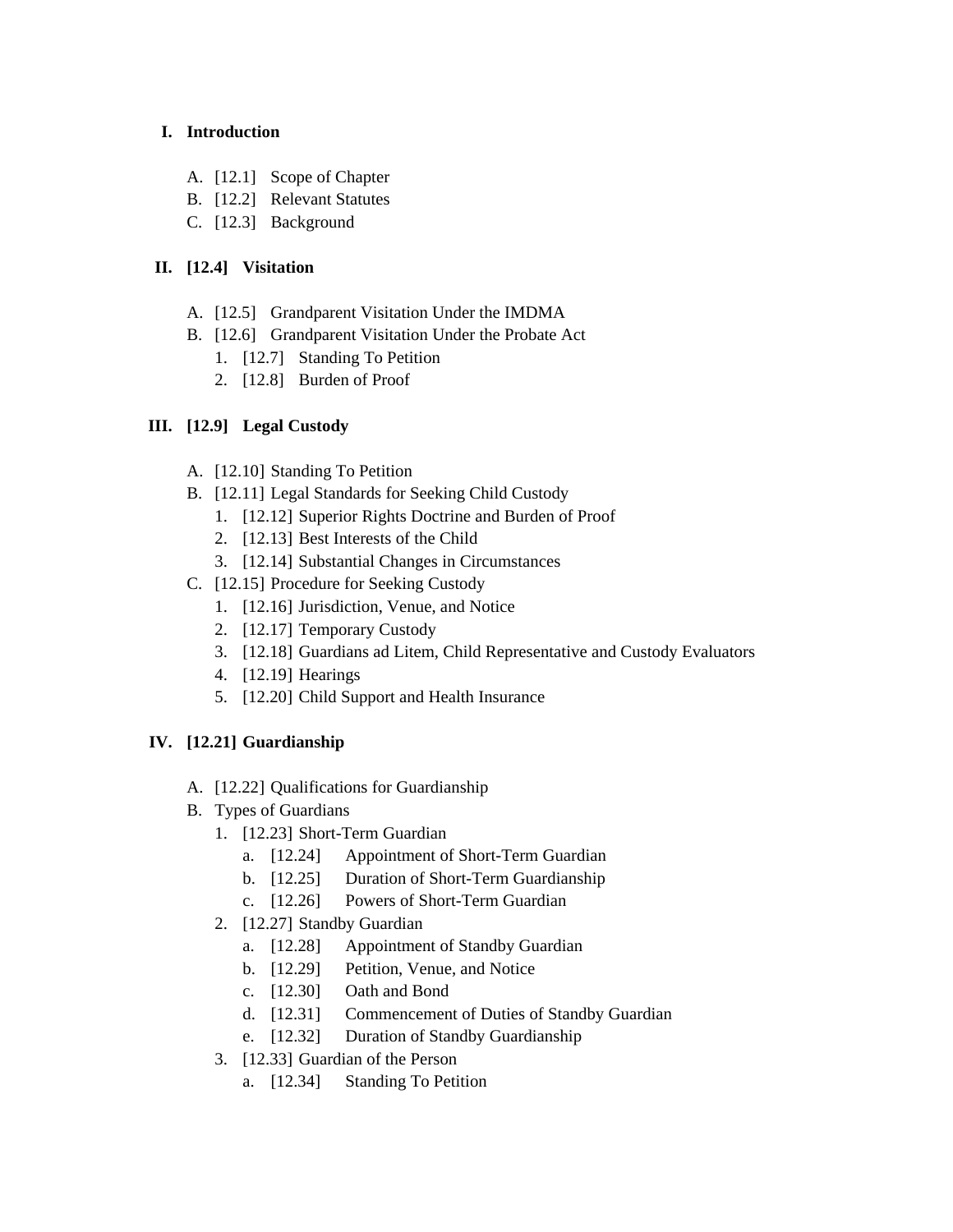- b. [12.35] Nomination by the Child
- c. [12.36] Petition, Venue, and Notice
- d. [12.37] Best Interests of the Child and Guardians ad Litem
- e. [12.38] Oath and Bond
- f. [12.39] Removal of Guardian and Termination of Guardianship
- 4. [12.40] Guardian of the Estate
	- a. [12.41] Duties and Authority of Guardian
	- b. [12.42] Procedure

# **V. [12.43] Adoption**

- A. [12.44] Consents to Adoptions
	- 1. [12.45] Who Must Consent to the Adoption
	- 2. [12.46] Time for Taking Consent
	- 3. [12.47] Forms of Consent and Acknowledgments of Consent
	- 4. [12.48] Irrevocability of Consents to Adoption
- B. [12.49] Findings of Parental Unfitness
	- 1. Grounds of Unfitness
		- a. [12.50] Abandonment and Desertion
		- b. [12.51] Failure To Maintain a Reasonable Degree of Interest, Concern, or Responsibility as to the Child's Welfare
		- c. [12.52] Additional Grounds of Unfitness
	- 2. [12.53] Termination of Parental Rights
- C. Guidelines and Procedures for Adoptions by Grandparents
	- 1. [12.54] Qualifications for Adoptive Parents
	- 2. [12.55] Who May Be Adopted
	- 3. [12.56] Jurisdiction and Venue
	- 4. [12.57] Petition and Process
	- 5. [12.58] Interim Orders and Guardians ad Litem
	- 6. [12.59] Consent by Child
	- 7. [12.60] Judgment for Adoption
	- 8. [12.61] Denial of the Petition To Adopt

# **VI. Appendix — Sample Forms**

- A. [12.62] Petition To Intervene
- B. [12.63] Petition For Grandparent and Great Grandparent Visitation Rights
- C. [12.64] Petition for Guardianship of Minor
- D. [12.65] Petition To Adopt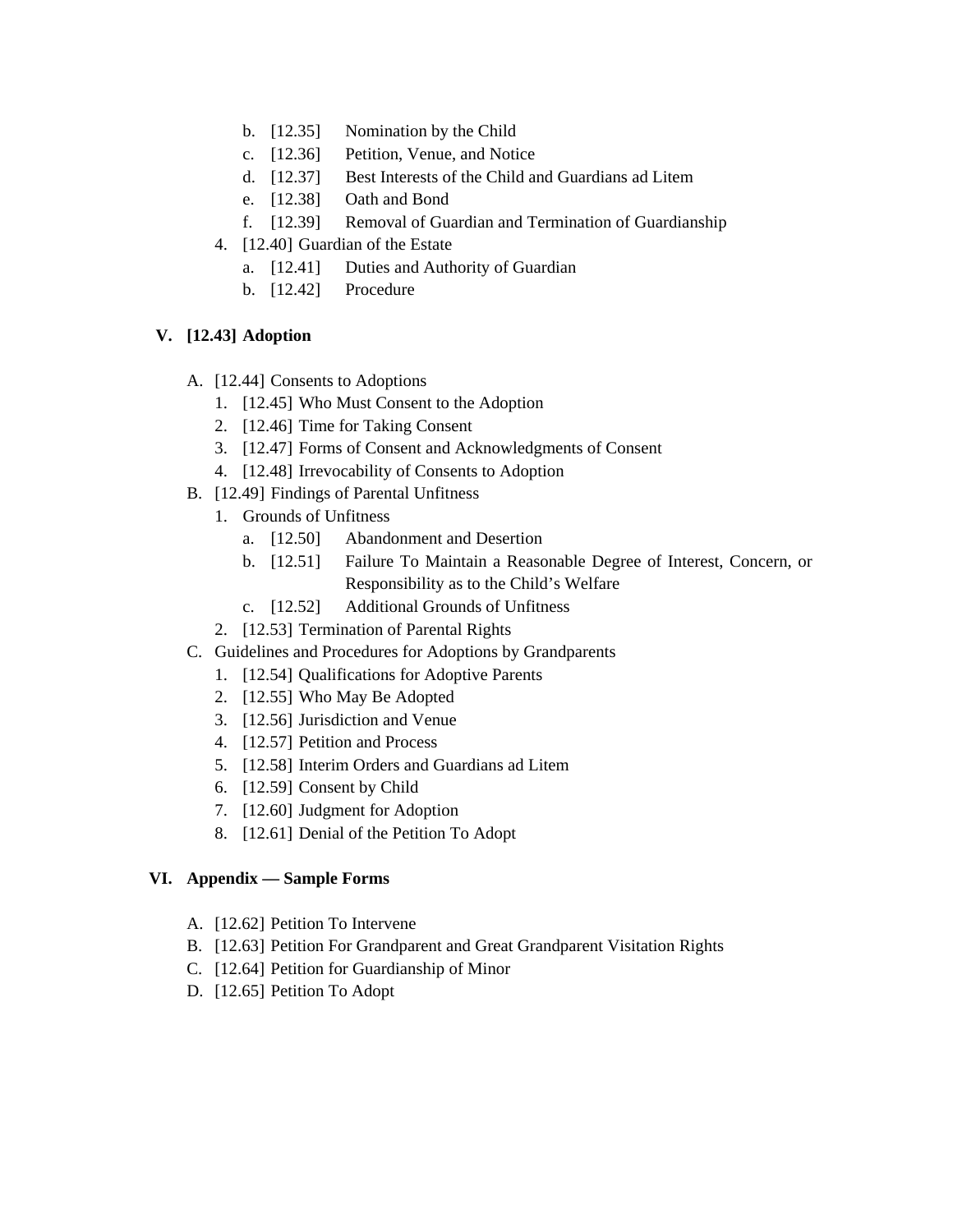# **I. INTRODUCTION**

## **A. [12.1] Scope of Chapter**

 In the past 25 years, few areas of family law have changed more dramatically than those concerning grandparents' rights in regards to their grandchildren. As the law has progressed, these rights have been narrowed to the degree that many are better classified as privileges or opportunities. The purpose of this chapter is to provide the general practitioner with the fundamentals of these grandparents' rights, privileges, and opportunities as comprised in these four areas: (1) visitation, (2) legal custody, (3) guardianship, and (4) adoption.

# **B. [12.2] Relevant Statutes**

 Grandparents' rights are contained in several different statutes. Visitation rights are governed by the Illinois Marriage and Dissolution of Marriage Act (IMDMA), 750 ILCS 5/101, *et seq.,* and the Probate Act of 1975 (Probate Act), 755 ILCS 5/1-1, *et seq.* Legal custody is governed by the IMDMA, and guardianship is governed by the Probate Act. Adoption is governed by the Adoption Act, 750 ILCS 50/0.01, *et seq.*

# **C. [12.3] Background**

 Grandparents' rights are a relatively recent innovation in the law. At common law, the superior right of the natural parents to raise and control their children was nearly inviolable barring special circumstances, such as when a father died and his parents were trustees for their grandchild, when the mother died and her parents had a close relationship with the grandchild, and the like. See *In re Marriage of Spomer,* 123 Ill.App.3d 31, 462 N.E.2d 724, 78 Ill.Dec. 605 (5th Dist. 1984). Over the years, these common law rights have begun to be codified in the various statutes.

# **II. [12.4] VISITATION**

 At common law, grandparent visitation was very difficult to obtain barring special circumstances. Beginning in the 1970s, however, significant changes in the law increased the circumstances under which grandparent visitation could be obtained. Since 2000, though, the pendulum has swung the other way as the courts have subjected grandparent visitation statutes to heightened levels of constitutional scrutiny. As of 2005, grandparent visitation can be obtained under the Probate Act and under amendments to the Illinois Marriage and Dissolution of Marriage Act. These amendments which have been ruled on by the Illinois Supreme Court in the decision *Flynn v. Henkel,* 227 Ill.2d 176, 880 N.E.2d 166, 316 Ill.Dec. 688 (2007), offers the best insight into the Illinois Supreme Court's current opinion on grandparent visitation. However, since the Supreme Court has not addressed the constitutionality of the Act head on, the new amendments have not yet passed constitutional muster, and therefore the practitioner must continue to be aware of the constitutional issues surrounding grandparent visitation, all of which have come about from challenges to the IMDMA.

# **A. [12.5] Grandparent Visitation Under the IMDMA**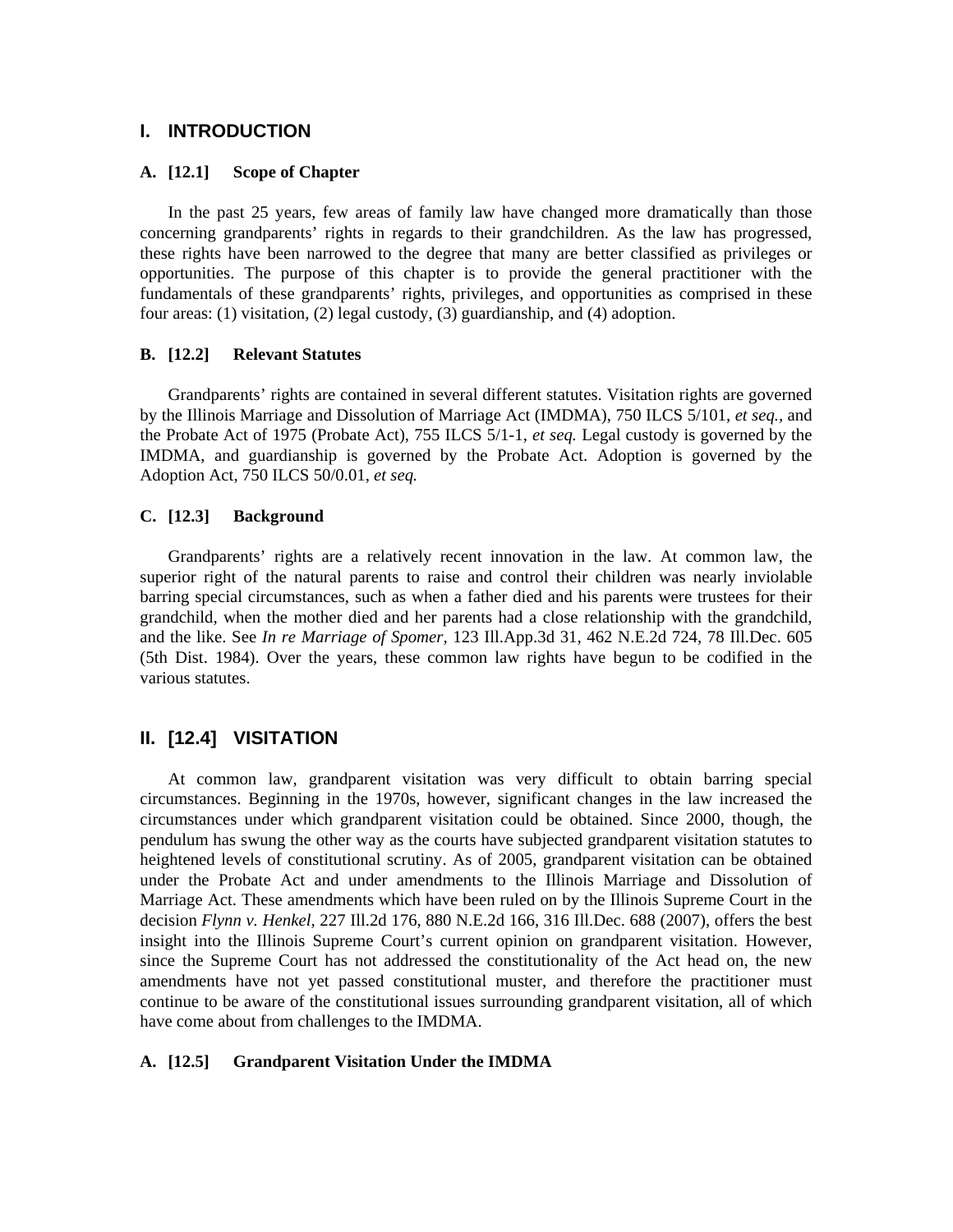When this chapter was originally published in 2000, grandparent visitation was permitted under certain circumstances as set forth in former  $\S$  $\S607(b)(1)$  and  $607(b)(3)$  of the Illinois Marriage and Dissolution of Marriage Act. However, in *Wickham v. Byrne,* 199 Ill.2d 309, 769 N.E.2d 1, 263 Ill.Dec. 799 (2002), the Illinois Supreme Court held the grandparent visitation statute unconstitutional on its face. *Wickham* involved two cases consolidated for purposes of appeal. In one case, the maternal grandmother sought a liberal visitation schedule with her grandchild after the death of her daughter, the child's mother. The child's father refused, and the trial court split the difference by awarding the grandmother some of the visitation she sought and denying overnight visitation. The father appealed, claiming the statute was unconstitutional. In the other case, the paternal grandparents sought visitation with their grandchildren after the death of the children's father. The mother initially permitted visitation but restricted the visitation when the grandparents failed or refused to follow the mother's care instructions. Additionally, the mother expressed concern with permitting her children near an uncle, who had an alternative lifestyle. Though the mother had moved to Missouri by the time of the hearing, the trial court granted the visitation request and required the mother to split the costs of transportation. The appellate court reversed, holding the statute unconstitutional as applied to the facts of the case.

 The Illinois Supreme Court, in *Wickham,* found the statute facially unconstitutional because it infringed on the natural parents' fundamental right "to make decisions concerning the care, custody, and control of their children without unwarranted state intrusion." 769 N.E.2d at 5. The Supreme Court conceded that the State often infringes on parental decision-making but that these intrusions are appropriate only when necessary to protect the health, safety, and welfare of the children. The parental rights doctrine is a fundamental liberty interest, and statutes that infringe on this liberty interest can survive only if they are narrowly tailored to serve a compelling government interest. Thus, immunization requirements, abuse prohibitions, and child labor prohibitions are permitted, but telling parents who they must permit their children to visit with is prohibited by the due process clause of the Fourteenth Amendment to the U.S. Constitution. *See also Schweigert v. Schweigert,* 201 Ill.2d 42, 772 N.E.2d 229, 265 Ill.Dec. 191 (2002) (upholding dismissal of petition for grandparent visitation because statute authorizing petition was unconstitutional on its face); *Lulay v. Lulay,* 193 Ill.2d 455, 739 N.E.2d 521, 250 Ill.Dec. 758 (2000) (finding former §607(b)(1) unconstitutional as applied to facts when grandparent sought visitation over wishes of both parents who were divorced but exercised joint custody).

 Effective January 1, 2005, in answer to *Wickham, supra,* P.A. 93-911 amended the statute to provide for grandparent visitation in situations far more limited than the previous, unconstitutional statute. This statute permits grandparents to seek visitation with their grandchild if the child's parent or parents unreasonably deny visitation and at least one of five situations exists. 750 ILCS 5/607(a-5)(1). At that time (later amendments are discussed below), §607(a-5)(2) covered five situations typified by some split in the child's natural family:

 1. Grandparent visitation can be considered if one parent is incompetent, deceased, or imprisoned for more than one year.

 2) Visitation can be considered if the child's parents are divorced or have been legally separated for more than three months, at least one of the parents does not object to the visitation, and the grandparent visitation would not interfere with the visitation enjoyed by the parent not related to the grandparent seeking visitation.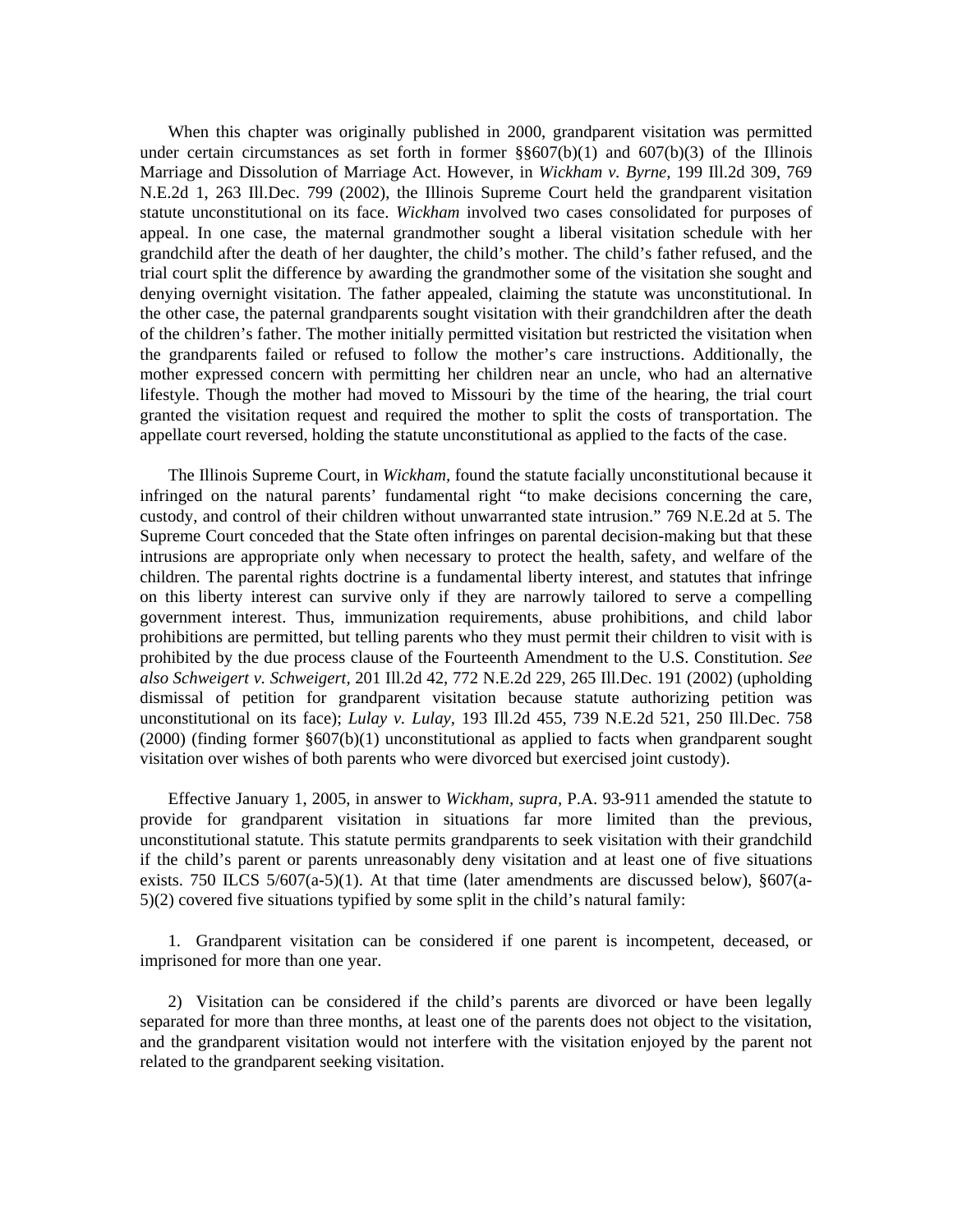3) Visitation can be considered if a court other then a juvenile court or an adoption court has terminated one parent's rights in the child and this parent is the child of the grandparent seeking visitation.

 4) Visitation can be considered if the child was born out of wedlock, the parents do not live together, and the petitioner is a maternal grandparent.

 5) Visitation can be considered if the child was born out of wedlock, a court has established paternity, the parents do not live together, and the petitioner is a paternal grandparent. *Id.*

The statute expressly prohibits grandparents from petitioning for visitation if their child's parental rights in the grandchild at issue have been terminated in an adoption proceeding. 750 ILCS  $5/607(a-5)(2)$ .

 The 2005 grandparent visitation statute seeks to avoid the constitutional problems discussed in *Wickham* by clearly placing the burden of proof on the grandparents. To this end, "there is a rebuttable presumption that a fit parent's actions and decisions regarding grandparent . . . visitation are not harmful to the child's mental, physical, or emotional health." 750 ILCS 5/607(a-5)(3). To prevail on a petition for visitation, the grandparents must prove that the parent's actions and decisions in denying visitation harm the child's mental, physical, or emotional health. *Id.* In determining whether this rebuttable presumption is overcome, the trial court is directed to consider numerous factors. These factors are the child's preference, the mental and physical health of the child and the grandparents, the duration and nature of the child's relationship with the grandparents, the good faith of the grandparents in seeking visitation and of the person denying visitation, the amount of visitation time requested and whether this visitation would adversely impact the child's other activities, whether the child lived with the grandparents for at least six consecutive months with or without the current custodial parent, whether the grandparents have had frequent contact with the child for at least 12 consecutive months, and any other facts that demonstrate that severing the relationship between the grandparents and the child will harm the child's mental, physical, or emotional health. 750 ILCS 5/607(a-5)(4). If the grandparents meet the burden of proof, the court is given great flexibility in shaping its order. Thus, the court need not grant overnight visitation or even possessory visitation; rather, the court need only provide the grandparents with reasonable access to the child. See 750 ILCS 5/607(a- $5)(5)$ .

 Modifications of grandparent visitation orders are similar to modifications of child custody orders. As with modifications of custody, the court cannot modify visitation within two years of entry of the previous visitation order unless the court permits this modification based on affidavits alleging facts that demonstrate "the child's present environment may endanger seriously the child's mental, physical, or emotional health." 750 ILCS  $5/607(a-7)(1)$ . (Compare this to the provisions governing modifications of child custody, 750 ILCS 5/610.) To modify a grandparent visitation order more than two years after it was entered, the petitioning party must prove by clear and convincing evidence that a change in circumstances has occurred since entry of the previous visitation order as a result of which a modification is necessary to protect the mental, physical, or emotional health of the child. The changed circumstances may be related only to the child and the child's custodian; apparently, changes in the grandparent's circumstances are irrelevant. 750 ILCS 5/607(a-7)(2). Moreover, the petition to modify may be premised only on factual allegations that were nonexistent or unknown to the court when the previous visitation order was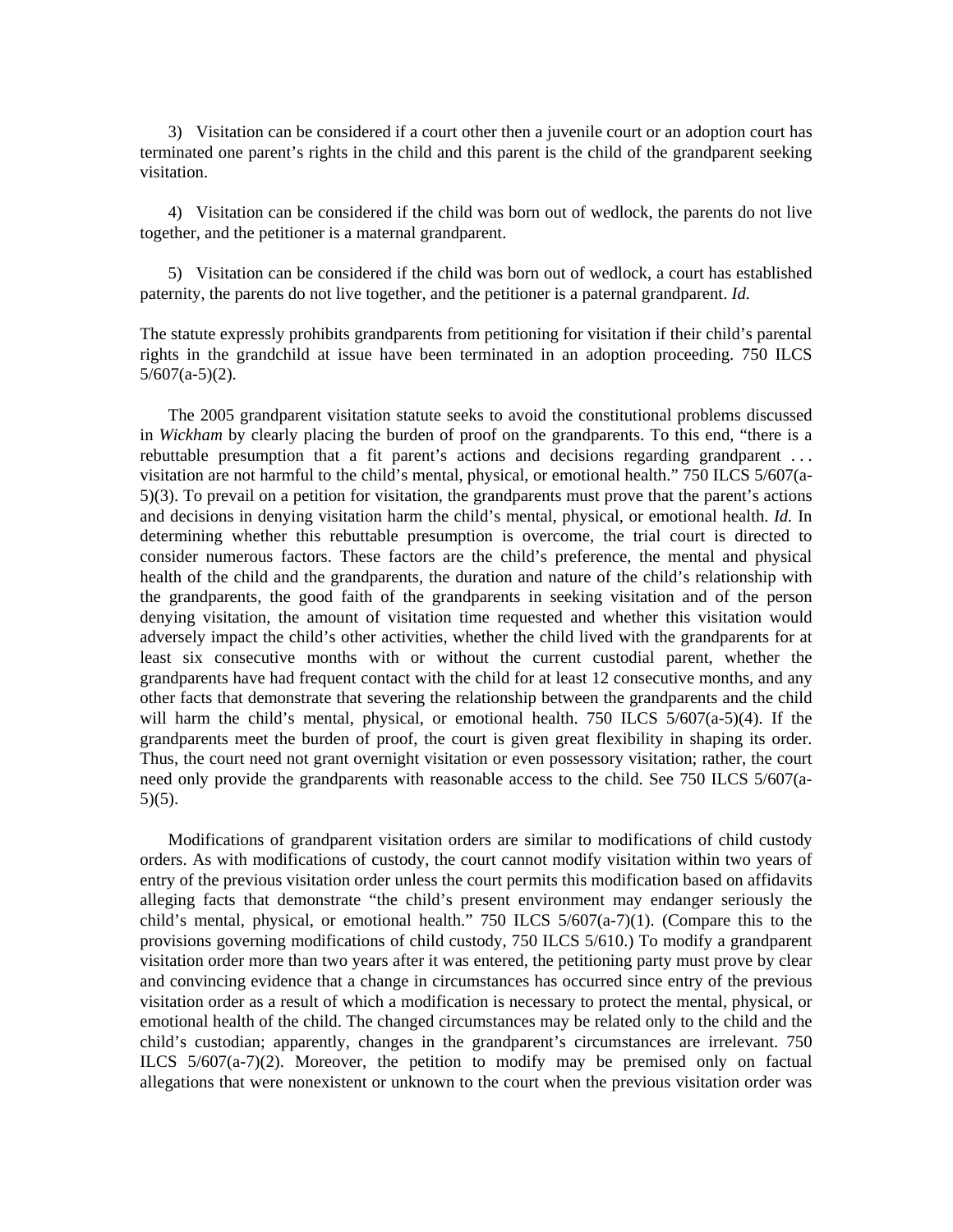entered. *Id.* Finally, "[a]ttorney fees and costs shall be assessed against a party seeking modification of the visitation order if the court finds that the modification action is vexatious and constitutes harassment." 750 ILCS 5/607(a-7)(3).

 In addition to the 2005 amendments, the Illinois Legislature passed a series of additional amendments in 2006 which took effect January 1, 2007. Specifically, the Grandparent Visitation Act no longer applies to children less then one year old. See 750 ILCS 5/607(a-3). This amendment was in response to concerns of legislators and lobbyists that parents of new-born children could be forced into court mandated visitation during a child's "tender years." The new amendment also contains a specific venue provision such that "[a] petition for visitation with a child by a person other than a parent must be filed in the county in which the child resides." 750 ILCS  $5/607(a-3)$ . In addition, the statute now allows a grandparent to petition for visitation during a "pending dissolution proceeding or any other proceeding that involves custody or visitation issues." *Id.* Also under the amended Grandparent Visitation statute, a grandparent will be able to petition for visitation if a parent "has been missing for at least 3 months." 750 ILCS 5/607(a- $5(1)(A-5)$ . "For the purposes of [§607] a parent is considered to be missing if the parent's location has not been determined and the parent has been reported as missing to a law enforcement agency" *Id.* The amended statute also allows for a grandparent to petition for visitation if the parent has been "incarcerated in jail or prison during the 3 month period preceding the filing of the petition" 750 ILCS 5/607(a-5)(1)(A-15). Finally, under the new statute, if a child is adopted by a relative or a stepparent, a grandparent still has standing to petition for visitation after the adoption. This is in stark contrast to the old law which forbade a grandparent to petition for visitation after the child had been adopted. 750 ILCS  $5/607(a-5)(1)(B)$ .

 After the amended statute took effect in 2007, the Illinois Supreme Court heard three cases on the subject of grandparent visitation. The first two, *Mulay v. Mulay,* 225 Ill. 2d 601, 870 N.E.2d 328, 312 Ill.Dec. 263 (2007) and *Felzak v. Hruby,* 226 Ill.2d 382, 876 N.E.2d 650, 315 Ill.Dec. 338 (2007), were dismissed on procedural grounds. The third, *Flynn v. Henkel,* 227 Ill. 2d 176, 880 N.E.2d 166, 316 Ill.Dec. 688 (2007) (*Flynn II*), was ruled on substantively.

 In *Flynn,* a paternal grandmother filed a petition for visitation against the mother of a child who was born out-of-wedlock. The trial court allowed the visitation. The mother appealed, and the appellate court affirmed. *Flynn v. Henkel,* 369 Ill.App.3d 328, 859 N.E.2d 1063, 307 Ill.Dec. 386 (2d Dist. 2006) (*Flynn I*). The Illinois Supreme Court reversed the appellate court's opinion, holding that the trial court's unsupported oral pronouncement that grandmother had met her burden of proof in overcoming the statutory presumption that mother's decision denying grandparent visitation was not harmful to child's mental, physical, or emotional health was against the manifest weight of the evidence. *Flynn II, supra.* The court highlighted its opinion in *Wickham*, stating that the "best interests" standard is no longer applied. The court emphasized that it is presumed that a parent's decision to deny visitation to a grandparent is correct. The only way to overcome this is for the grandparent to show that it is harmful to the physical, emotional, and mental health of the child to deny them visitation. The court stated:

**Neither denial of an opportunity for grandparent visitation, as the trial court found, nor a child "never knowing a grandparent who loved him and who did not undermine the child's relationship with his mother," as the appellate court held, is "harm" that will rebut the presumption stated in section 607(a-5)(3) that a fit**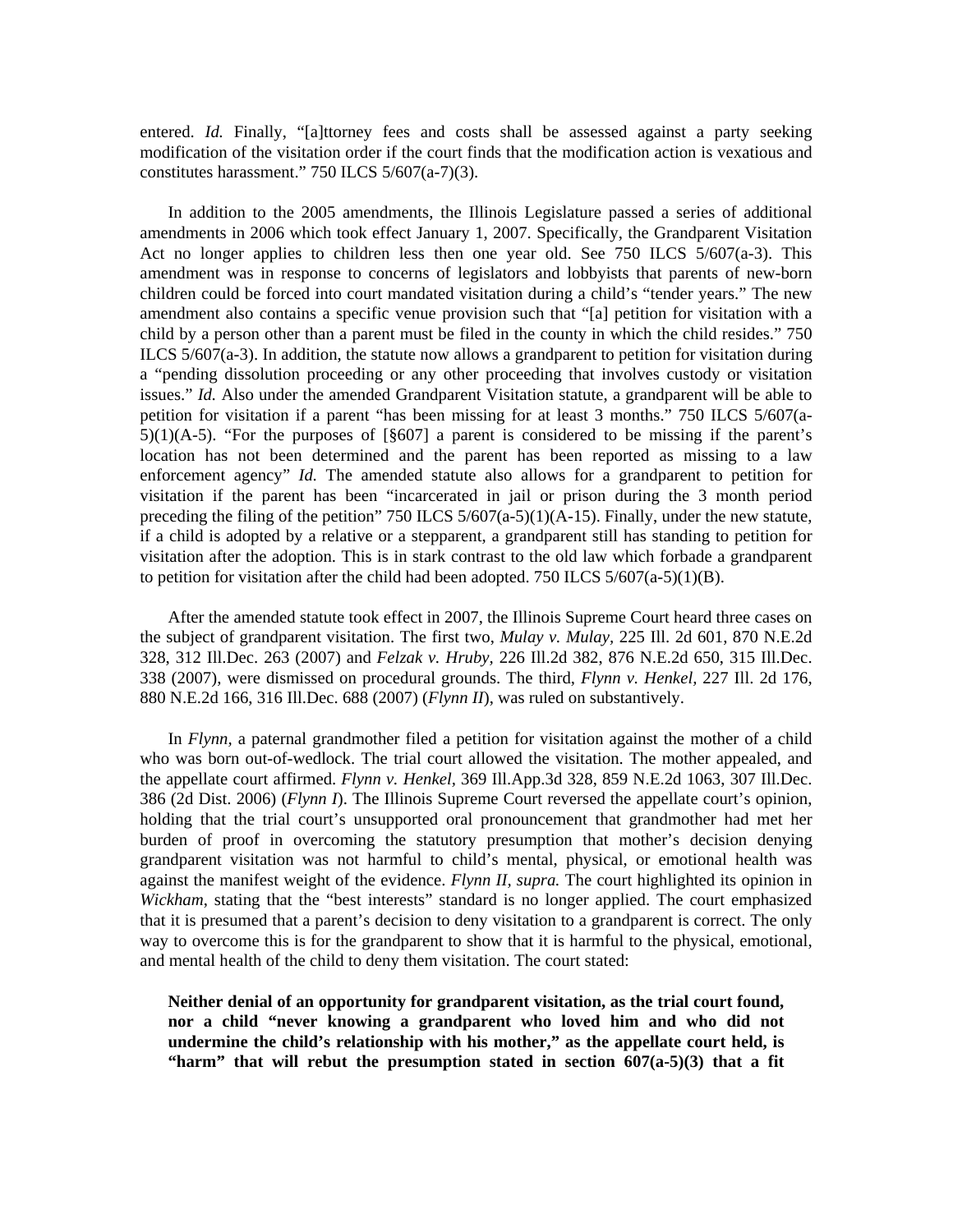## **parent's denial of a grandparent's visitation is not harmful to the child's mental, physical, or emotional health.** 880 N.E.2d at 171.

Accordingly, under current law, a grandparent seeking court-ordered visitation must prove that the child's mental, emotional, or physical health will be harmed if visitation is denied. The fact that a child simply will be cut off from one side of the family if visitation is stopped is not enough to prove harm to the child.

 The Illinois Supreme Court in *Flynn II* did not address the constitutionality of the new Grandparents Visitation Act. Until they do, *Flynn* is the controlling opinion for divorce practitioners in Illinois dealing with grandparent visitation. See Michael K. Goldberg, *Flynn v. Henkel: A Heavy Burden for Petitioners Under the Grandparent Visitation Act,* 96 Ill.B.J. 244, (2008).

 Sections 12.62 and 12.63 below contain sample forms of a petition to intervene and a petition for grandparent visitation.

#### **B. [12.6] Grandparent Visitation Under the Probate Act**

 Grandparents may petition for visitation under the Probate Act only if both of the child's natural or adoptive parents are deceased. 755 ILCS 5/11-7.1(a). If either of the child's natural or adoptive parents is alive, then visitation must be sought under the Illinois Marriage and Dissolution of Marriage Act. Thus, the Probate Act provides for visitation in more limited circumstances. However, as shown in §§12.7 and 12.8 below, grandparent visitation under the Probate Act should be easier to obtain. Additionally, the constitutional concerns applicable to visitation under the IMDMA do not come into play because visitation under the Probate Act does not implicate parental rights since the child's parents are deceased.

#### **1. [12.7] Standing To Petition**

 Under the Probate Act, grandparents usually may petition for visitation if they can prove two elements. First, the grandparents must show that both of the child's natural or adoptive parents are deceased. Second, the grandparents must show that they are themselves the parents of a legal parent of the minor child. 755 ILCS 5/11-7.1(a). Thus, if the child has been adopted and the adoptive parents both die, the grandparents may petition for visitation only if they are the parents of one of the adoptive parents.

 The Probate Act also provides for grandparent visitation in limited situations in which the child has been adopted after the death of both parents. Grandparents may petition for visitation if, after the death of both legal parents, the child is adopted by a close relative. Under the Probate Act, a close relative shall include, but not be limited to, a grandparent, aunt, uncle, first cousin, or adult brother or sister of the child. *Id.* Thus, if a child is adopted by the maternal grandparents after the death of both legal parents, the paternal grandparents have standing to seek grandparent visitation with the child.

#### **2. [12.8] Burden of Proof**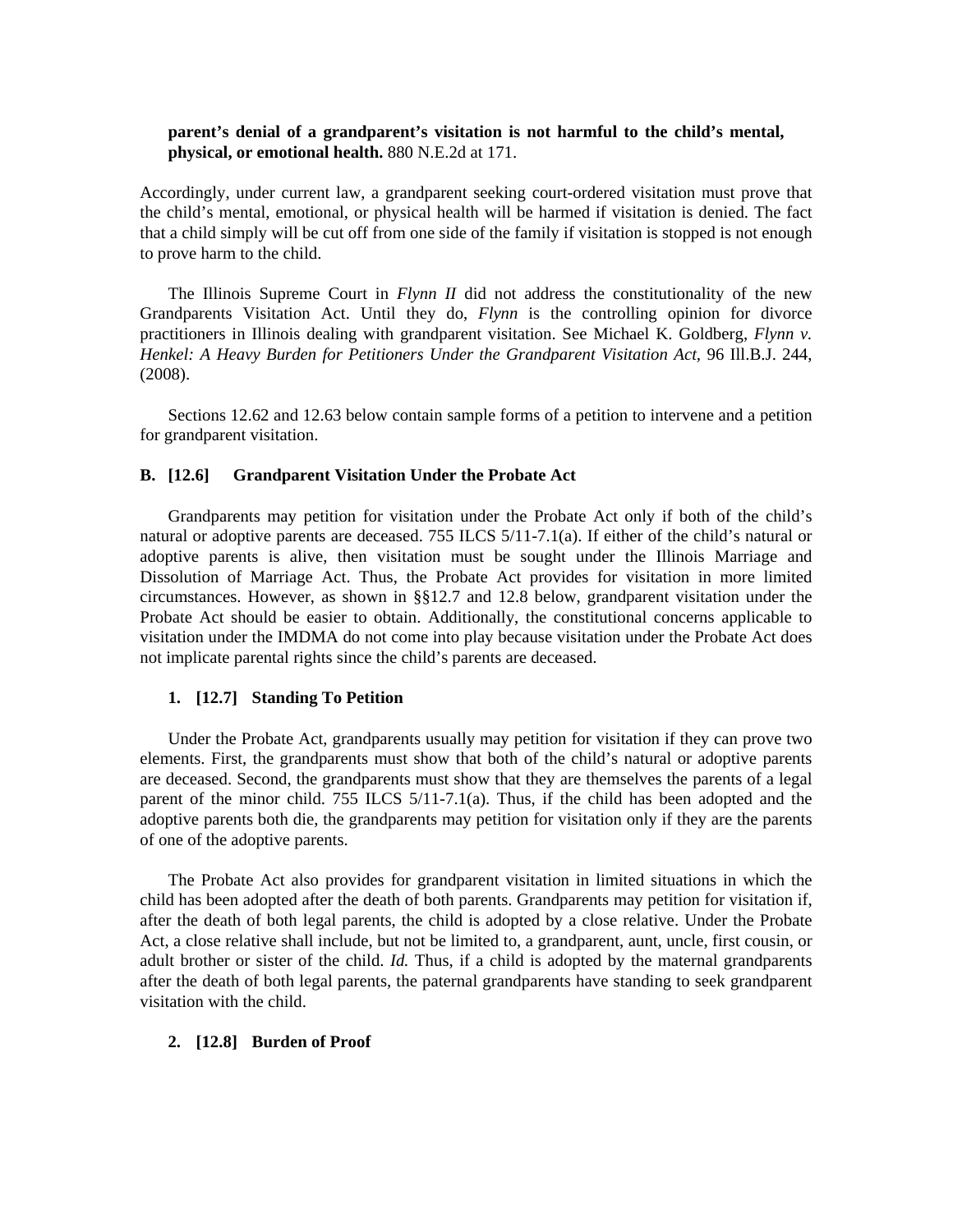Depending on the situation, the burden of proof in a petition for grandparent visitation under the Probate Act varies. The Probate Act states as follows:

# **Whenever both natural or adoptive parents of a minor are deceased, visitation rights** *shall* **be granted to the grandparents of the minor who are the parents of the minor's legal parents unless it is shown that such visitation would be detrimental to the best interests and welfare of the minor. [**Emphasis added.**]** 755 ILCS 5/11-7.1(a).

 Thus, if the child has not been adopted subsequent to the death of both legal parents, the grandparents bear the initial burden of proving that both parents are deceased and that the grandparents are themselves the parents of the child's deceased legal parent. Upon proving these two elements, the circuit court is required to grant visitation unless a party to the action shows this visitation to be detrimental to the child's best interests. As in visitation actions under the Illinois Marriage and Dissolution of Marriage Act, the best interests standard governs visitation actions under the Probate Act. However, unlike visitation actions under the IMDMA, the grandparents petitioning for visitation under the Probate Act do not bear the burden of proving that visitation is in the best interests of the child. Rather,  $\S11-7.1(a)$  of the Probate Act creates a rebuttable presumption that grandparent visitation is in the best interests of the minor. Thus, if the petition for grandparent visitation brought under the Probate Act is challenged by the child's guardian, the guardian bears the burden of proving that visitation is not in the child's best interests.

 However, if the child has been adopted by a close relative subsequent to the death of the child's parents, the grandparents bear the burden of proving numerous elements, including that granting visitation is in the best interests of the child. In these cases, the grandparents seeking visitation must prove that (a) both of the child's legal parents are deceased, (b) the grandparents are themselves the parents of a legal parent of the child, (c) the child's subsequent adoption was by a close relative, (d) the grandparents have been unreasonably denied visitation with the child, and (e) granting grandparent visitation is in the best interests of the child. *Id.* No appellate decisions reviewing grandparent visitation under §11-7.1 of the Probate Act have been published, but the burden of proof in these situations seems very difficult.

# **III. [12.9] LEGAL CUSTODY**

 Few areas of family law are more difficult than child custody litigation. The courts are vested with broad discretion in most vital areas concerning custody, most notably in applying the best interests analysis to the fact pattern presented at hearing. Of course, fact patterns vary dramatically between actions. Thus, custody actions are sui generis and, as a result, small changes in fact patterns may have great impact in the ultimate outcome of the litigation. Added to the complexity of the legal and factual issues is the tension that nearly always underlies custody litigation. Rare is the case in which the opposing parties praise each others' parenting skills. To the contrary, parties often attempt to introduce into evidence every single sordid detail of the life of the other party, which often leads to two-way mudslinging on a scale rarely witnessed in other actions.

 This mudslinging may be increased in those instances in which grandparents seek custody over the objections of the grandchild's parents. The potential to irreparably damage familial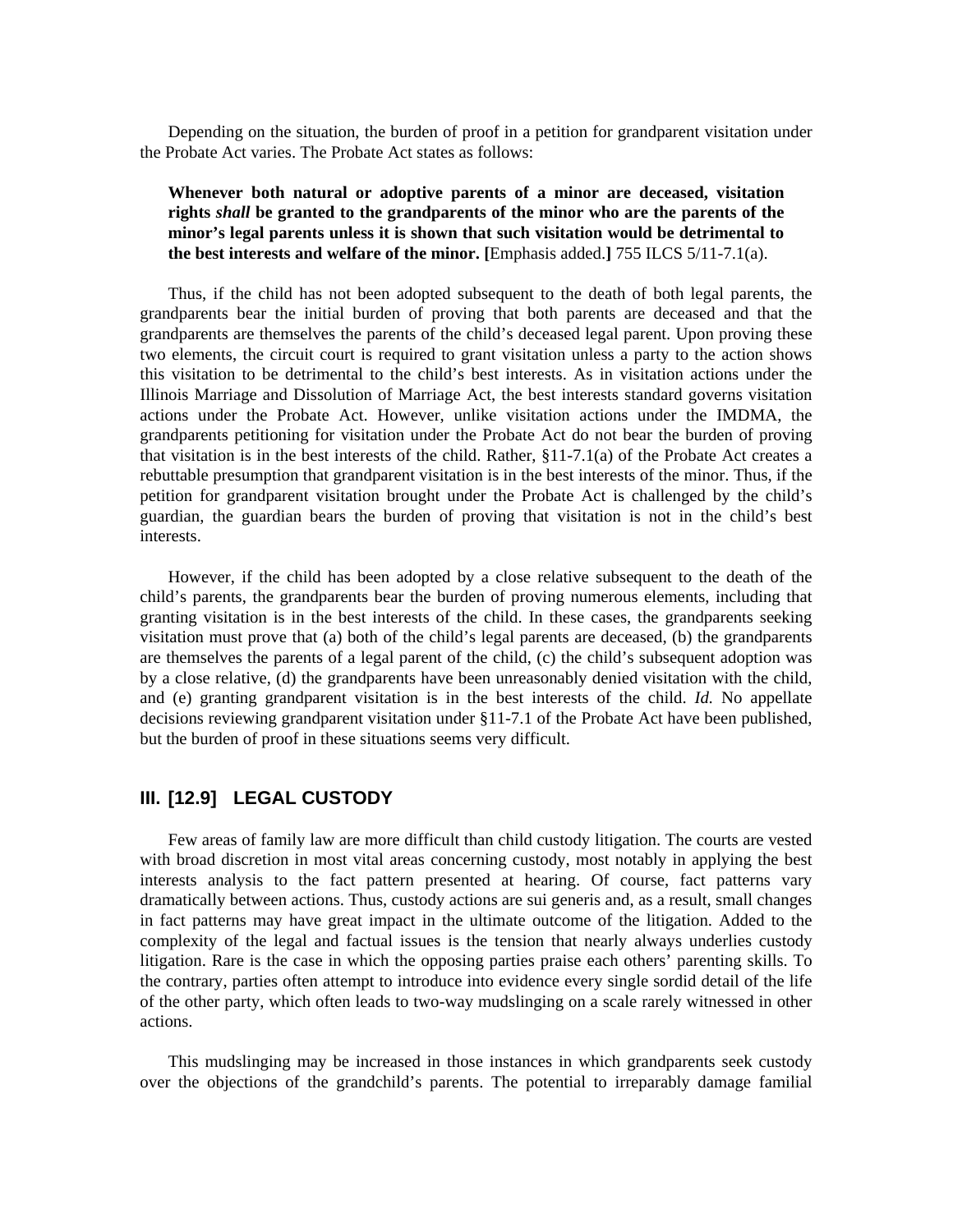relationships is great and should not be undertaken without great thought. Moreover, because they are not the child's parents, grandparents have a far more difficult road to travel in attaining custody of their grandchild.

 Any attorney advising clients who seek custody of their grandchild should take extra care to understand the intricacies of both the statutory law as well as the caselaw. As shown in the discussion in  $\S$ §12.10 – 12.20 below, the courts do not apply the laws exactly the way that the legislature drafted them. Thus, a quick glance at the statute is often not the end of the analysis.

#### **A. [12.10] Standing To Petition**

 Before they may petition for custody of their grandchildren, grandparents must first meet the standing requirement contained in the Illinois Marriage and Dissolution of Marriage Act. See 750 ILCS 5/601(b)(2). The standing requirement does not implicate the circuit court's jurisdiction; rather, it is designed to safeguard the parents' superior right to custody. As such, standing is a threshold issue to be determined before proceeding to the best interests hearing. *In re A.W.J.,* 197 Ill.2d 492, 758 N.E.2d 800, 259 Ill.Dec. 392 (2001). Section 601(b) of the IMDMA provides as follows:

#### **A child custody proceeding is commenced in the court:**

**\* \* \*** 

# **(2) by a person other than a parent, by filing a petition for custody of the child in the county in which he is permanently resident or found, but only if he is not in the physical custody of one of his parents.**

This seemingly broad language actually provides the first difficult step that grandparents must take in seeking custody of a grandchild. The statute allows the grandparents to file a petition for child custody if the child is not at the time of filing in the "physical custody" of one of the child's parents. However, the appellate courts have consistently found that the term "physical custody" has a special meaning for purposes of standing under §601(b)(2).

To have "physical custody" of a child within the meaning of  $\S601(b)(2)$ , grandparents actually must have something approaching legal custody of the child at the time litigation is commenced. If physical possession were enough, then grandparents could refuse to return children from a planned visitation and file a petition for custody while the children were with them. *See In re Custody of McCuan,* 176 Ill.App.3d 421, 531 N.E.2d 102, 125 Ill.Dec. 923 (5th Dist. 1988) (refusing to confer standing on grandparents whose physical possession of child arose after they refused to return child from freely given weekend visitation). The courts have applied the more stringent test to prevent grandparents — or any non-parent, for that matter — from obtaining standing under the language of §601(b)(2) by improperly abducting or otherwise obtaining physical possession of the children. *In re Custody of Peterson,* 112 Ill.2d 48, 491 N.E.2d 1150, 96 Ill.Dec. 690 (1986). Moreover, the more stringent test evinces policies that favor the superior rights of natural parents and stability in the child's home environment. *See In re Custody of Barokas,* 109 Ill.App.3d 536, 440 N.E.2d 1036, 65 Ill.Dec. 181 (1st Dist. 1982). If the grandparents do not have standing under  $\S601(b)(2)$ , they are required to proceed under the more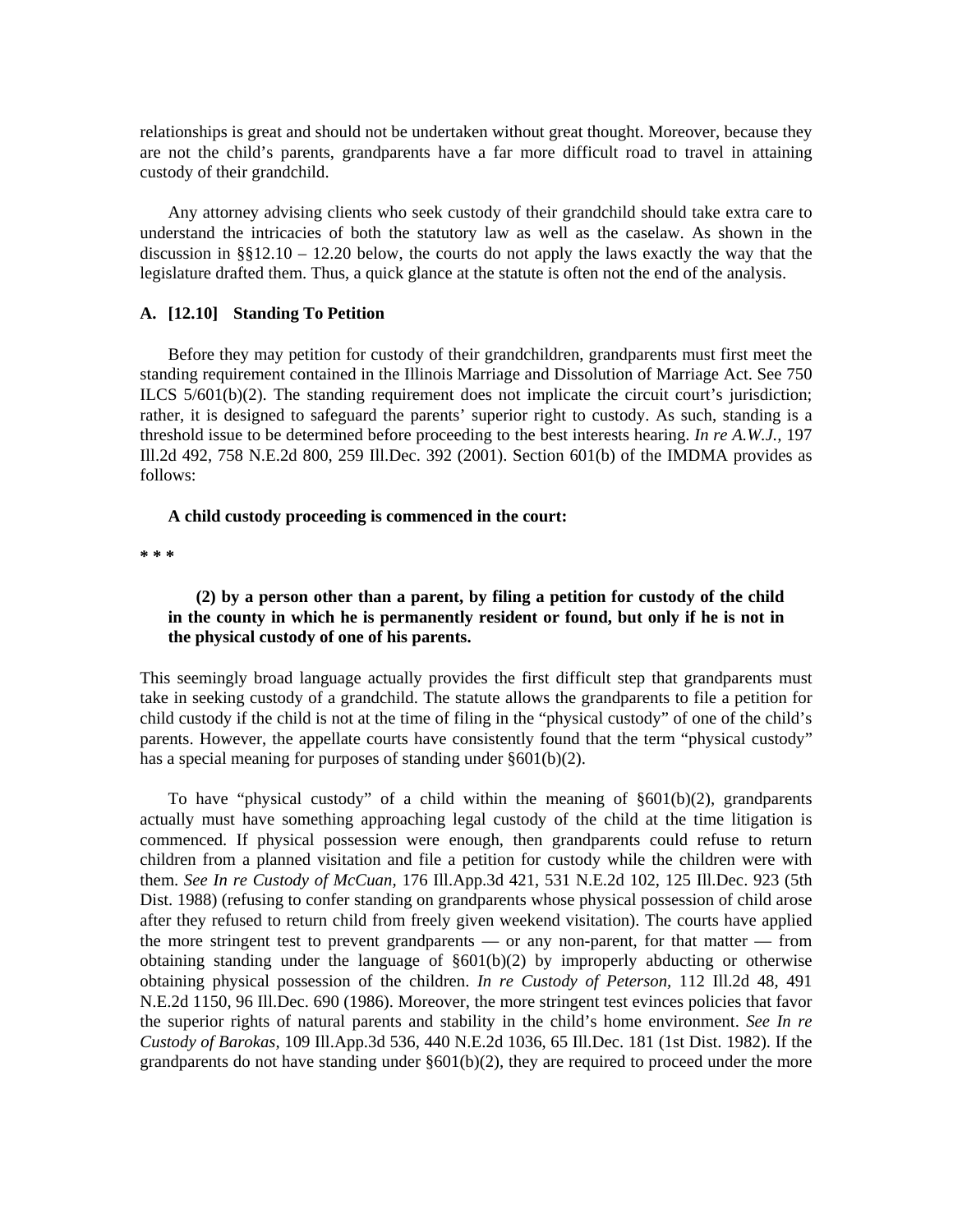stringent standards of the Adoption Act or the Juvenile Court Act of 1987, 705 ILCS 405/1-1, *et seq.* 

 Whether grandparents have physical custody of a child at the time litigation is commenced depends on several factors, three of which are repeatedly stressed by the courts in determining standing under  $\S601(b)(2)$ : (1) whether the parents acted in such a manner as to voluntarily relinquish custody to the petitioning grandparents; (2) how long the child has resided with the grandparents; and (3) how well the child has become integrated into the grandparents' home. In *In re Custody of Menconi,* 117 Ill.App.3d 394, 453 N.E.2d 835, 73 Ill.Dec. 10 (1st Dist. 1983), the appellate court affirmed the trial court's grant of custody to the child's grandparents. In *Menconi,* the child's mother died when the child was an infant, at which time the child's father placed her with the paternal grandparents for care. Except for occasional visits with her father, none of which lasted more than a few weeks, the child lived with her grandparents for more than six years. When the child was six years old, her father forcibly removed her from her grandparents' care and refused to return her. Four days after the removal, the grandparents petitioned for permanent custody of the child, and the court granted the petition. The father first argued that the child was not actually in the grandparents' physical possession at the time the custody proceeding was commenced; rather, the child had been in the father's possession for four days. The appellate court dismissed this argument, noting that the child "was raised from infancy by [the grandparents] and the father's forcible removal of the child disrupted the de facto family relationship which existed between the child and her grandparents." 453 N.E.2d at 839. The appellate court additionally found that the father had voluntarily relinquished custody to the grandparents when the child was an infant. Thus, the court found that "the voluntary nature of the initial transfer of the child, coupled with the lengthy period of care by the grandparents and the corresponding integration of the child into the home of her grandparents, [was] sufficient to divest the father of physical custody of the child." *Id.*

 In *In re Custody of Butler,* 192 Ill.App.3d 135, 548 N.E.2d 582, 139 Ill.Dec. 197 (1st Dist. 1989), the appellate court affirmed the trial court's dismissal of a custody action because the grandparents did not have standing under §601(b)(2). In *Butler,* the child's parents were divorced, and his father was granted sole custody when the child was four years old, at which time the child and his father moved into the residence of the paternal grandparents. The child, father, and paternal grandparents resided together until October 1987, at which time the child and his father moved into their own residence. Nearly eleven months later, the child was visiting his grandparents when they noticed bruising on his buttocks allegedly caused by a spanking. Upon discovering the bruising, the grandparents refused to return the child to his father at the conclusion of visitation and, instead, filed a petition for custody. However, as the appellate court noted, the child was not residing with the grandparents at the time the petition was filed; rather, the child had resided with his father for the previous eleven months and was only visiting with his grandparents. Thus, "[a]t best, the evidence disclose[d] a joint physical custody of the grandchild between the grandparents and [the child's father] for 11 years *and custody of the child by the father at the time the petition was filed.*" [Emphasis added.] 548 N.E.2d at 584. As a result, the grandparents had literal physical possession of the child when they filed their petition, but they lacked standing because they did not have legal physical possession within the meaning of  $§601(b)(2)$ .

 The decision of the Illinois Supreme Court in *Peterson, supra,* is illustrative of the fine distinctions made in determining standing under §601(b)(2). In *Peterson,* the child's parents were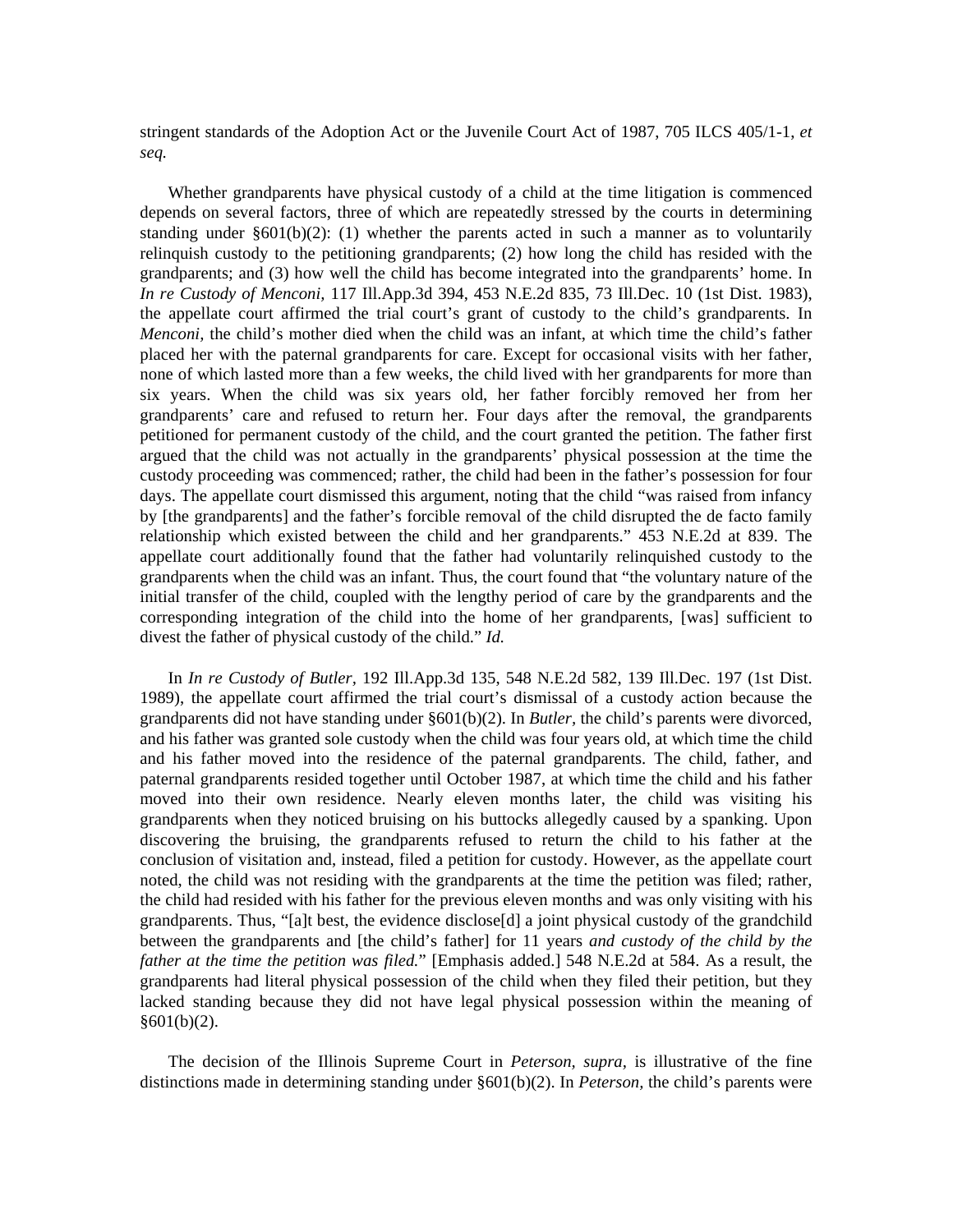divorced on February 23, 1983. The judgment for dissolution of marriage granted the child's custody to her mother, and the father was granted reasonable visitation. Around the time of entry of the judgment, the child and her mother moved in with the child's maternal grandparents, where they resided until the death of the mother in May 1984. The mother's death was long and agonizing and, as a result, the maternal grandparents provided much, if not most, of the child's care. During the period from February 1983 through May 1984, the child's father lived on the same block as the grandparents and regularly exercised his visitation rights with his child. Very shortly after the death of the child's mother, the child's father approached the grandparents and requested that they turn his daughter over to him. The grandparents refused, at which time the grandparents and the father filed their respective motions to modify the previous custody award. The grandparents' motion to modify custody was dismissed for lack of standing under §601(b)(2). The appellate court reversed the trial court's dismissal, but the Illinois Supreme Court reversed the appellate court and affirmed the trial court. The Supreme Court noted that the mother had legal custody of the child and both mother and child resided with the grandparents together. Despite the care given the child by the grandparents, the court ruled that there was no transfer of custody to the grandparents because the mother resided with the child the entire time in question. Moreover, the father did not himself voluntarily relinquish his superior parental claim to custody because he sought custody of his child immediately upon the death of the child's mother. Thus, because the child had never been apart from one of her parents and because the surviving parent had never voluntarily relinquished the child's custody, the Supreme Court found that the grandparents did not have standing to petition for the child's custody.

 Similarly, in *In re Custody of Groff,* 332 Ill.App.3d 1108, 774 N.E.2d 826, 266 Ill.Dec. 387 (5th Dist. 2002), the appellate court found that the grandparents lacked standing to petition for custody when the child and the child's mother resided with them at the time the petition was filed. In *Groff,* the mother signed a consent to the grandparents' petition for custody. When she signed the consent, the mother and the child were staying with the grandparents during a short visit. Based on the mother's consent, the trial court awarded the grandparents custody. One week later, upon receiving her copy of the order, the mother sought legal advice, at which time she realized the gravity and full implications of her consent. Claiming she had been tricked into signing a consent she did not fully understand, the mother filed a motion to vacate the custody award, which the trial court denied; the appellate court, in an unpublished opinion, reversed the trial court's denial. The grandparents then filed a petition for custody. The mother moved to dismiss the petition and filed a writ of habeas corpus seeking the immediate return of her child. The trial court denied both requests. The appellate court reversed, holding that the grandparents lacked standing to seek custody because the child was in the mother's care when the initial petition was filed, the mother never voluntarily relinquished custody, and her consent was mistakenly signed and almost immediately recanted.

#### **B. [12.11] Legal Standards for Seeking Child Custody**

 Once the court determines that grandparents have standing to seek custody of their grandchild, the grandparents may still have more hurdles to leap before obtaining custody. Most notably, they must always prove that it is in the best interests of the child that custody be awarded to them. See 750 ILCS 5/602(a) ("The court shall determine custody in accordance with the best interest[s] of the child."). Moreover, if the grandparents intervene in an action in which a prior custody order is being modified, the grandparents bear the additional burden of proving that a substantial change in the circumstances of the child, the custodian, or any other party to the action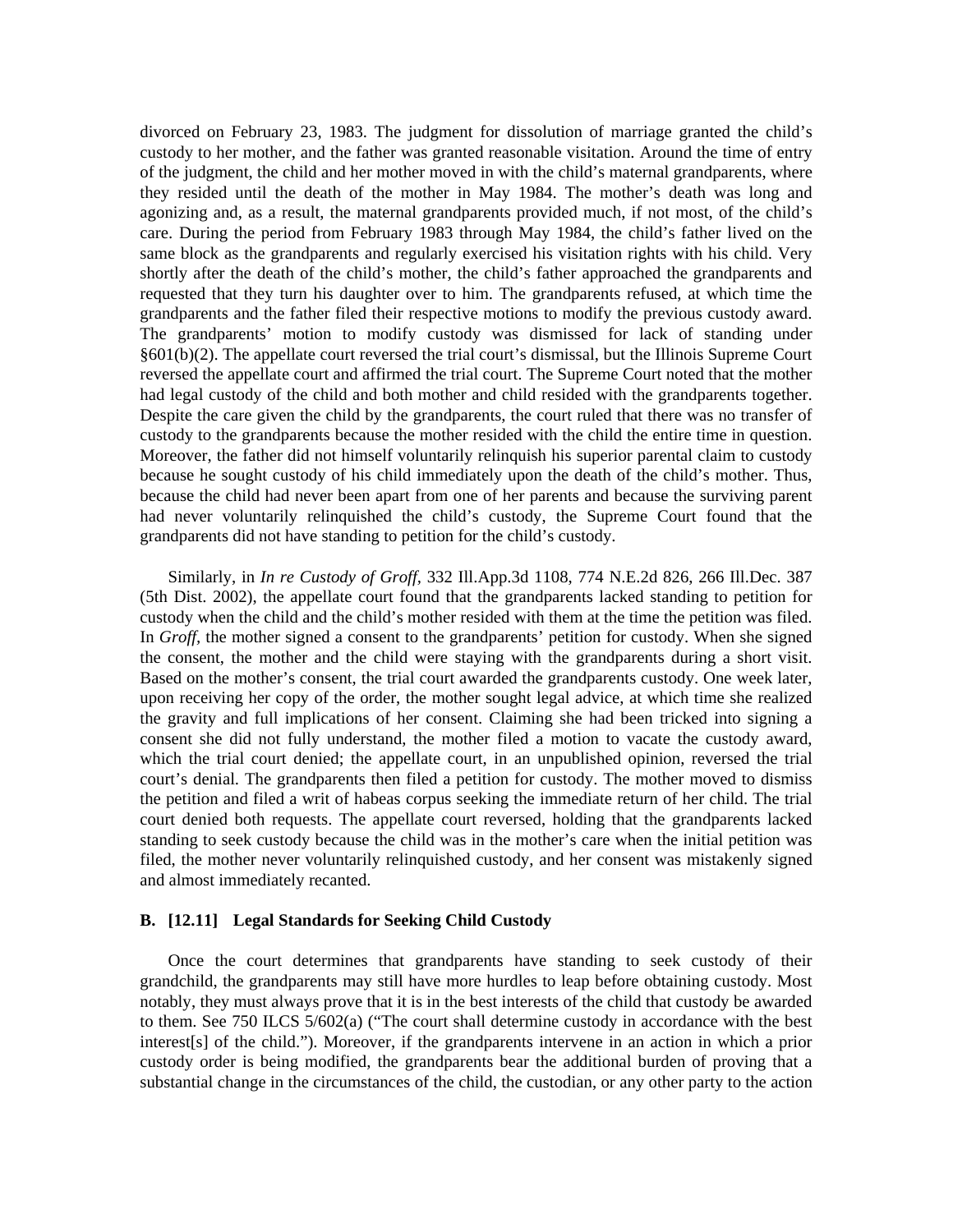has occurred. However, once the court has determined that the grandparents have standing to petition for custody, the grandparents have superb chances of prevailing on the remaining issues.

#### **1. [12.12] Superior Rights Doctrine and Burden of Proof**

 Under Illinois law, the natural parents' right to custody of their child is presumptively superior to claims by non-parents for custody of the child. *In re Marriage of Thompson,* 272 Ill.App.3d 257, 651 N.E.2d 222, 209 Ill.Dec. 294 (2d Dist. 1995). As a result of the superior rights doctrine, the natural parent will ordinarily prevail against non-parents in a custody action in which both parties are equally fit to provide for the child. *In re Custody of Townsend,* 86 Ill.2d 502, 427 N.E.2d 1231, 56 Ill.Dec. 685 (1981) *overturned on other grouds by In re R.L.S.,* 218 Ill. 2d 428, 844 N.E.2d 22. <sup>1</sup> "However, the [superior rights doctrine] is applicable only when *the* [natural parent] *is not chargeable with laches or forfeiture as having left the child with the other party* for a long period of time and further the [doctrine] always yields to the best interest[s] of the child." [Emphasis in original.] *Look v. Look,* 21 Ill.App.3d 454, 315 N.E.2d 623, 626 (3d Dist. 1974). *See also Lloyd v. Lloyd,* 92 Ill.App.3d 124, 415 N.E.2d 1105, 47 Ill.Dec. 792 (1st Dist. 1980) (holding that natural parents' superior right to custody of their child is not absolute and must yield to best interests of child). However, in *In re R.L.S.,* 218 Ill. 2d 428, 844 N.E.2d 22, 300 Ill.Dec. 350 (2007) (discussed in further detail in §12.34 below), the best interests standard was held to be subservient to the court's finding that the child has a fit parent. The court held that the *Townsend, supra,* standard (that the right of natural parent to custody of his or her child under the Probate Act must yield to the best interests of the child even though the parent is a fit person) unconstitutionally deprived a natural parent of his or her substantive due process rights to have a say in the raising of the child. If the child had a fit parent who is willing and able to make and carry out day-to-day child care decisions, this would deprive the court of jurisdiction to rule on a petition from a third party seeking custody. 844 N.E.2d at 27-28. *See also* 755 ILCS 5/11-5(b) <sup>2</sup> Under *Look, supra,* the parental rights doctrine rarely plays a significant role in those actions in which grandparents seek custody of their grandchild. In *Look,* the child's parents were divorced and custody was granted to the mother. Shortly thereafter, the mother and child moved into her parents' residence, at which time the mother commenced a transitory lifestyle, moving from town to town with various boyfriends. The child resided the entire time with his maternal grandparents. Five years after the child's residential arrangement began, his father brought a motion to modify child custody, and the grandparents were granted leave by the court to intervene. After hearing on the matter, the trial court awarded custody to the grandparents and the father appealed. The appellate court affirmed based on the doctrine of laches, noting as follows:

**For many years the father acquiesced in everything that was being done by the grandparents for his son and was pleased to have them give their care and love to the boy. The father never had any close association with his son [**beyond approximately four visitations per year**]. The arrangement was agreeable to [**the father**] for many years before he sought to change it. The best interests of [**the child**] require that it not be discontinued.** 315 N.E.2d at 626.

 Although *Look* was decided prior to the enactment of the Illinois Marriage and Dissolution of Marriage Act, there is little doubt that the grandparents would have had standing under the IMDMA to intervene in the action and seek custody of the child. See 750 ILCS 5/601(b)(2).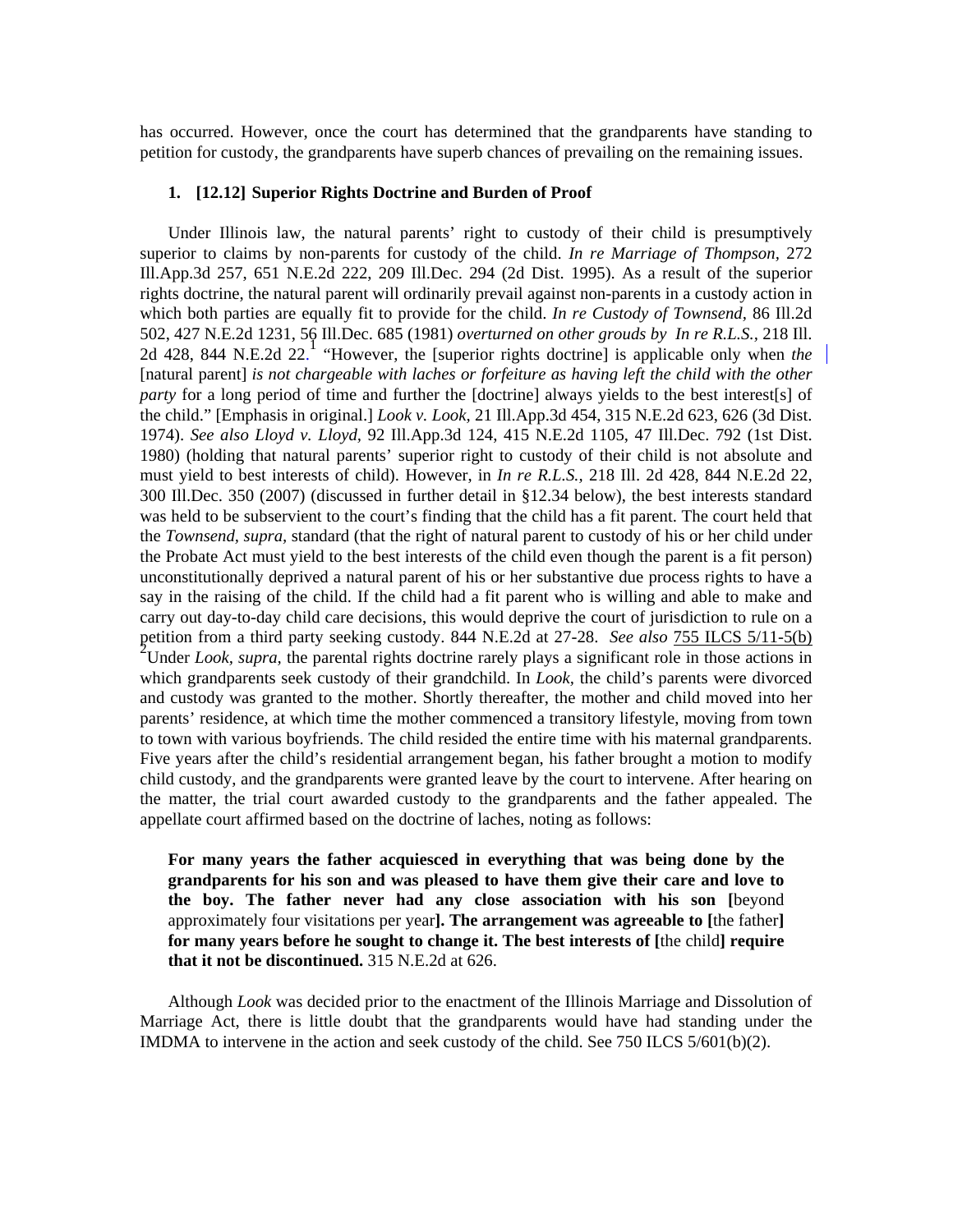Nearly every action in which grandparents have standing to seek custody of their grandchild will be similar to *Look*. Two of the elements necessary to have standing are voluntary relinquishment of the child by the parents and physical custody of the child by the grandparents for a long duration. By proving these two elements in the standing phase, the grandparents have also proven that the parents are chargeable with laches or forfeiture for having left the child for an extended period of time in the grandparents' care. As a result, the superior rights doctrine is generally negated in the best interests phase of the custody action.

 As in cases of grandparent visitation, the parental rights doctrine is also being more frequently applied to cases in which grandparents seek custody of their grandchildren against the parent's wishes. In *In re Guardianship of Alexander O.,* 336 Ill.App.3d 325, 783 N.E.2d 673, 270 Ill.Dec. 711 (2d Dist. 2003), the appellate court affirmed the trial court's award of custody to the unwed father over the objections of the child's maternal grandmother. In *Alexander O.,* the child, his younger half sister, and his alcoholic mother lived with the maternal grandmother for three years preceding the petition for custody. During this time, the grandmother provided all care, tutoring, food, clothing, and other support for the child. The father only sporadically provided support, but he did maintain a close relationship with the child, even after his move to Georgia. When the mother committed suicide, the grandmother filed a petition for custody. The father challenged the petition on standing grounds, but the trial court found the grandmother had standing. In the best interests hearing, the court heard evidence that the child had a close and loving relationship with his grandmother and half sister, he enjoyed a stable home environment, and his scholastic improvements were due, in large part, to the grandmother's efforts. Despite this, the court found the natural parent's superior right to custody was not overcome because the father had continuously maintained a close and loving relationship with his son. Thus, the father was awarded custody.

 However, *Alexander O.* aside, efforts to set forth heightened standards for overcoming the parent's superior right to custody have been unsuccessful. In *In re Marriage of Dafoe,* 324 Ill.App.3d 254, 754 N.E.2d 419, 257 Ill.Dec. 761 (5th Dist. 2001), the father argued that the court should require the grandparents to meet a heightened burden of proof to overcome his superior right to custody. The appellate court refused to do so, holding that the grandparents need only demonstrate good cause to overcome the superior rights doctrine and that the custody was in the child's best interests. The grandparents in *Dafoe* met these elements when the father had seen the child only three or four times in six years, he did not object to the original guardianship that placed the child with the grandparents, the child had resided with the grandparents for more than six years, the child had special needs that were addressed by the grandparents but denied by the father, and the child was fully integrated into the grandparents' home.

 However, the superior rights doctrine is not negated in regard to which party bears the burden of proof. Rather, in custody actions between the child's parents and grandparents, the burden of proof is premised on the superior rights doctrine. In *Townsend, supra*, <sup>3</sup> the Illinois Supreme Court held that

 **a third party seeking to obtain or retain custody of a child over the superior right of the natural parent must demonstrate good cause or reason to overcome the presumption that a parent has a superior right to custody and further must show that it is in the child's best interests that the third party be awarded the care, custody and control of the minor.** 427 N.E.2d at 1235 – 1236.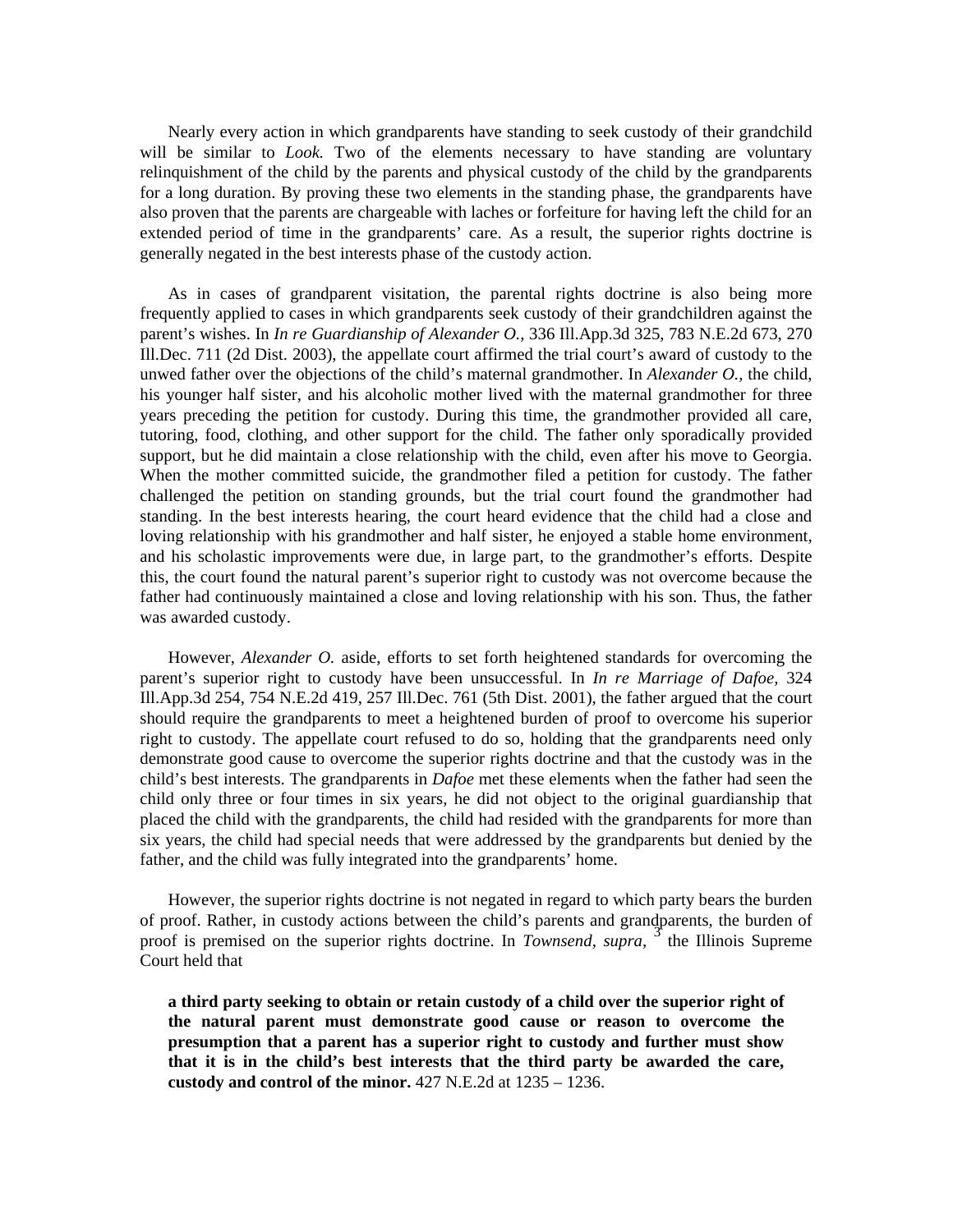However, this all depends on whether the grandparents have satisfied the standing requirements set forth in *In re R.L.S.* (that the child is in the grandparents' physical possession). Only then may grandparents petition the court for custody of their grandchildren.

After the standing requirements have been satisfied, the grandparent bears the burden of proving by a preponderance of the evidence that it is in the best interests of the child that custody be awarded to the grandparent in original custody proceedings.

#### **2. [12.13] Best Interests of the Child**

 Child custody litigation is generally governed by the Illinois Marriage and Dissolution of Marriage Act. See 750 ILCS 5/602. At first glance, the statute seems simple, but that is not the case. Section 602 of the IMDMA provides in part as follows:

## **(a) The court shall determine custody in accordance with the best interest[**s**] of the child. The court shall consider all relevant factors including:**

- **(1) the wishes of the child's parent or parents as to his custody;**
- **(2) the wishes of the child as to his custodian;**
- **(3) the interaction and interrelationship of the child with his parent or parents, his siblings and any other person who may significantly affect the child's best interest[**s**];**
- **(4) the child's adjustment to his home, school and community;**
- **(5) the mental and physical health of all individuals involved;**
- **(6) the physical violence or threat of physical violence by the child's potential custodian, whether directed against the child or directed against another person;**
- **(7) the occurrence of ongoing or repeated abuse as defined in Section 103 of the Illinois Domestic Violence Act of 1986, whether directed against the child or directed against another person;**
- **(8) the willingness and ability of each parent to facilitate and encourage a close and continuing relationship between the other parent and the child; and**
- **(9) whether one of the parents is a sex offender.**

**\* \* \*** 

 **(b) The court shall not consider conduct of a present or proposed custodian that does not affect his relationship to the child.** 

The factors listed in §602 are the primary factors applied by courts, but the list is not inclusive, and the courts may look at any factors they deem relevant to the child's best interests. The only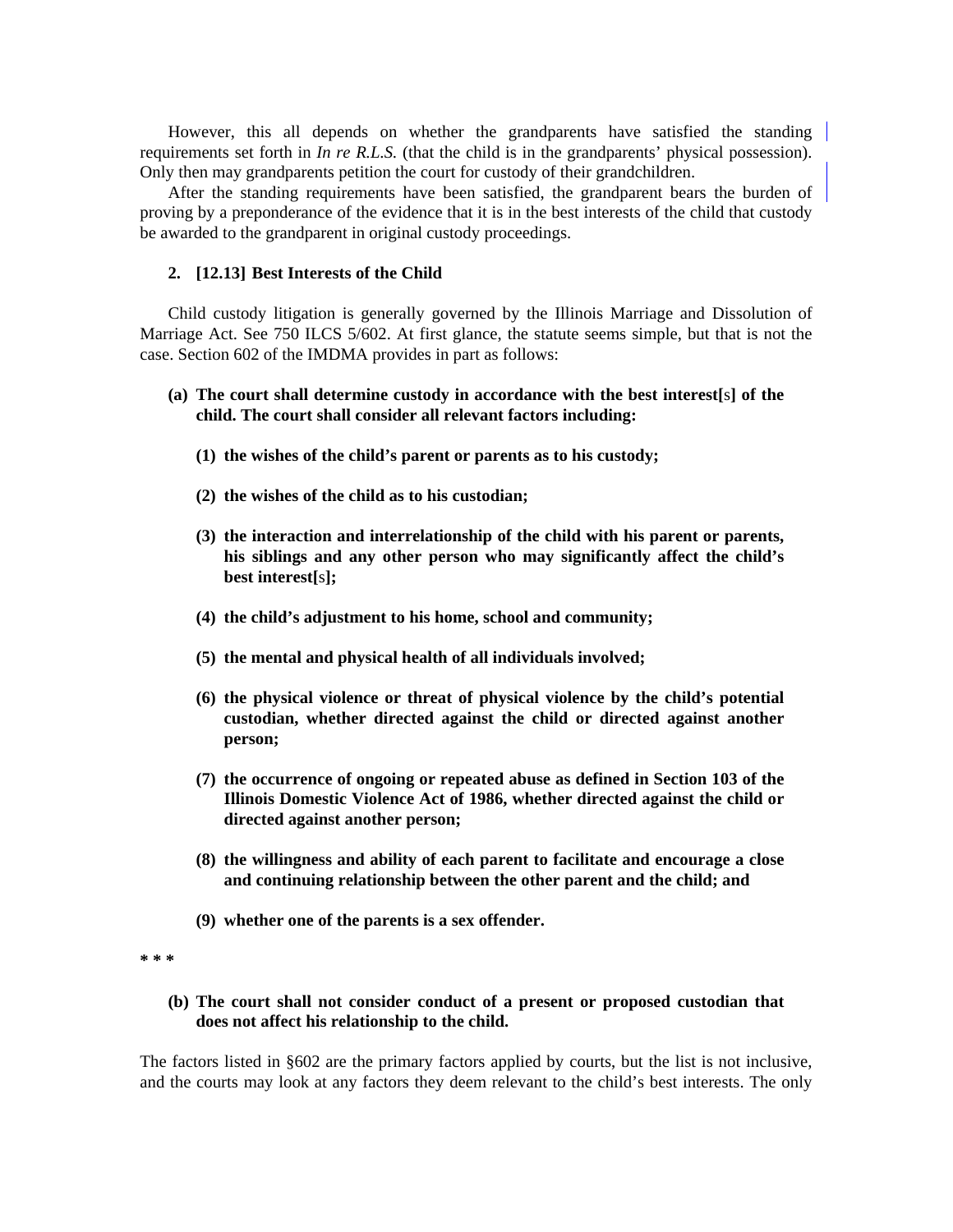limitation on the court's inquiry is that it "shall not consider conduct of a present or proposed custodian that does not affect his relationship to the child." 750 ILCS 5/602(b). However, the courts have found that nearly all conduct would in some way affect the relationship with the child, although the burden is on the proponent of the evidence to prove how a person's conduct would affect the relationship. *In re Marriage of Rizzo,* 95 Ill.App.3d 636, 420 N.E.2d 555, 51 Ill.Dec. 141 (1st Dist. 1981). Thus, in addition to the statutory factors, the courts have considered the parties' respective economic conditions (*Montgomery v. Roudez,* 156 Ill.App.3d 262, 509 N.E.2d 499, 108 Ill.Dec. 803 (1st Dist. 1987)); past child support arrearages of the noncustodial parent (*In re Marriage of Soraparu,* 147 Ill.App.3d 857, 498 N.E.2d 565, 101 Ill.Dec. 241 (1st Dist. 1986)); and, most significantly for grandparents, "the sufficiency and stability of the respective parties' homes and surroundings, the interaction and relationship of the child to his parent and the child's adjustment to his home" (*In re Marriage of Fahy,* 208 Ill.App.3d 677, 567 N.E.2d 552, 563, 153 Ill.Dec. 594 (1st Dist. 1991)).

 Stability in a child's custodial home has always been an important factor in custody disputes. For example, parties seeking to modify a child custody order within two years of the previous order must first show that the child's custodial arrangement presents a serious endangerment, and only after such a showing has been made may the court decide whether a change of custody is in the child's best interests. See 750 ILCS 5/610. The reason for the higher standard is to maximize the finality of child custody orders, thus providing stability and continuity in the child's life. *Sexton v. Sexton,* 82 Ill.App.3d 482, 402 N.E.2d 889, 37 Ill.Dec. 887 (3d Dist. 1980), *rev'd on other grounds,* 84 Ill.2d 312 (1981).

 Stability in the child's environment plays a large role in those cases in which grandparents seek custody of their grandchildren. The reasons are obvious. First, due to the strenuous standing test, grandparents who have established standing under 750 ILCS 5/601(b)(2) have already established that they have had the child for an extended period of time, as a result of which the child has become integrated into and adjusted to the grandparents' home, thus giving the grandparents the advantage under  $\S6602(a)(3)$  and  $602(a)(4)$ . Second, courts take the common sense approach that if the grandparents have been raising the child in a caring and nurturing environment and if this environment is the only home the child has ever known, there is no sense in taking a risk by placing the child in the home of a parent who has not demonstrated the same abilities regarding rearing the child.

*Rose v. Potts,* 217 Ill.App.3d 661, 577 N.E.2d 811, 160 Ill.Dec. 486 (5th Dist. 1991), is a good example of the importance of stability in a child's environment. In *Rose,* the parents were divorced at a very young age while both were still in the military. Shortly before the divorce, the parties had placed their child with her paternal grandmother. Although the judgment for dissolution of marriage granted the father custody, the child continued to reside with her paternal grandmother for the next four years. The father, mother, and grandmother all filed petitions for the child's custody when the father sought to take the child with him to Germany for his next military assignment. At trial, the mother presented evidence that she was remarried to an unemployed schoolteacher, that she was herself unemployed, that she and her new husband had moved six times in the previous two years, that she had paid the grandmother minimal support for the child, and that she had visited the child for portions of seventeen days in the preceding four years. The grandmother presented evidence that she had provided for the child for the previous four years, that she and the child resided with the grandmother's sister in exchange for housecleaning, that she earned \$100 per week cleaning houses, and that she was seeking fulltime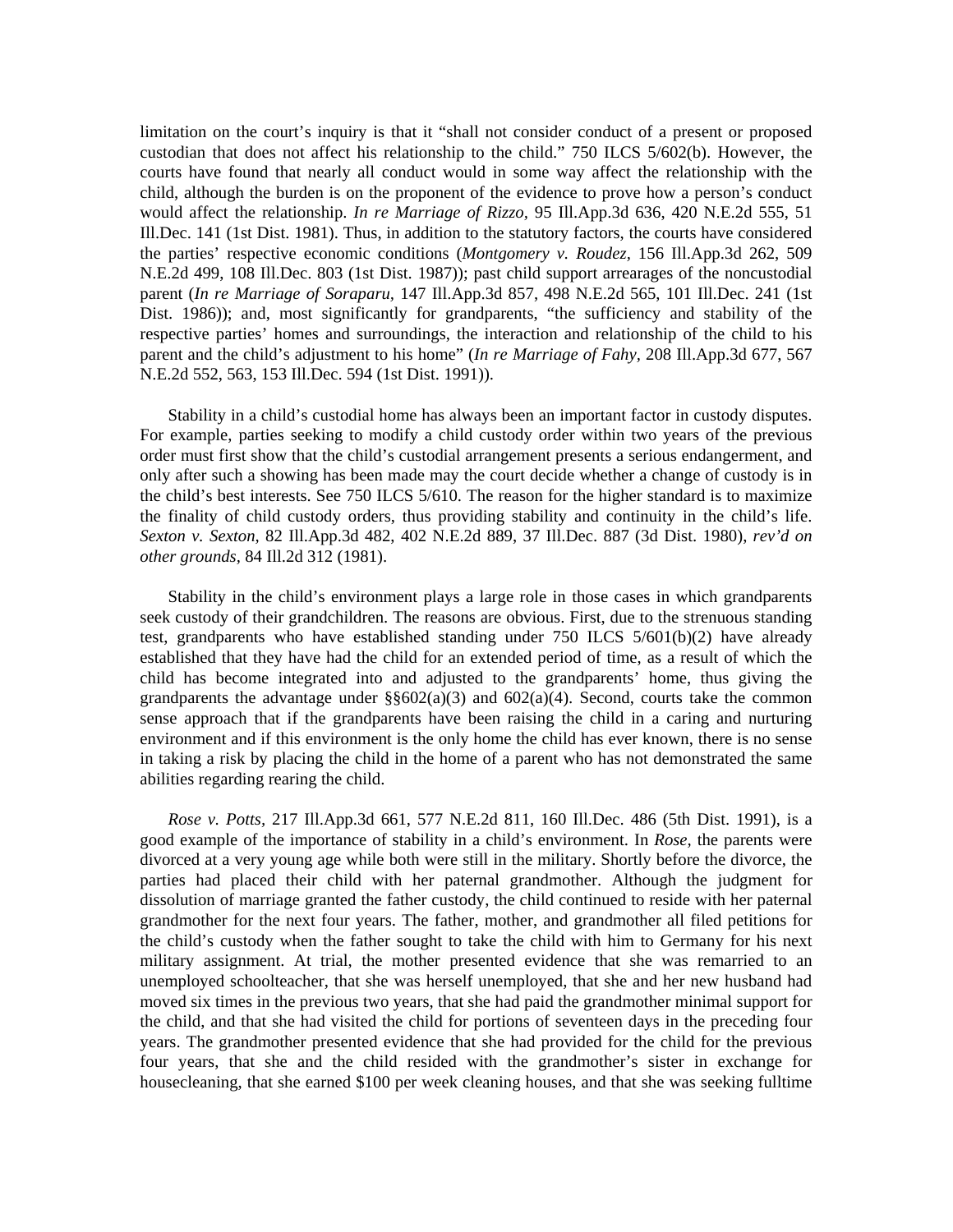employment. The undisputed evidence was that the child was happy and well taken care of by her grandmother, whom the child referred to as "Mommy." At the conclusion of the trial, the court awarded the child's custody to her mother, and the grandmother appealed. The appellate court reversed. As the appellate court noted, the duration of the child's residence with her grandmother was not alone sufficient to overcome the rebuttable presumption that the child's best interests would be served by residing with her mother. However, the duration of the child's residence in conjunction with the mother's lack of meaningful support for the child, the mother's lack of contact with the child, and the child's happiness and well-being while with the grandmother were sufficient to rebut the presumption created by the parental rights doctrine.

 Also illustrative of the importance of stability is *Barclay v. Barclay,* 66 Ill.App.3d 1028, 384 N.E.2d 564, 23 Ill.Dec. 770 (3d Dist. 1978). In *Barclay,* a young couple was granted a judgment for dissolution of marriage when their son was 18 months old. The judgment granted the child's custody to the father. However, prior to entry of the judgment, by agreement, the parties had placed the child with his paternal grandparents. Four and one-half years after entry of the judgment for dissolution, the grandparents intervened in the dissolution of marriage action and filed a petition for custody of the child. The child's mother counterclaimed for custody of her child, and the father was defaulted for failure to respond to either the petition or the counterclaim. At trial, the mother demonstrated that she had turned her life around and was happily remarried, owned a home with her new husband, and was able to provide a good home for her son. The grandparents demonstrated that they had provided the child with a good, stable, and loving home for nearly five years, that they were upstanding members of their community and church, that the child was intelligent and well-adjusted, and that the mother, though able to do so, had seen the child only sporadically for the preceding five years. Despite the trial court's finding that the mother would be able to provide a good home for her son, the grandparents were awarded custody because the child's best interests would not be served by taking him from the only home he had ever known. The appellate court, citing *Look v. Look,* 21 Ill.App.3d 454, 315 N.E.2d 623 (3d Dist. 1974), affirmed the decision because the child had become fully integrated into his grandparents' home and the mother, despite previous opportunity to do so, before this point had not attempted to gain custody of her son.

#### **3. [12.14] Substantial Changes in Circumstances**

 Grandparents bringing an independent petition for child custody must prove that they have standing to petition and that an award of custody to the grandparents is in the child's best interests. However, there is an additional element that must be proven in those cases in which the grandparents intervene and seek to modify a previous custody order. In these modification actions, the grandparents must prove that a substantial change in circumstances has occurred since entry of the last custody order in the action:

 **The court shall not modify a prior custody judgment unless it finds by clear and convincing evidence, upon the basis of facts that have arisen since the prior judgment or that were unknown to the court at the time of entry of the prior judgment, that a change has occurred in the circumstances of the child or his custodian, or in the case of a joint custody arrangement that a change has occurred in the circumstances of the child or either or both parties having custody, and that the modification is necessary to serve the best interest[**s**] of the child.** 750 ILCS 5/610(b).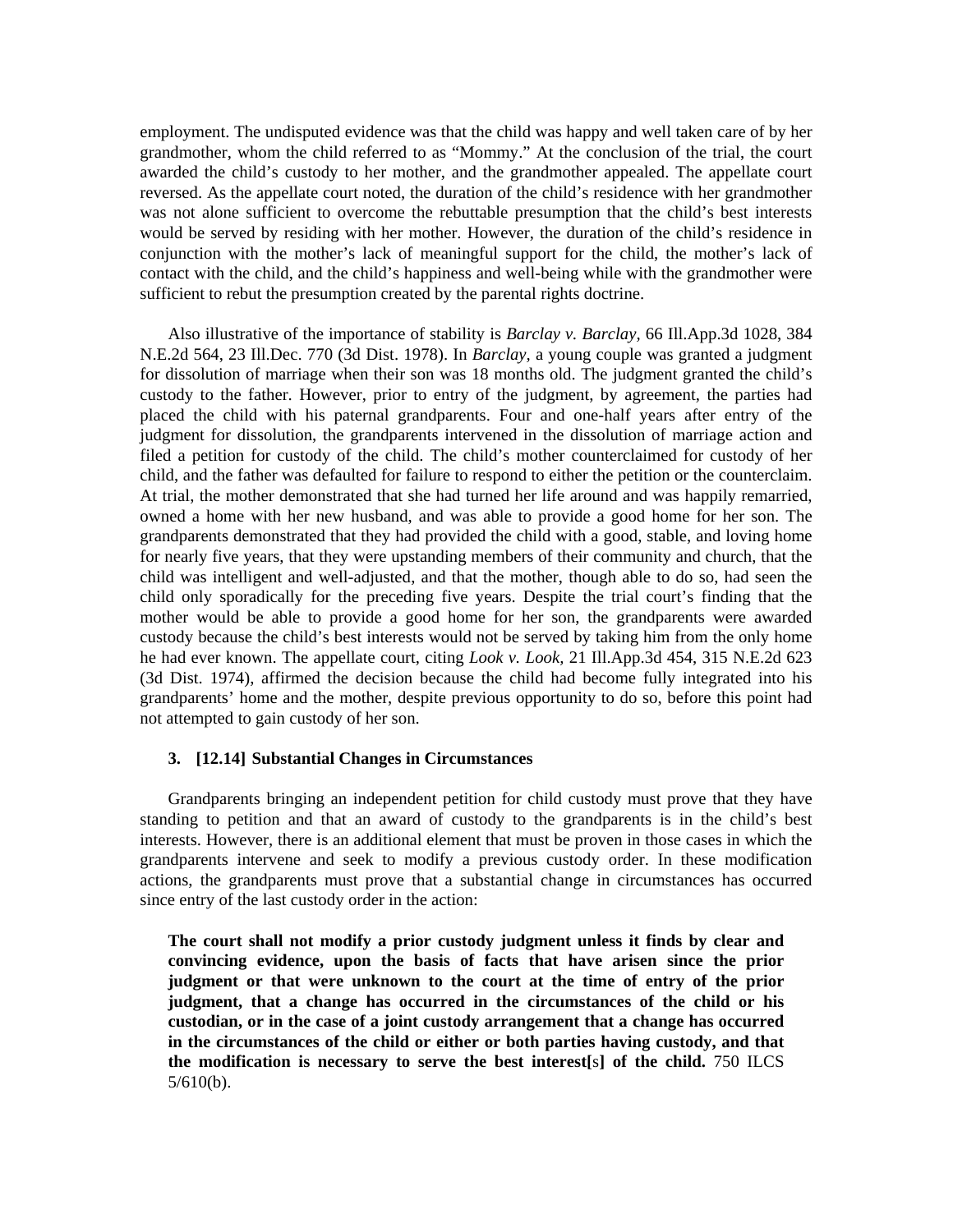If there has already been a custody order entered regarding the child, the grandparents must proceed under §610(b), which both increases the burden of proof to clear and convincing evidence and adds the additional element of substantial change in circumstances.

 Although §610(b) is comprised of two distinct elements, there is a nexus between the elements in that the change in circumstances must affect the child's welfare. *In re Marriage of Fuesting,* 228 Ill.App.3d 339, 591 N.E.2d 960, 169 Ill.Dec. 456 (5th Dist. 1992). For example, in *Fuesting,* the father petitioned to modify custody. In his petition and at trial, the father alleged that since entry of the parties' judgment for dissolution, in which the mother was granted custody, several substantial changes in circumstances had occurred, namely that the mother and her fiancé were cohabiting with no marriage date set and that he, the father, had remarried and was able to provide a stable, nurturing home for his daughter. However, the trial court denied the motion to modify custody because the father failed to prove how the child's welfare was adversely affected by her mother's cohabitation. To the contrary, as both the trial court and the appellate court noted, there was no evidence that the mother's cohabitation with her fiancé harmed the child in any way, particularly when the child had a warm and loving relationship with both. The appellate court noted that "[c]hanged conditions, in itself, is not sufficient to warrant a modification in custody without a finding that such changed conditions affect the welfare of the child." 591 N.E.2d at 963.

 In *Barclay v. Barclay,* 66 Ill.App.3d 1028, 384 N.E.2d 564, 23 Ill.Dec. 770 (3d Dist. 1978), the appellate court disagreed with the mother's argument that the grandparents had failed to prove a substantial change in circumstances necessary to modify custody. The court noted that because the child had resided with the grandparents for so long, "the award of custody to the grandparents was not a change of custody but merely a modification of the custody order to conform to the realities of the situation." 384 N.E.2d at 568.

 For grandparents who have met the standing requirement under the Illinois Marriage and Dissolution of Marriage Act (see 750 ILCS 5/601(b)(2)), proving a substantial change in circumstances should be relatively simple. To prove standing under §601(b)(2), the grandparents must have already proven that the child has resided with them for more than one year. By proving such de facto custody of the child for an extended period of time, the grandparents need only further show that the child has become integrated into their home because a child's integration into a home is sufficient to prove a substantial change in circumstances under §610(b). *See Shoff v. Shoff,* 179 Ill.App.3d 178, 534 N.E.2d 462, 128 Ill.Dec. 280 (5th Dist. 1989) (noting that substantial change in circumstances had occurred since previous custody order because mother had voluntarily relinquished child to father's custody for more than four years and child had become integrated into father's home); *In re Custody of Iverson,* 83 Ill.App.3d 493, 404 N.E.2d 411, 39 Ill.Dec. 27 (1st Dist. 1980) (holding that when five-year-old child had been residing in parent's home for more than one year, court could infer as matter of law that child had become integrated into that parent's home for purposes of determining whether substantial change in circumstances had occurred since entry of prior custody order).

#### **C. [12.15] Procedure for Seeking Custody**

 The procedures used in seeking custody are contained in Part VI of the Illinois Marriage and Dissolution of Marriage Act, 750 ILCS 5/601, *et seq.* However, several additional provisions contained in Part V of the IMDMA, 750 ILCS 5/501, *et seq.*, also apply to different aspects of the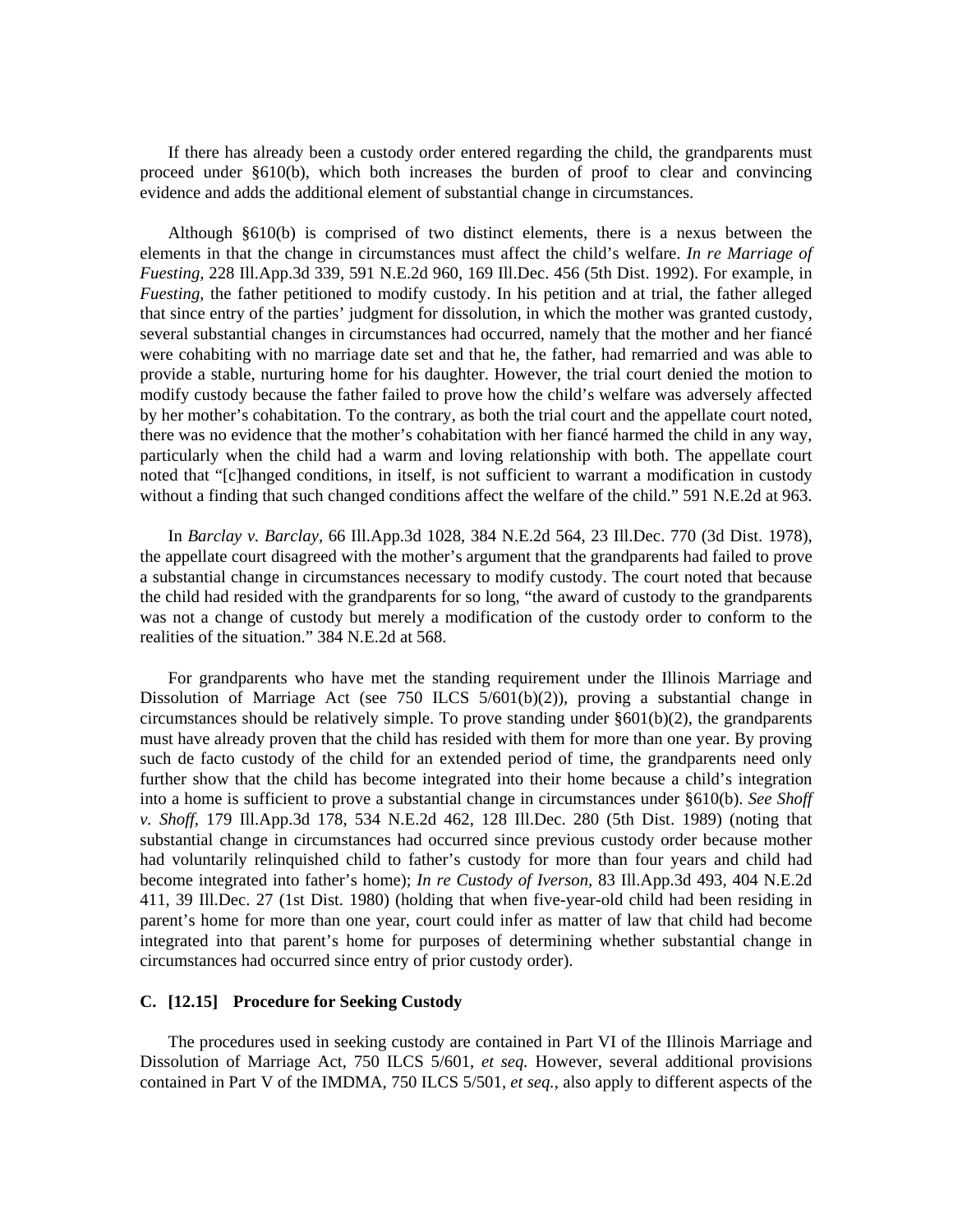custody action, most notably appointment of a guardian ad litem to represent the child's interests, child support, and health insurance for the child. Attorneys representing grandparents in custody actions should become familiar with the statutes and how they interact with each other.

#### **1. [12.16] Jurisdiction, Venue, and Notice**

 Regarding jurisdiction, the Illinois Marriage and Dissolution of Marriage Act provides as follows:

 **A court of this State competent to decide child custody matters has jurisdiction to make a child custody determination in original or modification proceedings as provided in Section 201 of the Uniform Child-Custody Jurisdiction and Enforcement Act as adopted by this State.** 750 ILCS 5/601(a).

Thus, as long as the jurisdiction provisions of the Uniform Child-Custody Jurisdiction and Enforcement Act, 750 ILCS 36/101, *et seq.,* are met, the court has jurisdiction to hear original custody actions as well as modification of custody actions. See 750 ILCS 36/201.

Venue is governed by  $\S 601(b)$  of the IMDMA. Under 750 ILCS  $5/601(b)(1)(ii)$  and 5/601(b)(2), all initial custody actions must be filed in the county in which the child resides. However, the courts have held that a child custody modification action is a separate proceeding that entitles a party to change venue upon filing a formally sufficient request. *In re Marriage of Cummins,* 106 Ill.App.3d 44, 435 N.E.2d 506, 61 Ill.Dec. 809 (2d Dist. 1982). Thus, in custody modification actions, the venue is initially the original venue that rendered the previous custody order, but the venue may change to any other proper venue upon proper motion duly made in the original venue.

Sections  $601(c) - 601(d)$  of the IMDMA govern notice in custody actions. "Notice of a child custody proceeding, including an action for modification of a previous custody order, shall be given to the child's parents, guardian and custodian." 750 ILCS 5/601(c). Notice only to an attorney of any such parties is not sufficient; the required notice must be served on the parties themselves in strict accordance with the statute. Section 601(d) of the IMDMA governs notice of motions to modify child custody. If the custody proceeding is commenced more than 30 days after entry of the previous custody order, written notice and a copy of the motion to modify custody must be served on the child's parents, guardian, and custodian at least 30 days prior to hearing on the motion. 750 ILCS 5/601(d). However, nothing in §601(d) prohibits a party from moving for temporary custody of the child sooner than 30 days after notice is given.

#### **2. [12.17] Temporary Custody**

 Under the Illinois Marriage and Dissolution of Marriage Act, any party to a custody proceeding may move for temporary custody of the child. 750 ILCS 5/603(a). If a hearing is conducted on the motion for temporary custody, the court determines temporary custody in accordance with the best interests of the child factors set forth in the IMDMA. See 750 ILCS 5/602. However, if no party objects to the motion for temporary custody, the court may award custody solely on the basis of affidavits filed by the moving party.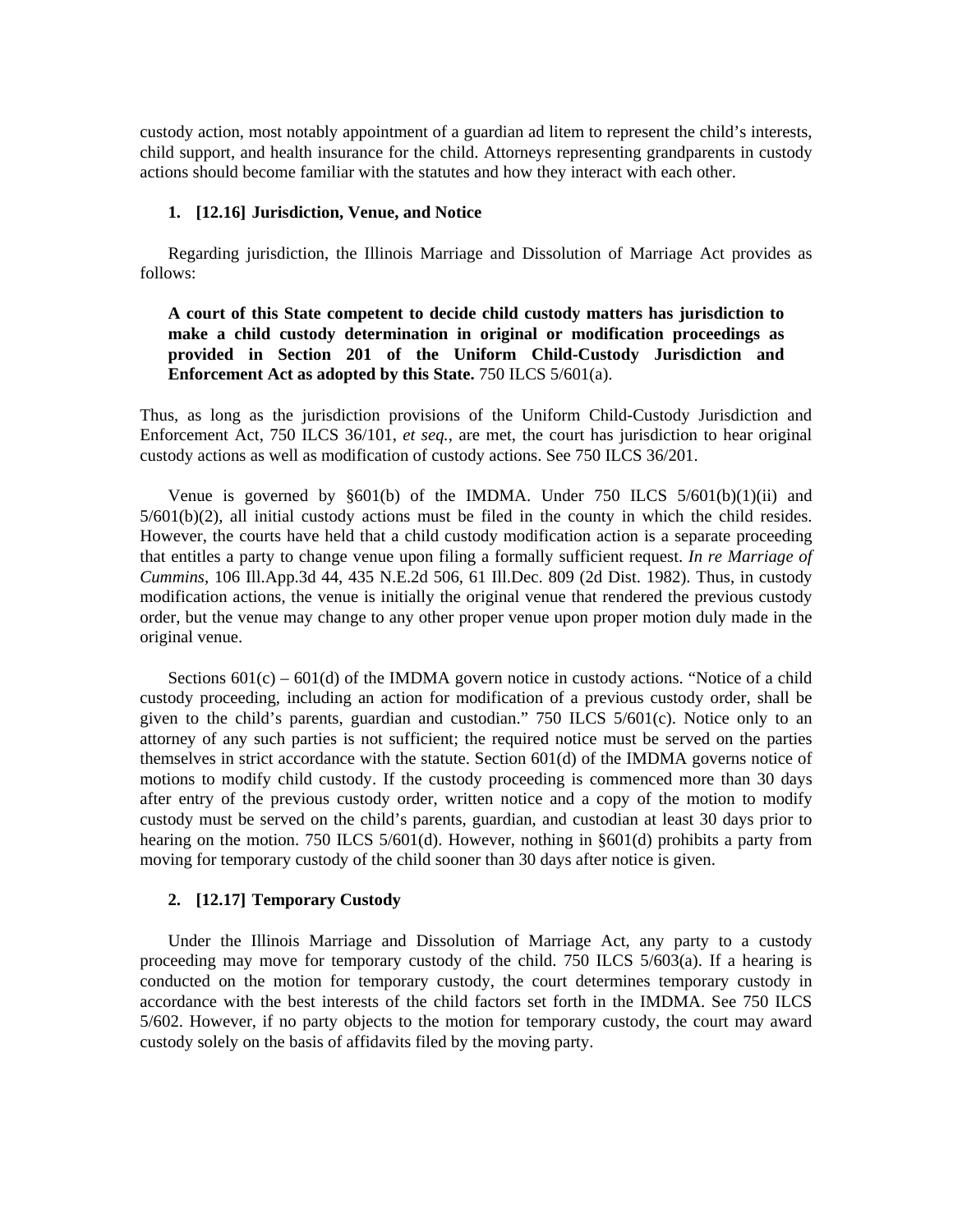Because of §603(a) of the IMDMA, custody may actually be litigated twice: once in a temporary custody hearing and once in a permanent custody hearing. However, because both hearings generally involve identical issues, parties, and legal standards, the temporary custody hearing may become as involved as the ultimate hearing. Moreover, the party who prevails in the temporary custody hearing generally has an advantage in the permanent custody hearing because the courts in the latter are permitted to consider time the child has spent with a temporary custodian. *In re Marriage of Hefer,* 282 Ill.App.3d 73, 667 N.E.2d 1094, 217 Ill.Dec. 701 (4th Dist. 1996). However, because a temporary order is not a final adjudication on the merits, neither the temporary order nor the court's findings in support of this order are res judicata as regards the final custody order (*In re Marriage of Fields,* 283 Ill.App.3d 894, 671 N.E.2d 85, 219 Ill.Dec. 420 (4th Dist. 1996)), although the temporary order is bound to have some effect on the court's final decision when an extensive hearing on the temporary order is held. *See Hefer, supra,* 667 N.E.2d at 1097 ("In cases where there is no agreement and a substantial amount of evidence is heard on a temporary order, the trial court may be well-advised to make its permanent decision after the first hearing and not conduct a second hearing on a permanent order."). Thus, grandparents seeking custody are well advised to take the temporary custody hearing very seriously.

## **3. [12.18] Guardians ad Litem, Child Representatives and Custody Evaluators**

 Under the Illinois Marriage and Dissolution of Marriage Act, the court is authorized to appoint an attorney to represent the child, a child representative or a guardian ad litem (GAL) for the child. 750 ILCS 5/506. The statute itself is unclear as to the difference between an attorney for the child and a GAL for the child, and there is little in the way of caselaw to make the distinction clearer. However, regardless of the title, the role of both an attorney for the child and a GAL is to represent the child's best interests before the court. See Muller Davis and Jody Meyer Yazici, The Illinois Practice Of Family Law, p. 225 (6th ed. 2005-2006).

 **The child representative shall advocate what the child representative finds to be in the best interests of the child after reviewing the facts and circumstances of the case. The child representative shall meet with the child and the parties, investigate the facts of the case, and encourage settlement and the use of alternative forms of dispute resolution. The child representative shall have the same authority and obligation to participate in the litigation as does an attorney for a party and shall possess all the powers of investigation as does a guardian ad litem. The child representative shall consider, but not be bound by, the expressed wishes of the child. A child representative shall have received training in child advocacy or shall possess such experience as determined to be equivalent to such training by the chief judge of the circuit where the child representative has been appointed. The child representative shall not disclose confidential communications made by the child, except as required by law or by the Rules of Professional Conduct. The child representative shall not render an opinion, recommendation, or report to the court and shall not be called as a witness, but shall offer evidence-based legal arguments. The child representative shall disclose the position as to what the child representative intends to advocate in a pre-trial memorandum that shall be served upon all counsel of record prior to the trial. The position disclosed in the pre-trial memorandum shall not be considered evidence. The court and the parties may**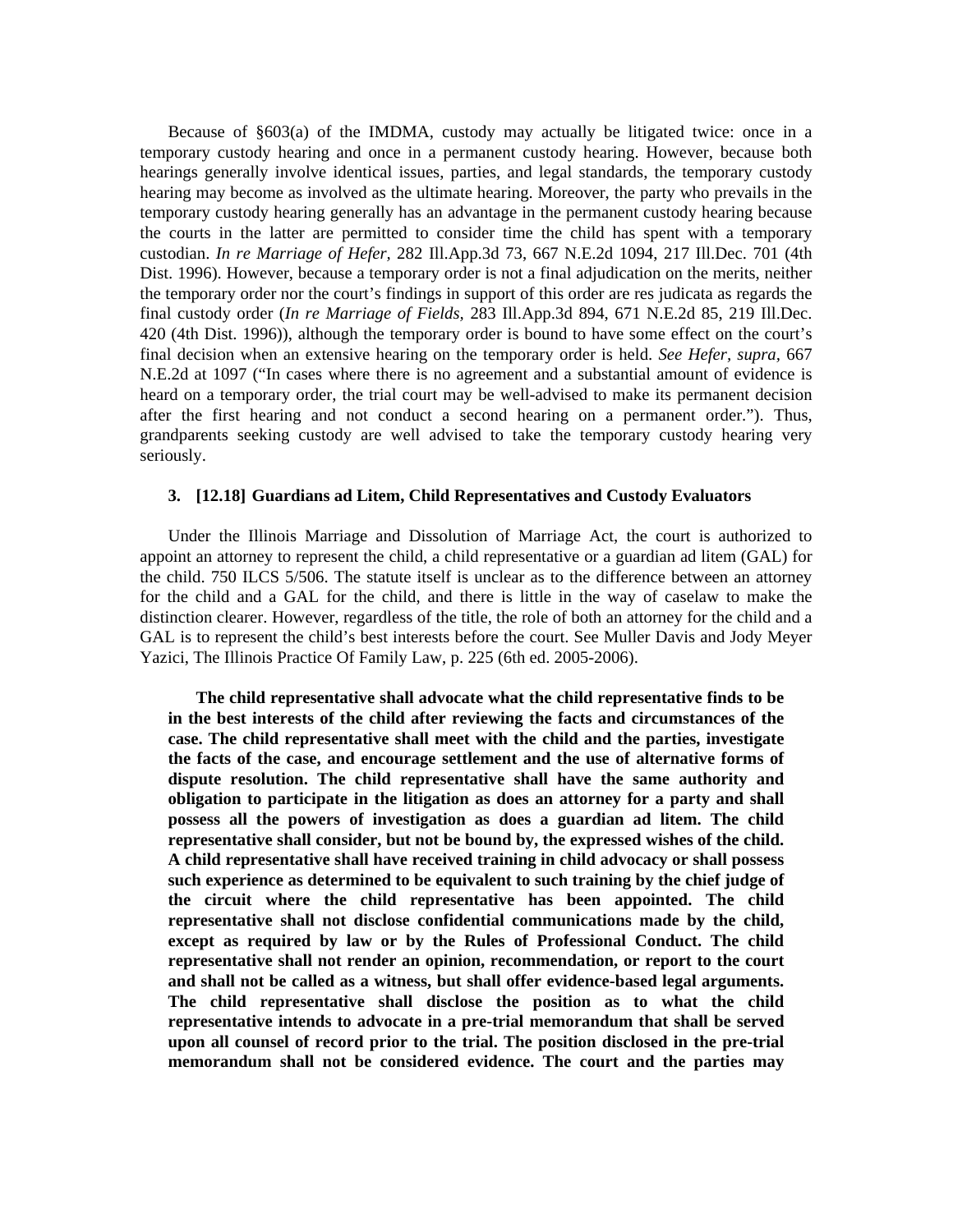### **consider the position of the child representative for purposes of a settlement conference.** 750 ILCS 5/506(a)(3).

 The "power and authority" of the child's representative to "take part in the conduct of the litigation as does an attorney for a party" includes the ability to conduct discovery, file appropriate pleadings (including a change in custody), depose and present witnesses, and review experts' reports. *In re Marriage of Kostusik,* 361 Ill.App.3d 103, 836 N.E.2d 147, 158, 296 Ill.Dec. 732 (1st Dist. 2005). In I*n re Marriage of De Bates,* 212 Ill.2d 489, 819 N.E.2d 714, 289 Ill.Dec. 218 (2004), the trial court appointed a child representative who filed a written report concerning the child's interests, but the court did not allow the parties to question the representative. The court relied on the report in its decision on custody. The Supreme Court held that the trial court denied the parties due process when it disallowed questioning of the representative because the representative had acted as a witness observing the relationship between the child and the parties. However, when the representative does not file a report or act as a witness, the court should bar questioning and inquiry into the representative's legal strategy. *In re Marriage of Carrillo,* 372 Ill.App.3d 803, 867 N.E.2d 70, 310 Ill.Dec. 757 (1st Dist. 2007).

 The courts are vested with discretion in appointing an attorney or GAL to represent the child. Thus, a court could properly refuse to appoint a GAL in an action in which the child's best interests was amply protected by the court and in which numerous witnesses testified regarding the child's best interests. *In re Marriage of Doty,* 255 Ill.App.3d 1087, 629 N.E.2d 679, 196 Ill.Dec. 134 (5th Dist. 1994). However, in some particularly complex matters, the court may be obligated to appoint a GAL or an attorney for the child. *In re Marriage of Koenig,* 211 Ill.App.3d 1045, 570 N.E.2d 861, 156 Ill.Dec. 385 (1st Dist. 1991).

 Generally speaking, an attorney for the child acts as an attorney would in any other matter. For example, communications between the child and attorney are privileged, the attorney may stipulate to evidence on behalf of the child, the attorney may bind the child to settlement without first seeking the court's approval, the attorney may file pleadings on behalf of the child, and the attorney's power to protect the child's best interests is not subject to the court's supervision. See James L. Rubens and William C. Campbell, Ch. 10, *The Role of the Child's Representative, Attorney for the Child, and Guardian ad Litem in Custody Litigation,* CHILD CUSTODY LITIGATION (IICLE, 2004, Supp. 2006) (Rubens and Campbell). Attorneys for the child do not prepare written reports, and they may not be called to testify regarding any facts uncovered in investigating the action; neither can they make closing arguments not based on the evidence presented at hearing. *See In re Marriage of Wycoff,* 266 Ill.App.3d 408, 639 N.E.2d 897, 203 Ill.Dec. 338 (4th Dist. 1994).

 GALs, on the other hand, act more as investigators for the court and, as such, act under the court's control and direction. Thus, GALs typically conduct an investigation of the parties' histories and present circumstances; conduct interviews with the parties, the child, and any other persons that may have information relevant to the child's best interests; and submit a written report to the court. See Rubens and Campbell, *supra.* Moreover, because they are acting on behalf of the court, and not so much as attorneys, GALs may be called to testify at hearing regarding their investigation, and they may advance their personal opinions regarding the child's best interests during closing arguments even in the absence of evidence in support of the personal opinions.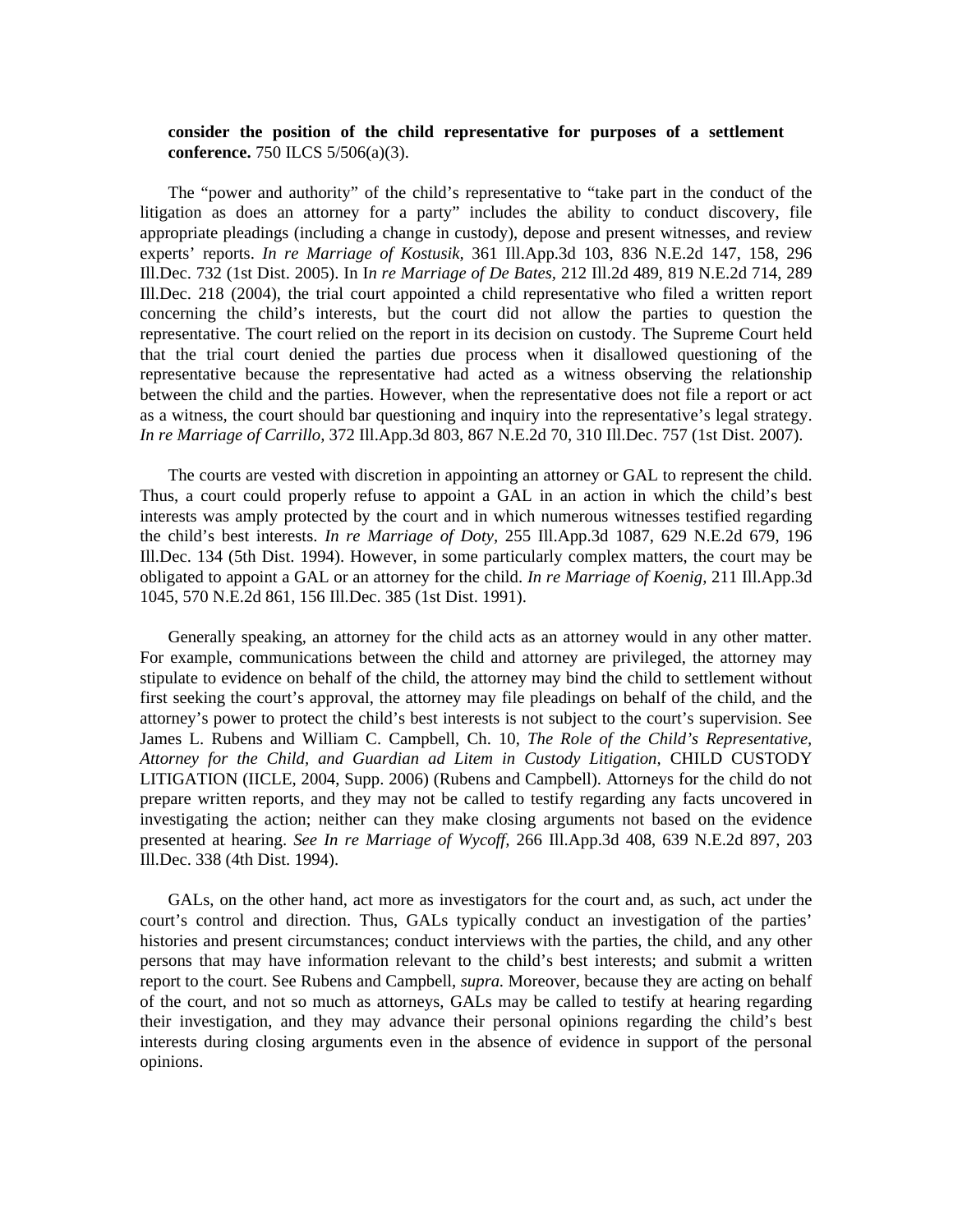Awards for fees and costs for a GAL or an attorney for the child may be entered by the court against any adult party to the litigation and against the child's separate estate. In determining the amount of the award for fees and the parties' relative responsibility for the fees, the courts should consider the parties' respective economic circumstances; the importance, novelty, and difficulty of the questions raised in performing the attorney's duties; the time and labor required to properly perform the duties; and the customary charge for these legal services. Moreover, the petition for fees filed by the attorney should specify with particularity the time spent for the services performed. *In re Marriage of Soraparu,* 147 Ill.App.3d 857, 498 N.E.2d 565, 101 Ill.Dec. 241 (1st Dist. 1986).

The IMDMA provides as follows:

 **The court may seek the advice of professional personnel, whether or not employed by the court on a regular basis. The advice given shall be in writing and made available by the court to counsel. Counsel may examine, as a witness, any professional personnel consulted by the court, designated as a court's witness.** 750 ILCS 5/604(b).

 Section 604(b) is duplicative in that it tacitly authorizes the court to appoint a GAL. However, §604(b) is used more often by the courts to appoint mental health professionals to conduct a custody evaluation. The mental health professional appointed may perform numerous functions, such as negotiating a joint parenting agreement or conducting evaluations of the parties and the child for the purpose of determining custody. In the latter case, the mental health professional will generally submit a written report of findings, conclusions, and recommendations to the court. *In re Marriage of Ford,* 91 Ill.App.3d 1066, 415 N.E.2d 546, 47 Ill.Dec. 541 (1st Dist. 1980). "The [mental health] professional who reports to the court pursuant to this Section is designated a court's witness [and] counsel for both parties may cross examine [the professional]." Muller Davis and Jody Meyer Yazici, THE ILLINOIS PRACTICE OF FAMILY LAW, p. 334 (6th ed. 2005-2006).

 Illinois Supreme Court Rule 215 also permits the court to appoint a mental health professional to conduct a custody evaluation. However, appointments under S.Ct. Rule 215 are generally initiated by only one of the parties, and the expert appointed will serve as the moving party's witness. As a result of this distinction, Rule 215 differs from §604(b) in several important ways. First, Rule 215 applies when a motion for evaluation is filed by one of the parties, whereas the court may appoint a mental health professional sua sponte under §604(b). Second, the motion filed under Rule 215 specifies which mental health professional the movant wishes appointed, whereas §604(b) permits the court to decide which mental health professional shall be appointed. Third, the moving party bears the costs associated with the appointment under Rule 215, whereas the court may apportion the costs of any mental health professional appointed under §604(b). Finally, because the person appointed under Rule 215 is an expert witness for one of the parties, only the other party may cross-examine the expert at trial.

 As a practical matter, GALs, child representatives, and mental health professionals appointed by the court carry significant weight in the final determination. All are presumably experienced in the field of child custody and, by virtue of their appointment, carry weight with the court. Moreover, unlike the attorneys for the respective parties, who advocate their respective clients' interests, GALs, chils representatives, and mental health professionals seek only what they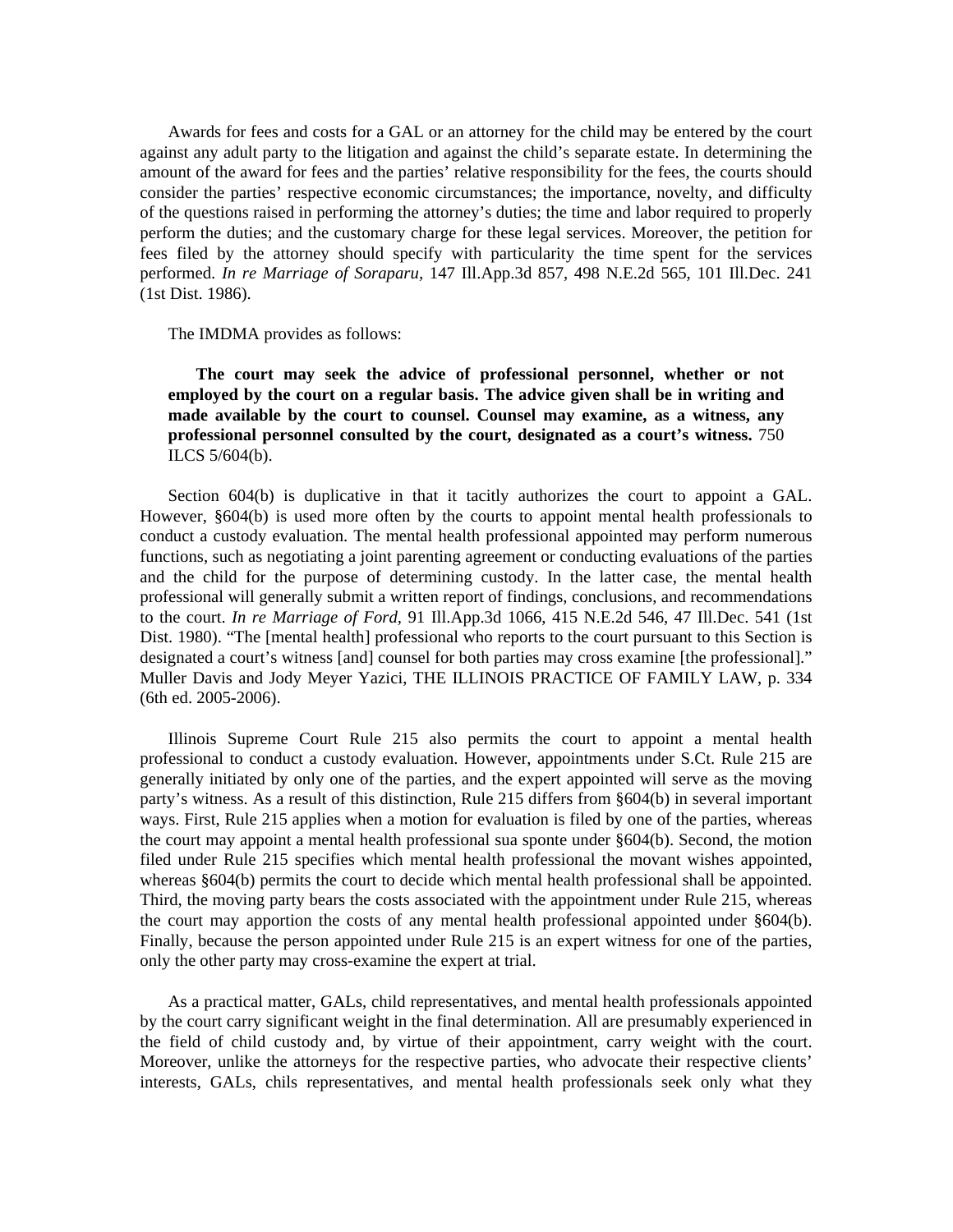perceive to be in the child's best interests. Thus, grandparents seeking custody should be fully prepared for any meetings they may have with GALs, child representatives, or custody evaluators.

# **4. [12.19] Hearings**

 Hearings in child custody actions are generally governed by §606 of the Illinois Marriage and Dissolution of Marriage Act. Thus, custody proceedings receive priority over other matters, such as support or visitation actions, in being set for hearing. 750 ILCS 5/606(a). Additionally, the court, without a jury, acts as the finder of law and fact in all custody actions and may exclude the public from any such hearing if exclusion is deemed to be in the child's best interests. 750 ILCS 5/606(c). Finally, if deemed necessary to serve the child's best interests, the court may order "that the record of any interview, report, investigation, or testimony in a custody proceeding be kept secret." 750 ILCS 5/606(d).

 For obvious reasons, the minor child whose custody is at issue is rarely called to testify in open court. Courts are loath to subject a child to the bitter and acrimonious charges that are typically heard in a hotly disputed custody action and then, in the presence of the parents, to ask the child to state his or her preference regarding custody. *Oakes v. Oakes,* 45 Ill.App.2d 387, 195 N.E.2d 840 (1st Dist. 1964). Thus, the IMDMA permits the court to conduct an in camera interview with the child to determine the child's custodial preference. 750 ILCS 5/604(a).

 The court is vested with great discretion regarding these in camera interviews with the child. For example, the court does not have to conduct the interview if the court does not deem the interview necessary (*In re Marriage of Willis,* 234 Ill.App.3d 156, 599 N.E.2d 179, 174 Ill.Dec. 633 (3d Dist. 1992)), if the court finds that the harm by asking the child to state a preference outweighs the value of the stated preference due to other evidence regarding the child's preference (*In re Marriage of Doty,* 255 Ill.App.3d 1087, 629 N.E.2d 679, 196 Ill.Dec. 134 (5th Dist. 1994)), if the court believes that the child would be swayed by adult pressure (*In re Marriage of Stuckert,* 138 Ill.App.3d 788, 486 N.E.2d 395, 93 Ill.Dec. 294 (2d Dist. 1985)), or if the child is of tender years (*DeFranco v. DeFranco,* 67 Ill.App.3d 760, 384 N.E.2d 997, 24 Ill.Dec. 130 (1st Dist. 1978)). Neither, despite the clear language of  $\S604(a)$ , is the court's interview limited strictly to the child's custodial preference. To the contrary, the court is vested with great discretion in asking the child questions involving the parties and their respective circumstances and personalities. *In re Marriage of Milovich,* 105 Ill.App.3d 596, 434 N.E.2d 811, 61 Ill.Dec. 456 (1st Dist. 1982).

The only areas in which the court seems to have no discretion under  $§604(a)$  are whether attorneys may be present and whether a court reporter is utilized. Under §604(a), the attorneys for the parties have a right to be present during the interview unless this right is waived. However, pro se litigants have no right to be present during the interview, even though opposing counsel is permitted to be present, because the parent's presence could make it difficult for the child to openly and honestly answer the court's questions. *In re Marriage of Knoche,* 322 Ill.App.3d 297, 750 N.E.2d 297, 255 Ill.Dec. 716 (5th Dist. 2001). If the attorneys for the parties are not present during the interview, they have a right to see the transcript of the interview. *In re Marriage of Hindenburg,* 227 Ill.App.3d 228, 591 N.E.2d 67, 169 Ill.Dec. 187 (2d Dist. 1992). Moreover, the use of a court reporter to take a transcript of the in camera interview is mandatory and may not be waived by the court or the parties. *DeYoung v. DeYoung,* 62 Ill.App.3d 837, 379 N.E.2d 396, 19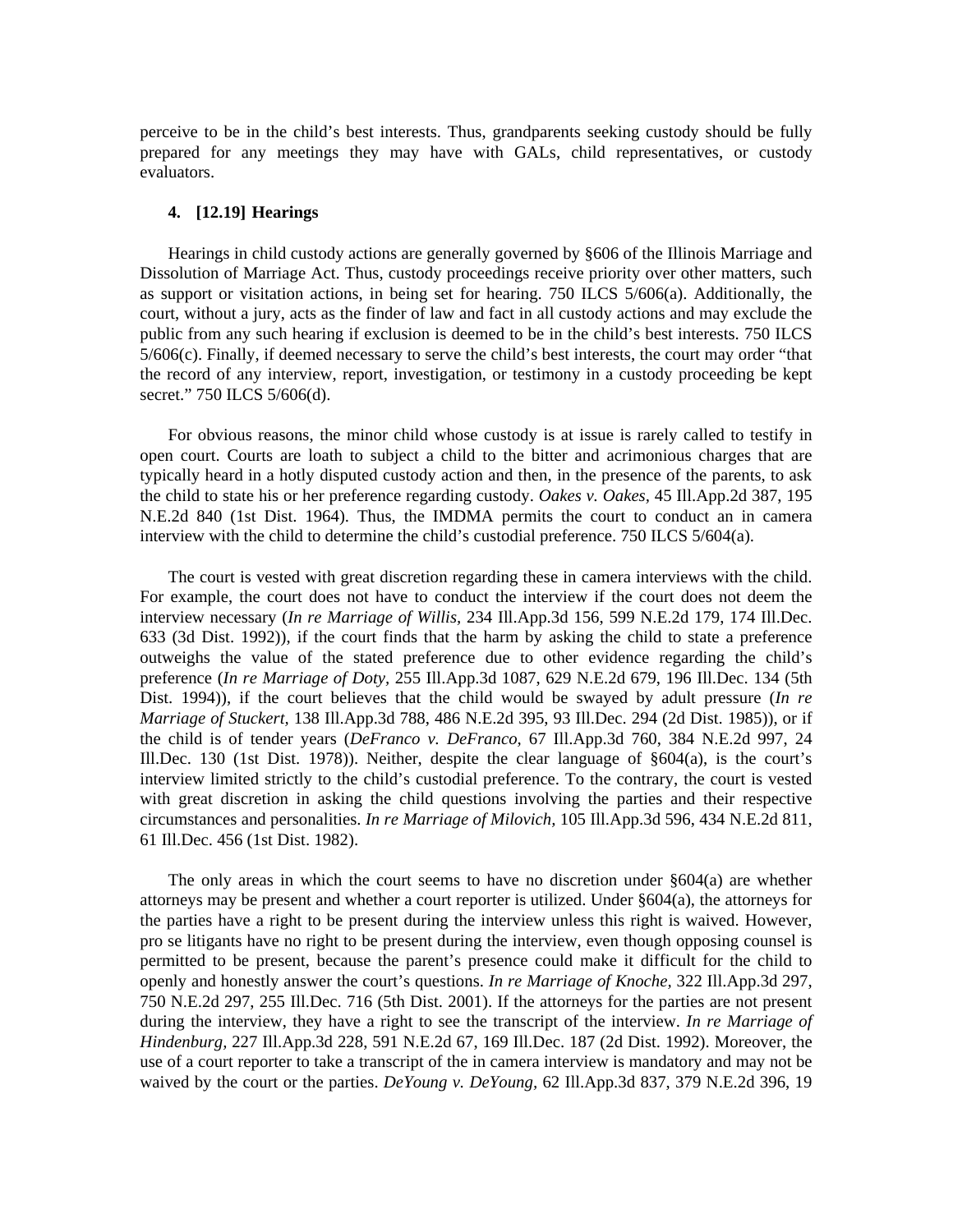Ill.Dec. 732 (3d Dist. 1978). Failure to have a court reporter present during the interview and to have a transcript of the interview made a part of the record requires vacatur of the ultimate custody order. *Gingrey v. Lamer,* 315 Ill.App.3d 486, 734 N.E.2d 186, 248 Ill.Dec. 478 (3d Dist. 2000).

# **5. [12.20] Child Support and Health Insurance**

 If the grandparents prevail on their motion for child custody, they may be entitled to child support from the child's parents. Child support is generally governed by §505 of the Illinois Marriage and Dissolution of Marriage Act, which authorizes the court to order either or both of a child's parents to pay support in any proceeding under 750 ILCS 5/601. 750 ILCS 5/505(a). Thus, any grandparent moving for custody of the child under §601 of the IMDMA is also permitted to seek child support from the child's parents under §505. *See Rose v. Potts,* 217 Ill.App.3d 661, 577 N.E.2d 811, 815, 160 Ill.Dec. 486 (5th Dist. 1991) (noting that grandmother awarded custody would be entitled to child support from each of child's parents).

 Section 505 contains specific guidelines that courts are to follow in awarding child support to the child's custodian. For example, the guidelines state that a supporting parent should pay 20 percent of his or her net income (as "net income" is defined in 750 ILCS 5/505(a)(3)) for the support of one child, 28 percent of net income to support two children, 32 percent of net income to support three children, and so on. 750 ILCS  $5/505(a)(1)$ . However, the court is permitted to deviate from the guidelines if it determines that their application would be inappropriate based on any one or more of the factors enunciated in 750 ILCS 5/505(a)(2).

 Although no cases have been reported in which grandparents were awarded child support under §505, the court in *Rose, supra,* has at least indicated that the grandparents would be eligible to receive child support from the child's parents. 577 N.E.2d at 815. Thus, the attorney seeking child support on behalf of the grandparents should be prepared to advance arguments under the minimum guidelines of  $\S 505(a)(1)$  and defend any attempts by the parents to seek deviation from the guidelines under §505(a)(2). However, because the guidelines are based on support being paid from only one noncustodial parent, the court will probably deviate from the guidelines and set child support at an equitable figure from each parent.

 Under the IMDMA, "[w]henever the court establishes, modifies or enforces an order for child support ... the court shall include in the order a provision for the health care coverage of the child." 750 ILCS 5/505.2(b)(1). The court's duty to enter an order providing for the child's health insurance is mandatory. The question of child support cannot be resolved until the court has also made a determination regarding health insurance, which means that until responsibility for health insurance is allocated, the court's order is not final and appealable. *Franson ex rel. Franson v. Micelli,* 172 Ill.2d 352, 666 N.E.2d 1188, 217 Ill.Dec. 250 (1996).

 Generally speaking, §505.2 requires that the cost of health insurance for the child be borne by the person or persons required to pay child support, and this person is referred to in the statute as the "obligor." 666 N.E.2d at 1189 ("The duty to provide health insurance [for a child] is an integral part of a parent's current and future support obligations."). Thus, when a health insurance plan is available to cover the child through the obligor's employer, the court must order the obligor to provide, and be solely responsible for the cost of this insurance coverage unless the offered plan is not accessible to the child. *In re Marriage of Self,* 265 Ill.App.3d 804, 638 N.E.2d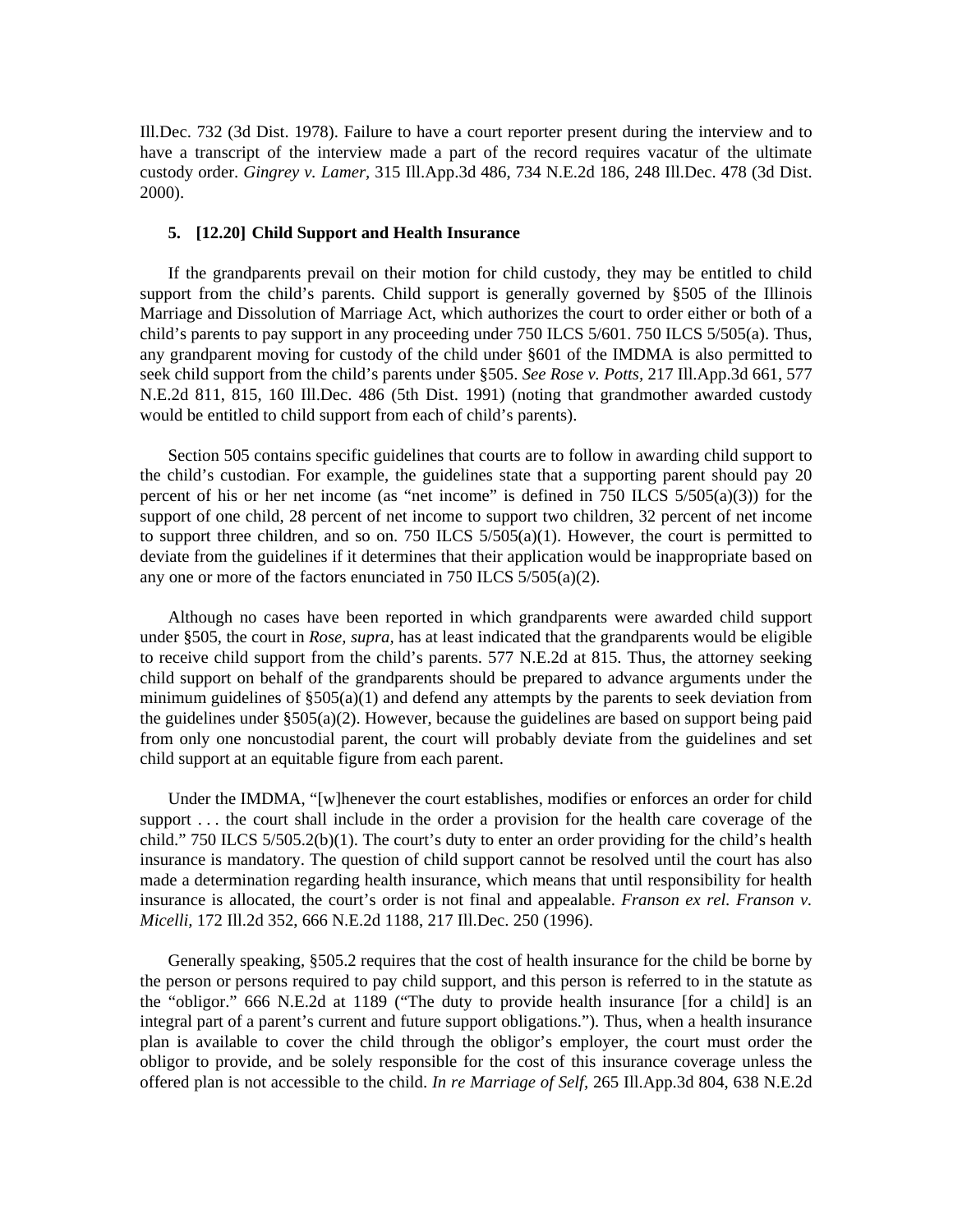699, 202 Ill.Dec. 831 (4th Dist. 1994) (holding that IMDMA mandated obligor, to whom insurance was available through employer, to maintain child as insured under policy even when cost of insurance was equal to 12.7 percent of obligor's net income).

 However, the obligor's duty to provide and maintain health insurance for the child is not always mandatory. To the contrary, the court has discretion in allocating the parties' responsibility for the child's health insurance if the obligor is not permitted to add the child to the employer-offered policy or if this policy is not accessible to the child (*i.e.,* if the policy provides coverage only by healthcare providers located a long distance from the child's residence). In these situations, the court may then order the obligor to name the child as a beneficiary of a group policy available to the obligor or to procure and maintain an independent policy of health insurance for the child. Whether the court orders one of the latter two remedies is determined after the court has considered the child's medical needs, the availability of a plan to answer these needs, and the amount the plan would cost the obligor. 750 ILCS 5/505.2(b)(1).

# **IV. [12.21] GUARDIANSHIP**

 In certain situations, grandparents may be called on to act as guardians of their grandchildren. These guardianship actions are generally governed by Article XI of the Probate Act, 755 ILCS 5/11-1, *et seq.* However, certain guardianship actions require a working knowledge of the Illinois Marriage and Dissolution of Marriage Act as well; an attorney advising elderly clients should be familiar with both statutes and should know when each applies to a given case. This can prove difficult at times, given the various natures a guardianship may take.

#### **A. [12.22] Qualifications for Guardianship**

 To serve as a guardian of a person, an estate, or both, a guardian must meet the following minimum requirements:

1. The guardian must be 18 years of age.

2. The guardian must be a resident of the United States, although citizenship is not required.

 3. The guardian must be of sound mind and not have been adjudged a disabled person as defined in the Probate Act (see 755 ILCS 5/11a-2).

 4. The guardian cannot have been convicted of any felony, except under certain courtapproved conditions.

 5. In the case of court-appointed guardians, the court must find that the guardian is "capable of providing an active and suitable program of guardianship" for the child. 755 ILCS 5/11-3(a).

 As long as the grandparents meet all requirements, they are qualified to act as guardian of their grandchild. See *In re Estate of Cohn,* 95 Ill.App.3d 204, 419 N.E.2d 951, 50 Ill.Dec. 683 (2d Dist. 1981) (finding that appointment of petitioner as guardian of minor's person was in best interests of child when record showed that petitioner met requirements of Probate Act and that he was capable of providing good environment for child). However, merely being qualified is not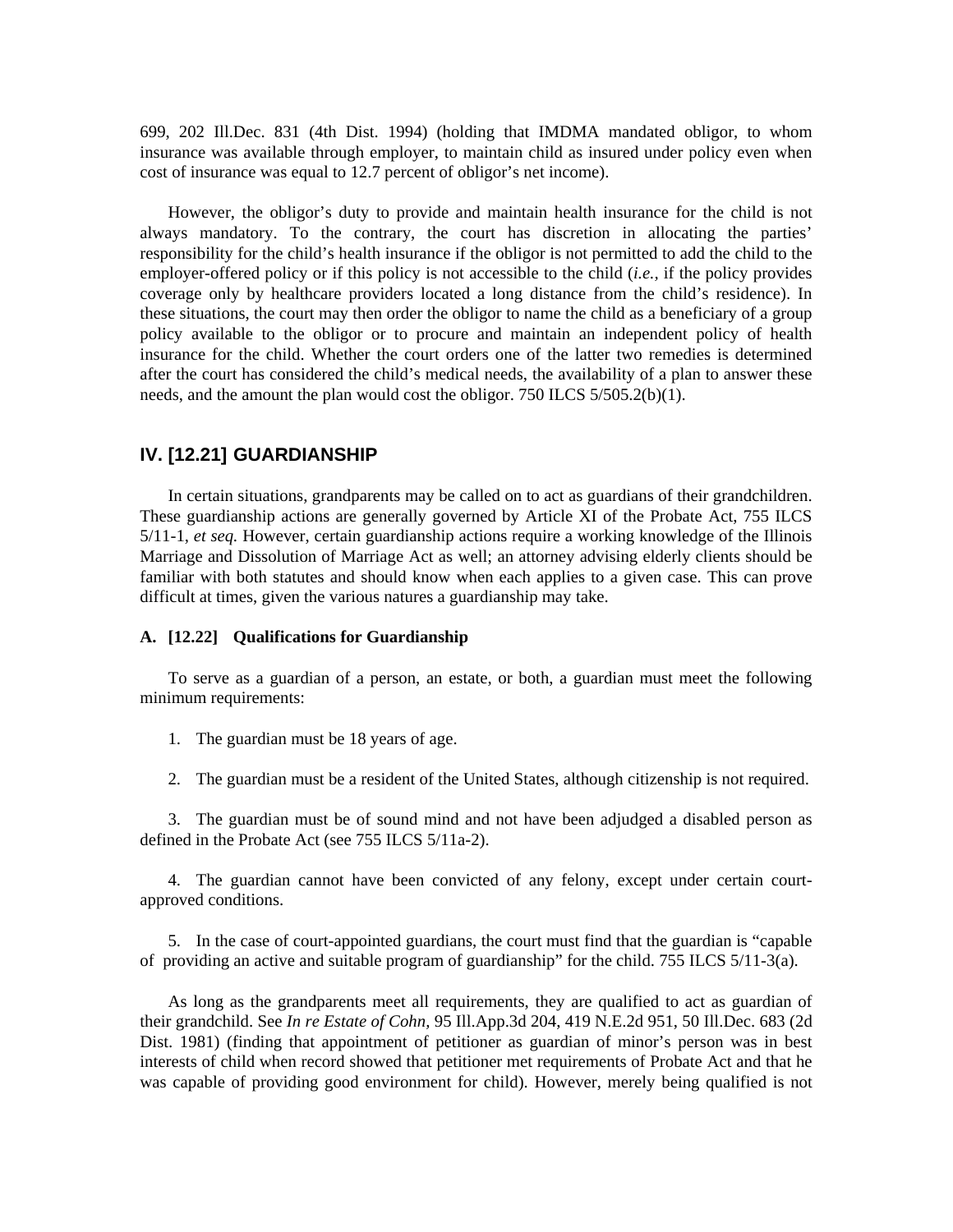sufficient to prevail in a petition for guardianship. Rather, meeting the qualifications is a condition precedent to being permitted to seek guardianship, and the failure to allege and prove the qualifications will result in dismissal of the petition.

# **B. Types of Guardians**

# **1. [12.23] Short-Term Guardian**

 A short-term guardianship applies to situations in which a guardian is needed for only a short duration or when a guardian is needed quickly and the child's parents cannot wait for a court order. The appointment of a short-term guardian is governed by §11-5.4 of the Probate Act and a court need not approve the appointment. See 755 ILCS  $5/11-5.4(c)$  regarding when a short-term guardianship is effective. The powers and duties of a short-term guardian are listed in the Probate Act; the exercise of these powers and duties is not subject to the direction of the court. 755 ILCS 5/11-13.2(a).

# *a. [12.24] Appointment of Short-Term Guardian*

 The appointment of a short-term guardian is relatively simple and similar to signing a will. The appointment is made by the child's parent or parents, must be in writing, and must be executed by the parents in the presence of at least two credible witnesses over the age of 18 years. 755 ILCS 5/11-5.4(a). The written appointment must be dated; must specifically identify the appointing parent, the short-term guardian, and the child; and must be signed by the short-term guardian, although the guardian need not sign at the same time the appointing parent executes the document. Moreover, only one child may be the subject of each written instrument appointing a short-term guardian. 755 ILCS  $5/11-5.4(f)$ . Section 11-5.4(f) contains a sample form with instructions that may be used in appointing a short-term guardian. As with executing a will, it is vital that the document be properly executed and witnessed.

 The statute prohibits parents from appointing a short-term guardian in limited situations. Thus a parent may not appoint a short-term guardian if

**the minor has another living parent, adoptive parent or adjudicated parent, whose parental rights have not been terminated, whose whereabouts are known, and who is willing and able to make and carry out day-to-day child care decisions concerning the minor, unless the nonappointing parent consents to the appointment by signing the written instrument of appointment.** 755 ILCS 5/11-5.4(b).

In these circumstances, the parent must petition the court for appointment of the guardian.

#### *b. [12.25] Duration of Short-Term Guardianship*

 Short-term guardianships are determined based on the effective date of the appointment or on the contents of the appointment. Unless the appointment states otherwise, the appointment of a short-term guardian is effective immediately when signed. 755 ILCS  $5/11-5.4(c)$ . However, the appointment may become effective at a future date or upon the occurrence of a future event if the appointment so specifies. The appointment of a short-term guardian is valid for  $365 \text{ days}^4$  after the effective date of the appointment unless the appointment provides for an earlier termination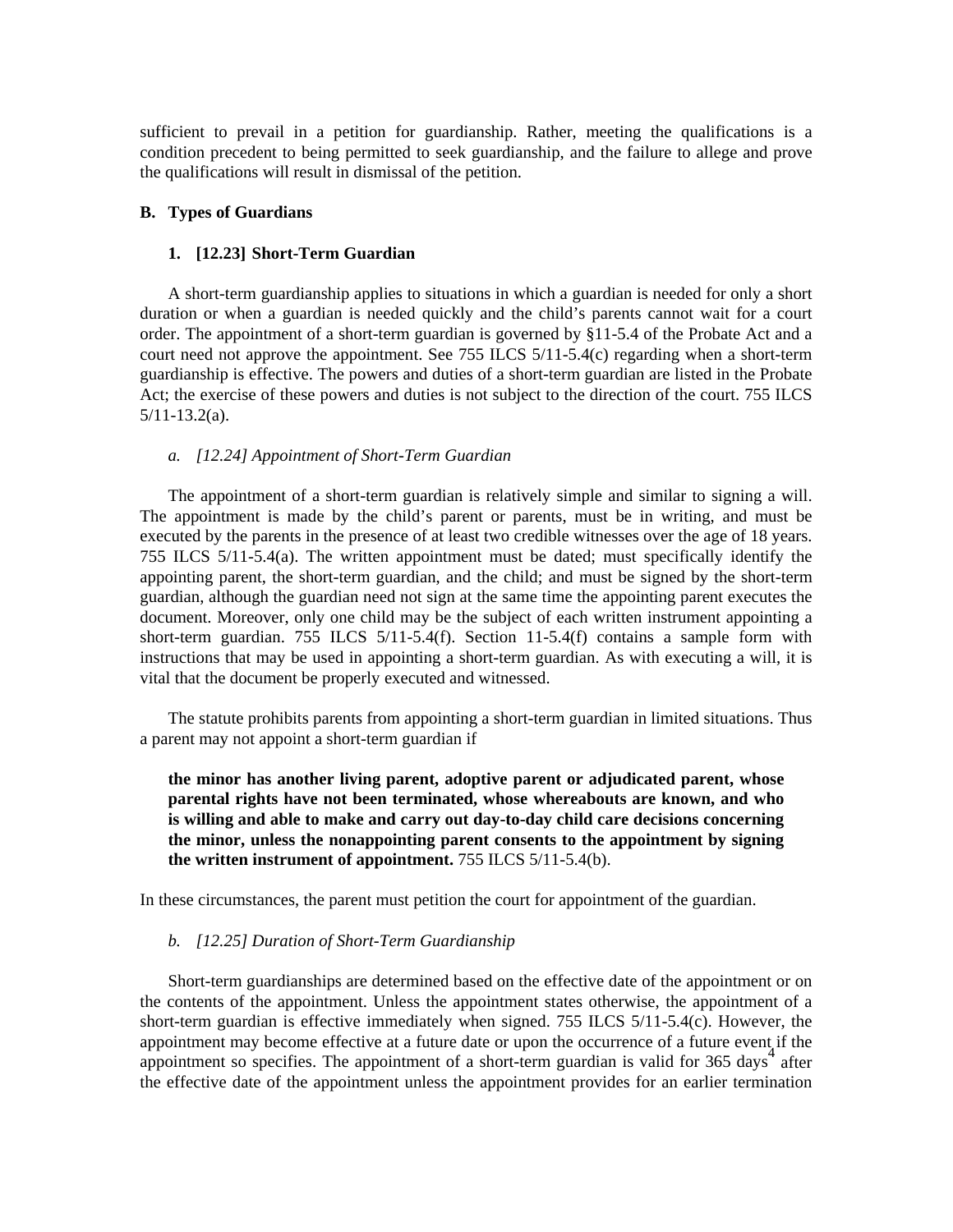date or termination on a specified event. *Id.* In no event may the short-term guardian serve for more than 365 days. Moreover, the parent who made the appointment may revoke or amend it at any time prior to its expiration. 755 ILCS 5/11-5.4(d). This revocation or amendment may be communicated in any way to either the short-term guardian or another person. If the communication is to a person other than the short-term guardian, this person must make a reasonable effort to communicate the revocation or amendment to the short-term guardian. *Id.* 

#### *c. [12.26] Powers of Short-Term Guardian*

 Short-term guardians have the authority to act only as the guardian of the child's person. 755 ILCS 5/11-13.2(b). As regards the child's estate, the short-term guardian is permitted only "to apply for and receive on behalf of the minor benefits to which the child may be entitled from or under federal, State, or local organizations or programs." *Id.* As short-term guardian of the child's person, the guardian is granted the child's custody, care, and education for the term of the guardianship.

 Short-term guardianships are useful in several situations. For example, if a child's parents are traveling out of the country for a short period of time, they may name the child's grandparents as the child's short-term guardians. By doing so, the grandparents may then authorize medical care, obtain information from the child's school, and the like. The same would apply if the child's parent or parents are injured or ill and are thus unable to provide for the child on a short-term basis. However, if the illness or injury is expected to exceed 60 days, the parent or parents should consider immediately commencing a full guardianship action while the short-term guardianship is still in effect.

#### **2. [12.27] Standby Guardian**

 A standby guardian is a person appointed by a court as the person who will act as guardian of the child when either the child's parents or the guardian of the person of the child dies or is no longer willing or able to routinely make and implement child-care decisions concerning the child. 755 ILCS 5/11-5.3.

# *a. [12.28] Appointment of Standby Guardian*

 As set forth in 755 ILCS 5/11-5.3(a), the initial designation of a standby guardian is similar to the appointment of a short-term guardian:

 **A parent, adoptive parent, or adjudicated parent whose parental rights have not been terminated, or the guardian of the person of a minor may designate in any writing, including a will, a person qualified to act under Section 11-3 to be appointed as standby guardian of the person or estate, or both, of an unmarried minor or of a child likely to be born. A parent, adoptive parent, or adjudicated parent whose parental rights have not been terminated, or the guardian of the person of a minor or a standby guardian of an unmarried minor or of a child likely to be born may designate in any writing, including a will, a person qualified to act under Section 11-3 to be appointed as successor standby guardian of the minor's person or estate, or both. The designation must be witnessed by 2 or more credible witnesses at least 18 years of age, neither of whom is the person designated as the**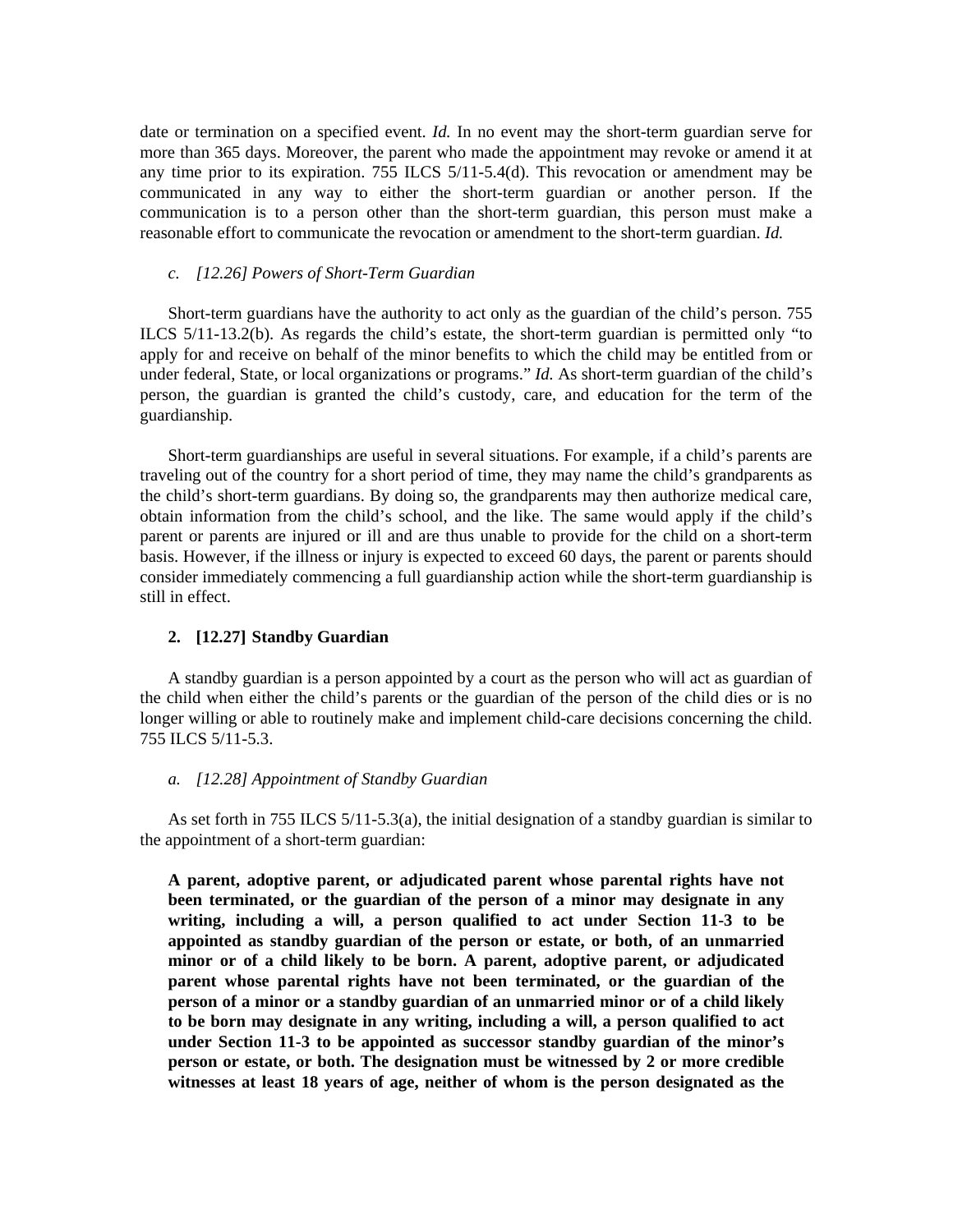**standby guardian. The designation may be proved by any competent evidence. If the designation is executed and attested in the same manner as a will, it shall have prima facie validity. The designation of a standby guardian or successor standby guardian does not affect the rights of the other parent in the minor.** 755 ILCS 5/11- 5.3(a).

The Probate Act contains a sample form with instructions that may be used in designating a standby guardian and, if the standby guardian is unable or unwilling to act when necessary, a successor standby guardian. 755 ILCS  $5/11-5.3$ (e). Additionally, as the statute notes, this designation may also be contained in the parent's will. However, if the designation is made by only one parent and the child has another living parent, the other parent's rights to the care, custody, control, and education of his or her child will not be affected by the designation. 755 ILCS 5/11-5.3(a). In this way, a custodial parent cannot, upon his or her death, abrogate the other parent's rights regarding the child.

 Unlike the appointment of a short-term guardian, the standby guardian may not act as guardian of the child's person or estate until this person is appointed standby guardian by a court of competent jurisdiction. 755 ILCS 5/11-5.3(b). Thus, either the standby guardian or the designating parent must first petition the court and request that the designated standby guardian be so appointed. As is the case with all court-appointed guardianships, the court does not have jurisdiction to proceed on such a petition if

 **the minor has a living parent, adoptive parent or adjudicated parent, whose parental rights have not been terminated, whose whereabouts are known, and who is willing and able to make and carry out day-to-day child care decisions concerning the minor, unless the parent or parents consent to the appointment or, after receiving notice of the hearing . . . fail to object to the appointment at the hearing on the petition.** 755 ILCS 5/11-5.3(c).

If the surviving parent can be located and appears at the hearing, the court will apply a rebuttable presumption that this parent is willing and able to provide for the child's day-to-day care, but this presumption can be overcome by a preponderance of the evidence. However, the problem of a surviving parent may be overcome if both parents sign the form, which is permitted under §11- 5.3(e).

 *b. [12.29] Petition, Venue, and Notice* 

A petition for appointment of standby guardian must contain

- 1. the child's name, date of birth, and residence address;
- 2. the names and post office addresses of the child's nearest relatives;
- 3. the name and post office address of the person having custody of the child;
- 4. the name, post office address, and occupation of the proposed standby guardian;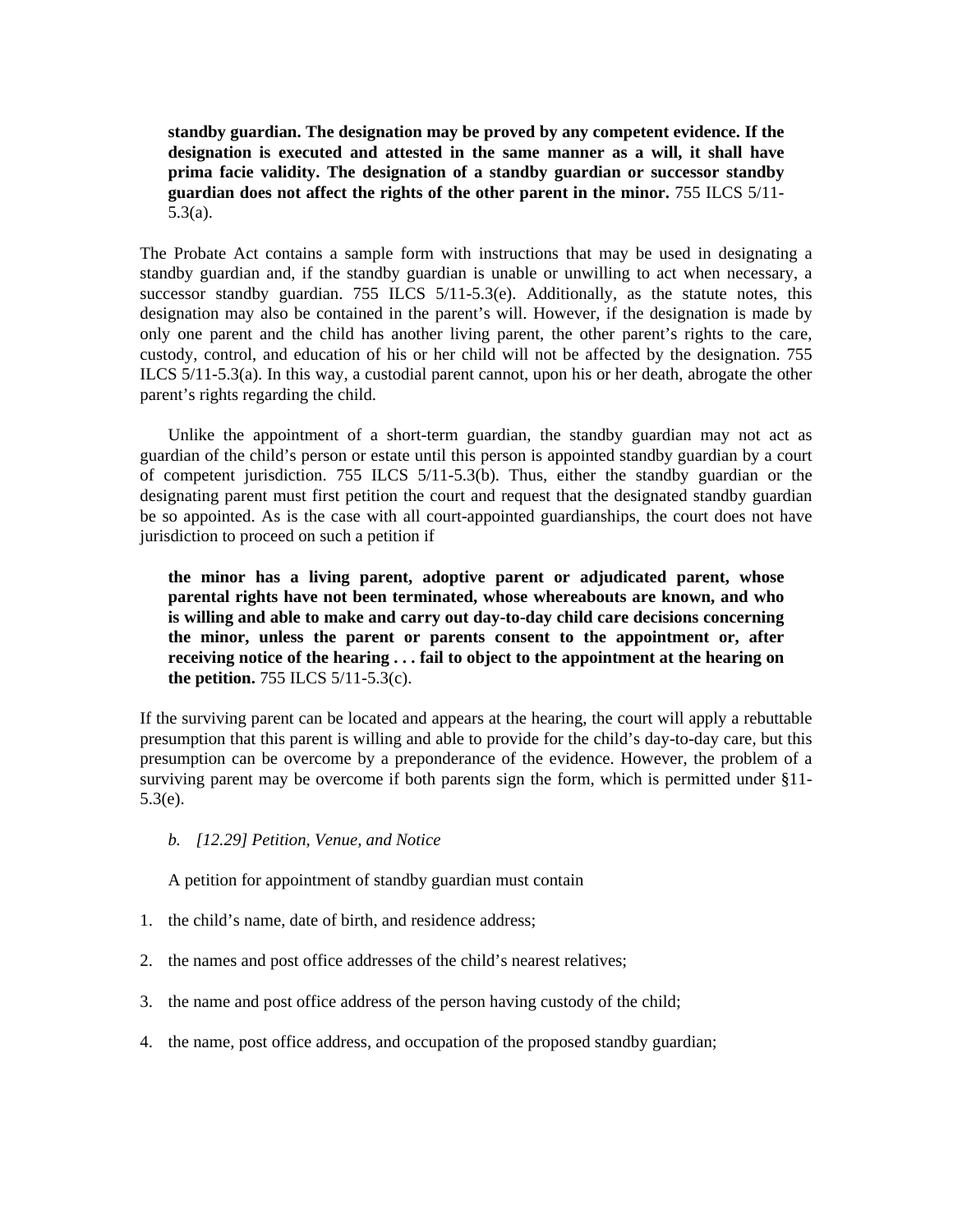- 5. the facts concerning the designation of the standby guardian by the child's parents or the willingness and ability of the parents to make and carry out the day-to-day decisions for the child's care;
- 6. the facts concerning the execution or admission to probate of the written designation, a copy of which must be attached to the petition; and
- 7. the facts concerning any other actions regarding the child that may then be pending and whether there is already another guardian then acting for the child. 755 ILCS 5/11-8.1.

 The petition for appointment of a standby guardian should be filed in the court of the county in which the child resides. If the child is not a resident of Illinois, the petition should be filed in the court of the county in which the child's real or personal estate is located. 755 ILCS 5/11-6.

Written notice of the hearing on the petition to appoint a standby guardian must be given in accordance with 755 ILCS 5/11-10.1(a). This notice must be given to the child if he or she is 14 years or older and to any of the child's relatives whose names and addresses are stated in the petition. The notice to these parties must be either personally delivered or mailed at least three days prior to the hearing.

#### *c. [12.30] Oath and Bond*

 Upon appointment, the standby guardian is required to take and file an oath with the court. 755 ILCS 5/11-5.3(d). In the oath, the standby guardian must affirm that he or she "will faithfully discharge the duties of the office of standby guardian according to law." *Id.* In those instances in which the standby guardian will serve as guardian of the child's estate, the standby guardian "shall file in and have approved by the court a bond binding the standby guardian" to abide by the oath. *Id.* However, the bond need not be filed and approved until the standby guardian assumes his or her duties as the child's guardian.

#### *d. [12.31] Commencement of Duties of Standby Guardian*

 After being appointed by the court, the standby guardian immediately becomes the child's guardian upon the occurrence of any one of several events. First, the standby guardian assumes the duties and responsibilities of the child's guardian if he or she learns of the death of the child's parent or parents. Second, the standby guardian assumes the duties and responsibilities of the child's guardian if he or she is told by the child's parent or parents that they cannot make and carry out day-to-day decisions for the child's care. Third, the standby guardian assumes the duties and responsibilities of the child's guardian if he or she receives written certification from the attending physician for the parent or parents that the latter cannot make and carry out day-to-day decisions for the child's care. 755 ILCS 5/11-13.1(b).

#### *e. [12.32] Duration of Standby Guardianship*

 Once the standby guardian assumes his or her duties as the child's guardian, the guardianship closely resembles a short-term guardianship. For example, upon assuming his or her duties, the standby guardian may act as guardian of the child's person, estate, or both without direction of the court. 755 ILCS 5/11-13.1(b). However, the guardianship lasts for only 60 days and may be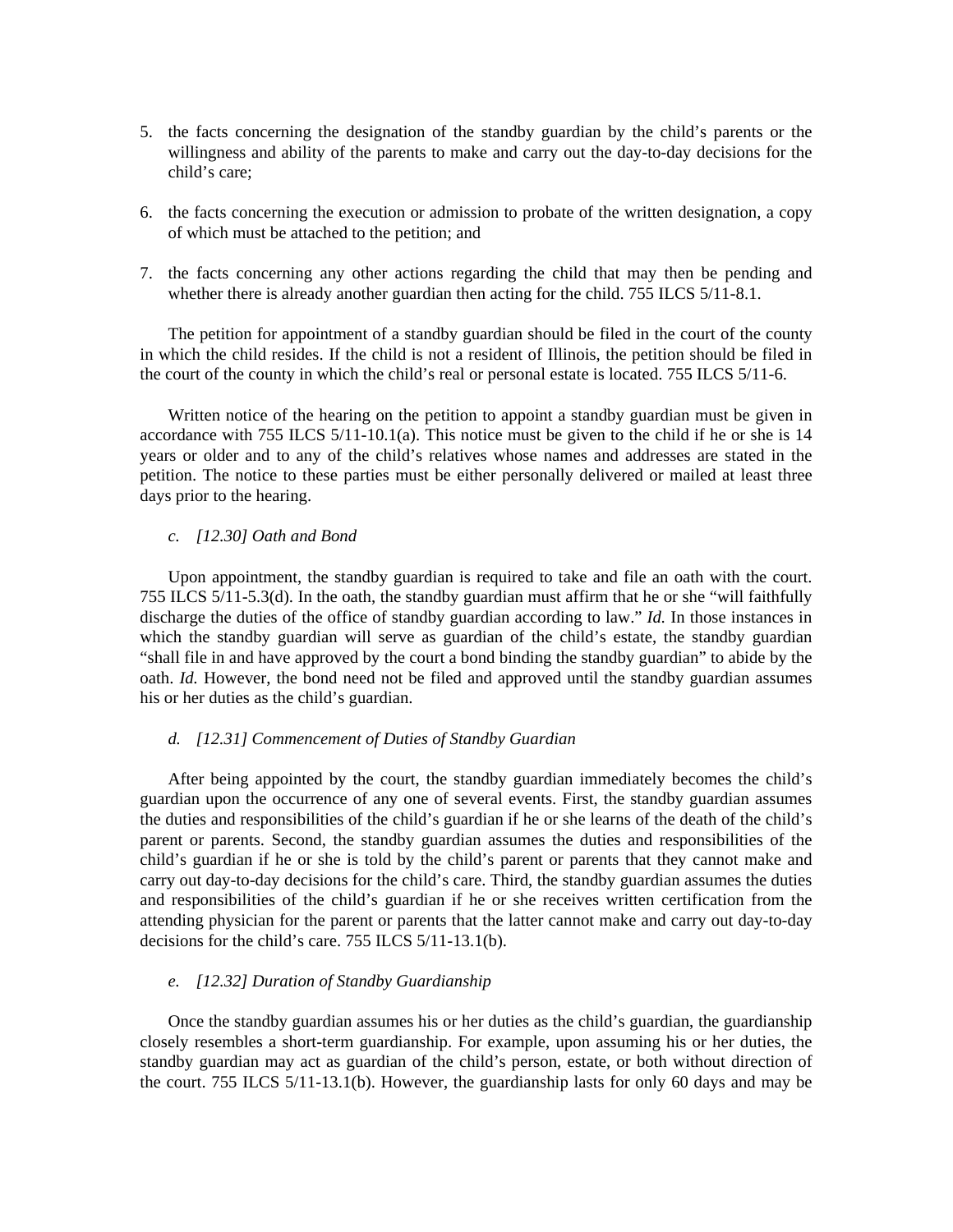limited or terminated sooner by a court of competent jurisdiction. *Id.* Thus, for the designated standby guardian to continue to act as the child's guardian, the designated standby guardian must file a petition requesting his or her appointment as guardian of the child's person, estate, or both. 755 ILCS 5/11-13.1(c). Moreover, the latter petition must be filed within 60 days of the guardian having received knowledge of the parents' deaths or inability to care for the child. *Id.* At the hearing on the petition for full guardianship, the court is directed to grant the petition unless the court finds that the appointment would no longer be in the child's best interests. 755 ILCS 5/11-  $5(b-1)$ .

 Standby guardianships are useful tools in certain limited situations. For example, standby guardianships are practical if the child's parents wish to make sure that the child will always be cared for by the guardian of their choice without a lapse in the care. However, to effect a full and permanent guardianship in this manner requires that a designation be properly executed and that two separate hearings occur. Thus, court costs and attorneys' fees will probably be high.

#### **3. [12.33] Guardian of the Person**

 In certain situations, grandparents may need to petition the court for appointment as permanent guardians of the child's person. If the court approves the petition for guardianship of the person, the grandparents are permanently granted the child's care, custody, and education. See 755 ILCS 5/11-13(a). However, this court-appointed guardianship may be difficult to obtain if either of the child's parents is alive, this parent's whereabouts are known, and the parent is able to provide for the child's care.

#### *a. [12.34] Standing To Petition*

 As in custody actions under the Illinois Marriage and Dissolution of Marriage Act, grandparents must have standing to seek guardianship of their grandchild's person if either or both of the child's parents are alive. The superior rights doctrine applicable to the standing requirement of the IMDMA (750 ILCS  $5/601(b)(2)$ ) is found in the Probate Act: "If both parents of a minor are living and are competent to transact their own business and are fit persons, they are entitled to the custody of the person of the minor and the direction of his education." 755 ILCS 5/11-7.

 Although the language of §11-7 of the Probate Act seems broader than that contained in §601(b)(2) of the IMDMA, the standing requirements are nearly identical. To have standing to seek guardianship of a child's person when either of the child's parents is alive, the grandparents usually must prove that the child is not in the physical custody of the parents. *In re Person & Estate of Barnhart,* 232 Ill.App.3d 317, 597 N.E.2d 1238, 174 Ill.Dec. 26 (2d Dist. 1992). *See also In re Estate of LeCocq,* 17 Ill.App.3d 1011, 309 N.E.2d 84 (3d Dist. 1974) (holding that reference to "fit" parent under predecessor statute to 755 ILCS 5/11-5 required only that parent in question be able to care for child and did not vest court with authority to weigh abilities of parent against proposed guardian in determining guardianship of child's person). For example, in *In re Estate of Brown,* 207 Ill.App.3d 139, 565 N.E.2d 312, 152 Ill.Dec. 70 (4th Dist. 1990), the appellate court affirmed appointment of the maternal grandparents as co-guardians of the child's person when the child had already resided with the grandparents for an extended period of time, the child was integrated into the grandparents' home, the mother had failed to establish a meaningful relationship with the child, and the mother's life lacked both personal and financial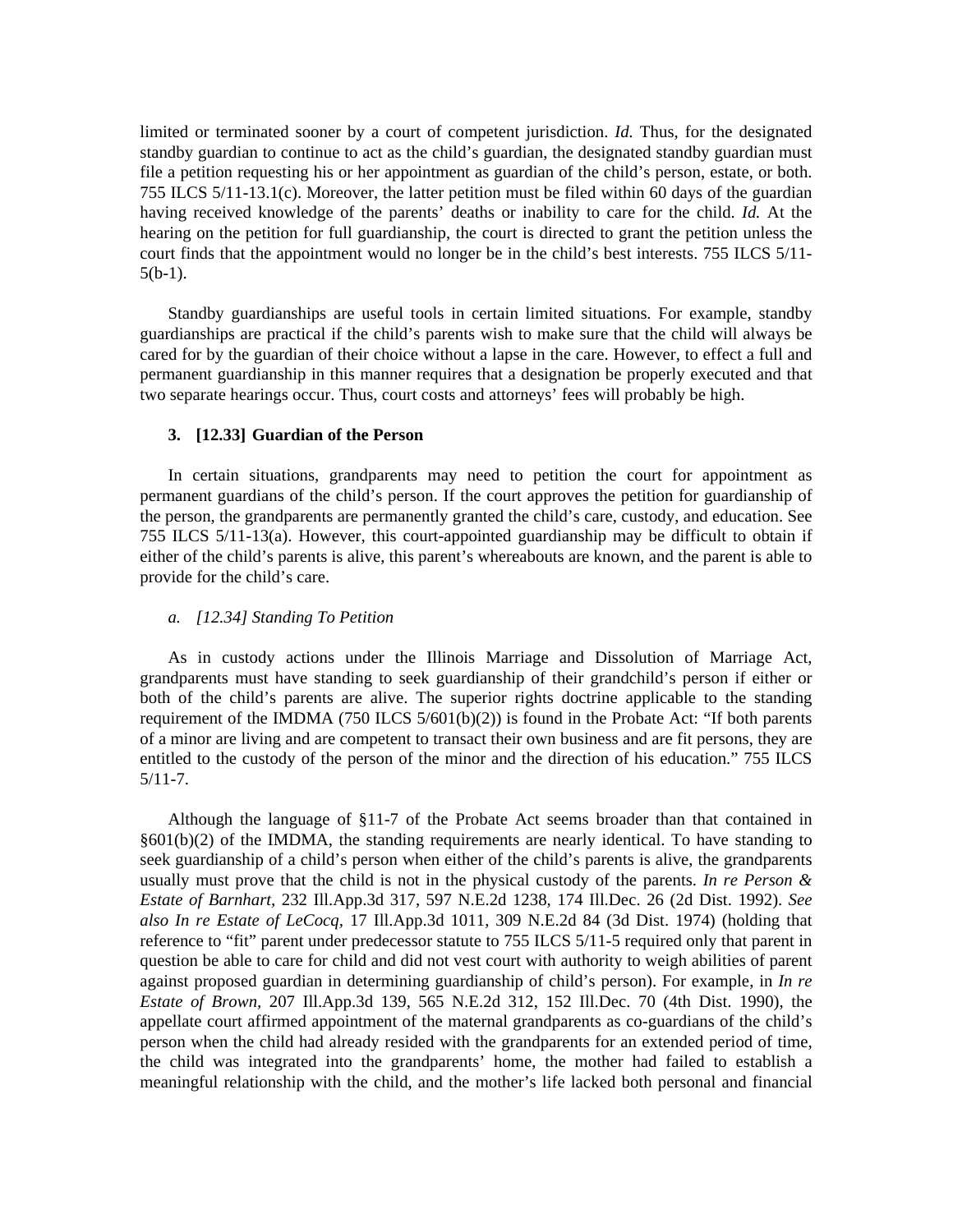stability. However, in *In re Person & Estate of Newsome,* 173 Ill.App.3d 376, 527 N.E.2d 524, 123 Ill.Dec. 61 (4th Dist. 1988), the appellate court found that the maternal grandparents lacked standing to seek guardianship of the person of one of their deceased daughter's children when the child's putative father appeared in the action and established parentage (the parentage determination was reversed on other, technical grounds that did not affect the grandparents' standing), the putative father claimed to have lived with the child's mother from the time the child was conceived until the mother died, and the child had never resided with the grandparents. Thus, the language of the statute aside, when at least one of the child's parents is alive, his or her whereabouts are known, and he or she challenges the guardianship request, this parent will have a superior right to custody of the child that can be overcome only by the grandparents establishing standing pursuant to the test applied under §601(b)(2).

 However, the Illinois Supreme Court, in *In re R.L.S.,* 218 Ill. 2d 428, 844 N.E.2d 22, 300 Ill.Dec. 350 (2006), differentiated between the standing requirement in the Probate Act with those contained in the Illinois Marriage and Dissolution of Marriage Act.

 In *In re R.L.S.,*the maternal grandparents petitioned for the guardianship of their minor granddaughter under the Probate Act. R.L.S.'s parents had been separated, and R.L.S. had been living with her mother and maternal great-grandmother at the time her mother died in an automobile accident. The respondent moved to dismiss the petition on the grounds that the petitioners lacked standing. 844 N.E.2d at 25. The trial court dismissed the grandparents' guardianship petition for lack of standing based on the father's objection that he had not voluntarily and indefinitely relinquished custody of his child.

 The appellate court reversed the decision citing the fact that the Probate Act does not contain a requirement that the parents relinquish custody before a grandparent can petition for guardianship. The court acknowledged that while this is in fact a requirement to petition for custody under the Illinois Marriage and Dissolution of Marriage Act, the court said that the two statutes' standing requirements should no longer be read together.

 The Illinois Supreme Court held that because the Illinois Legislature amended the Probate Act to include a standing clause, the IMDMA standing requirement is no longer read into the Probate Act. This overturned a body of caselaw that incorporated the standing requirement from the Illinois Marriage and Dissolution of Marriage Act into the Probate Act. The Court stated that "to have standing to seek custody under the Marriage Act [IMDMA], the nonparent must first show that the child is not in the physical custody of one of his parents." 844 N.E.2d at 27. On the other hand, "[t]o have standing to proceed on a petition for guardianship under the Probate Act, when the minor has a parent whose whereabouts are known, the petitioner must rebut the statutory presumption that the parent is 'willing and able to make and carry out day-to-day child care decisions concerning the minor.'" 844 N.E.2d at 28.

 The petitioner then argued that standing under the Probate Act is too broad and would allow anyone to petition for guardianship which would make it subject to the same infirmity that the IMDMA visitation statue was subject to in *Wickham v. Byrne,* 199 Ill.2d 309, 769 N.E.2d 1, 263 Ill.Dec. 799 (2002)*.* The court distinguished the Probate Act from the Washington statute struck down in *Troxel v.Granville,* 530 U.S. 57, 147 L.d.2d 49, 120 S.Ct. 2054 (2000) (U.S. Supreme Court case cited by the *Wickham* court), stating: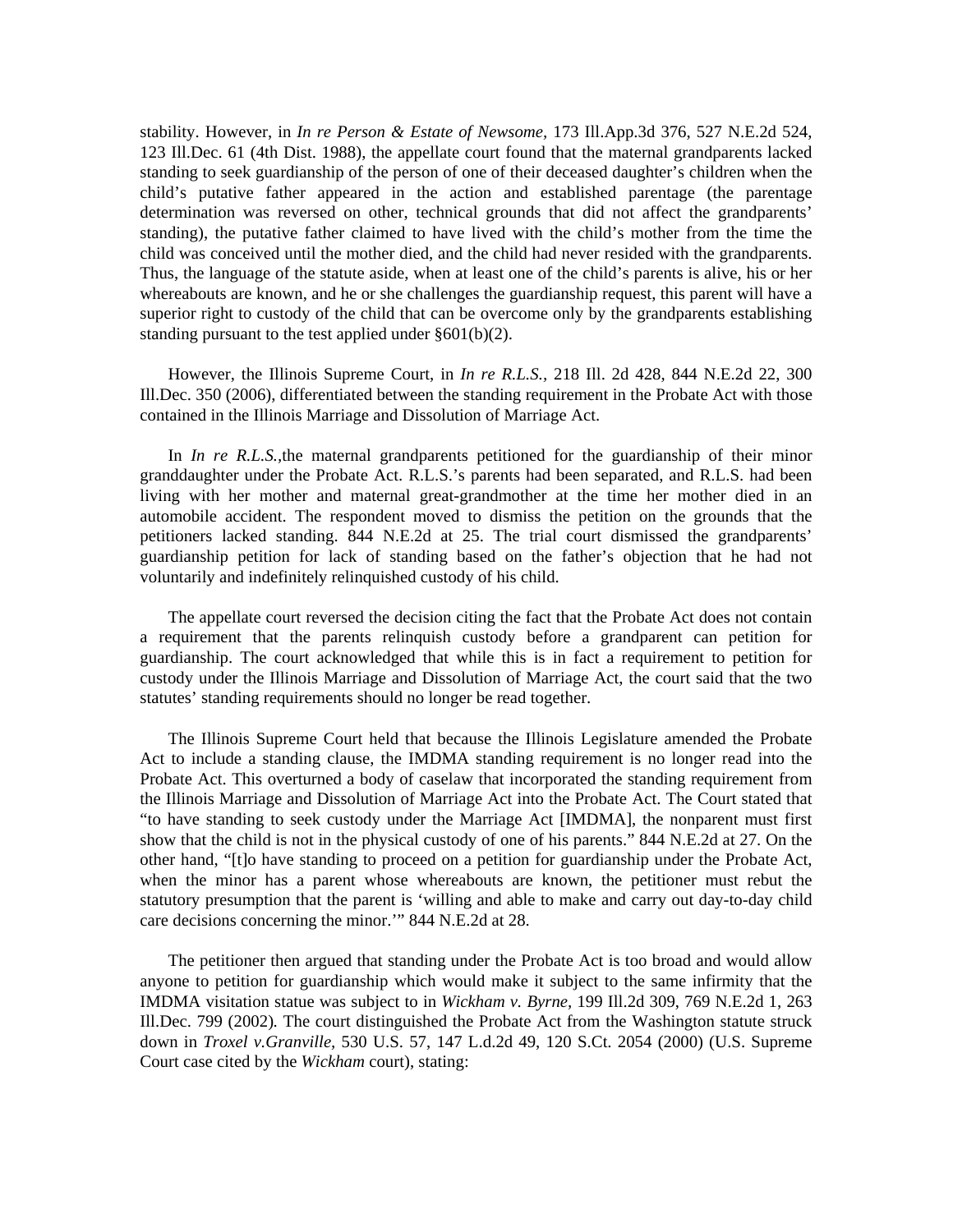**[**A**] person who petitioned for visitation under the Washington statute would be given a hearing on merits, and the determination of the child's best interests would be made without any deference to the parents' decision. By contrast, a person who files a petition for guardianship under the Probate Act will have the petition dismissed if the child has a parent who is willing and able to carry out day-to-day childcare decisions.** 844 N.E.2d at 30.

The court reasoned that under the old visitation statute, if a petitioner could convince a court that it was in the child's best interests for the petitioner to be granted visitation, the court would grant it despite a parent's objection. Under the Probate Act, however, there is now a strict standing requirement that provides the necessary constitutional safeguards of a parent's substantive due process rights required by *Wickham, supra.* 

 The Illinois Supreme Court also discussed §11-7 of the Probate Act. The court overturned many previous decisions regarding this section stating:

**Instead, this court has repeatedly held that despite the statute's pronouncement, a fit parent's custody rights are subservient to the best interests of the child.** 844 N.E.2d at 32.

The Illinois Supreme Court ruled that all of the previous interpretations of §11-7 were wrong and should no longer be followed. The petitioners therefore lacked standing to proceed with their petition

 **unless the court determines that they have rebutted the presumption that respondent is willing and able to make day-to-day child care decisions. Moreover, if respondent is a fit person who is competent to transact his own business, he is entitled to custody of [**the child**].** 844 N.E.2d at 34.

 In the wake of *In re R.L.S.,* the Illinois Supreme Court heard another case in 2006 dealing with custody under the IMDMA and its relation to *In re R.L.S*. In *In re Custody of T.W.,* 365 Ill.App.3d 1075, 851 N.E.3d 881, 303 Ill.Dec. 694 (5th Dist. 2006), the central issue was whether *In re R.L.S.* stood for the proposition that substantive due process mandated that custody must always be awarded to a parent if he or she is fit.

 In *In re Custody of T.W.,* the maternal grandparents of a child born out of wedlock filed a petition under the IMDMA for a change of custody after the mother voluntarily surrendered physical custody of the child to them. The Circuit Court awarded the grandparents custody. The child's father appealed. The respondent contended that *In re R.L.S.* held that substantive due process mandates that custody must always be awarded to a parent if the parent is fit. The court held that *In re R.L.S.* made no such pronouncement:

*In re R.L.S.* **holds that fit parents are entitled to custody under the Probate Act. This means the Probate Act contains the constitutional safeguards called for in** *Troxel.* **That holding is of limited relevance to the case at hand, which involves a petition under the Marriage Act.** 851 N.E.3d at 888.

The court further stated that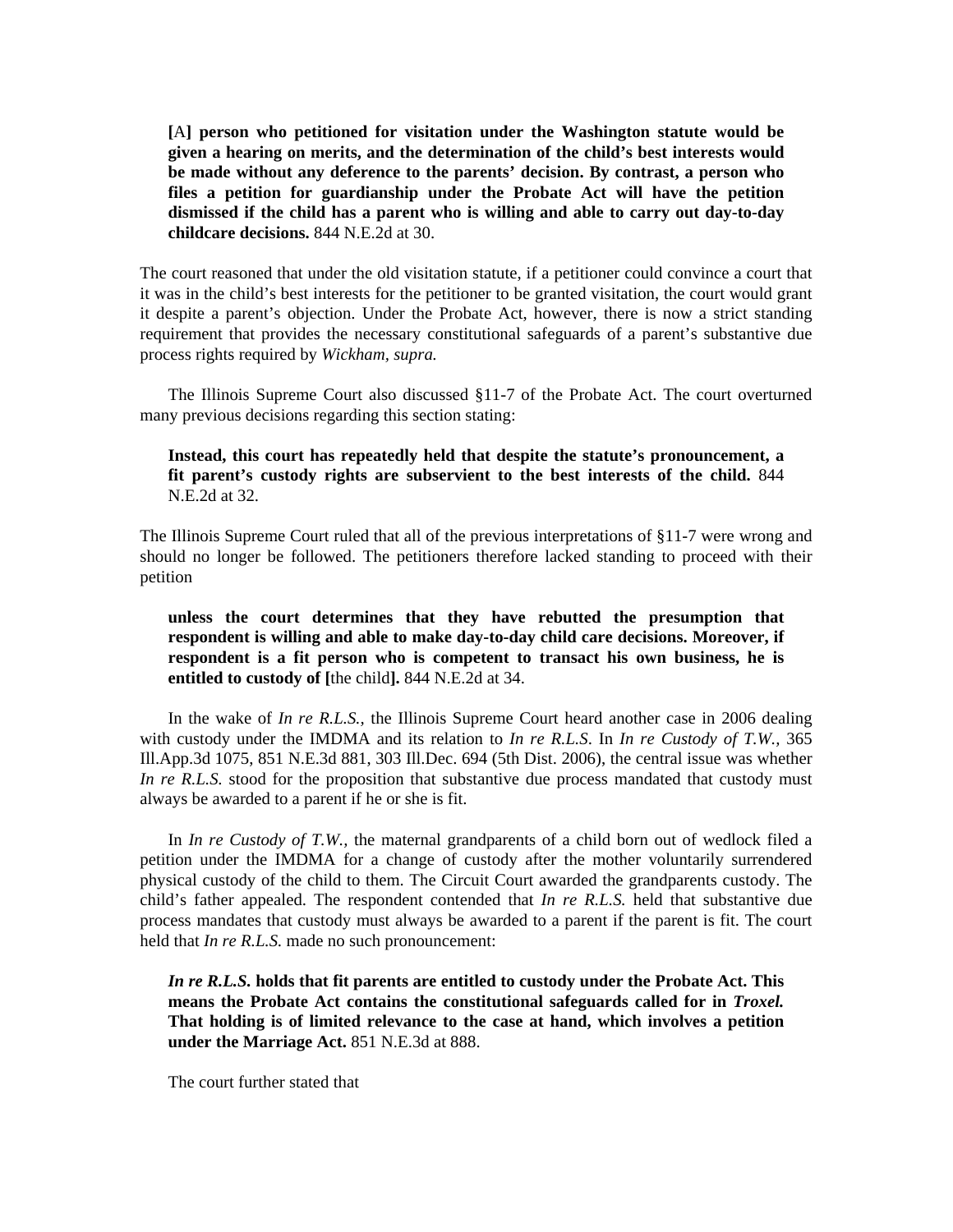**[t]he court in** *In re R.L.S.* **appears to have assumed that the standing requirements of the Marriage Act protect the due process rights of parents. The respondent in** *In re R.L.S.* **argued that the incorporation of the standing requirements of the Marriage Act was necessary to protect his constitutional rights. The court rejected this argument by implying that the incorporation of the standing requirements of the Marriage Act would protect parental rights but that incorporation was not necessary.** *Id.*

The court ultimately held that "[t]he statutory framework of the Marriage Act ensures that the due process rights of parents are not violated." 851 N.E.3d at 889.

 In the end, *In re Custody of T.W.* held that the decision in *In re R.L.S.* that a fit parent is entitled to custody under the Probate Act does not extend to a petition filed under the IMDMA and does not mandate that substantive due process requires custody must always be awarded to a parent if he or she is fit.

 However, all of these standing issues can be avoided if the child's parents consent to the guardianship appointment. As with standby guardianships, the child's parent, adoptive parent, or adjudicated parent may appoint a guardian for the child's person as long as the appointment is in writing, is signed by the parent, and is properly witnessed by two persons aged at least 18 years. 755 ILCS 5/11-5(a-1). Parents typically make these appointments in their wills, but they may do so in any writing that is properly signed and attested to. Also, the grandparents may themselves file the petition for guardianship provided that each of the child's surviving parents whose whereabouts are known is given notice of the action and consents in writing to the appointment. 755 ILCS 5/11-5(b). Finally, the grandparents may be appointed guardian of the person if proper notice is given but the child's parents fail to appear and object to the appointment.

Section 12.64 below contains a sample form of a petition for guardianship of a minor.

#### *b. [12.35] Nomination by the Child*

 A child aged 14 years or older may nominate a guardian of his or her person; however, a child's nomination is subject to the court's approval. 755 ILCS 5/11-5(c). For example, a child may not circumvent the superior rights doctrine by nominating a grandparent as guardian of the person while one or both of the child's parents are alive and willing and able to care for the child. *In re Estate of Johnson,* 284 Ill.App.3d 1080, 673 N.E.2d 386, 220 Ill.Dec. 474 (1st Dist. 1996). Moreover, the courts will probably not confirm the child's nominee if the nominee would be unable to provide the child with a proper home environment. Neither will the court permit the petition for guardianship to proceed if the child's nominee does not already have standing to petition for guardianship of the person of the child. *See In re Person & Estate of Barnhart,* 232 Ill.App.3d 317, 597 N.E.2d 1238, 174 Ill.Dec. 26 (2d Dist. 1992) (affirming dismissal of grandparents' petition for guardianship when child nominated her grandparents to be her guardians but child's parents were both alive, willing, and able to provide for child and objected to appointment). This is the correct standard. *Barnhart* was dismissed however, because the grandparents did not have standing under the old interpretation by Illinois courts that read the Illinois Marriage and Dissolution of Marriage Act standing requirement into the Probate Act. This was abrogated by *In re R.L.S.,* as discussed above. Finally, the court may appoint a guardian of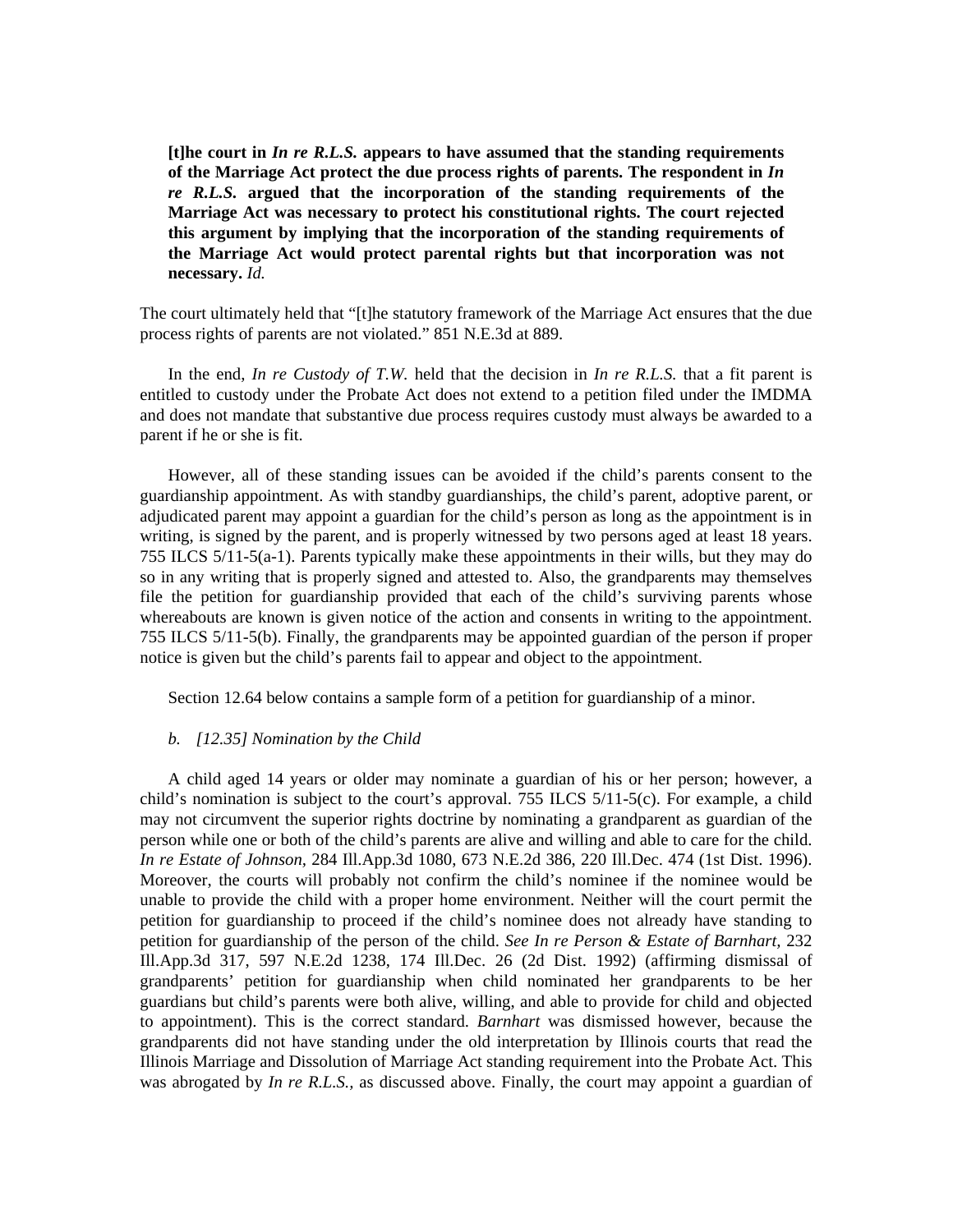the person without the child's nomination if the child fails to nominate a guardian after being given notice of the action at least three days prior to the hearing in accordance with 755 ILCS 5/11-10.1(a). 755 ILCS 5/11-5(c).

#### *c. [12.36] Petition, Venue, and Notice*

 A petition for appointment of a guardian of the person must contain (1) the child's name, date of birth, and residence address; (2) the names and post office addresses of the child's nearest relatives; (3) the names and post office addresses of the persons having custody of the child; (4) the approximate value of the child's estate; (5) the anticipated annual gross income and other receipts into the child's estate; (6) the name, post office address, age, and occupation of the proposed guardian; (7) the facts concerning the execution or admission into probate of any document appointing the proposed guardian, a copy of which must be attached to the petition; and (8) the facts concerning any other actions regarding the child that may then be pending and whether there is already another guardian then acting for the child. 755 ILCS 5/11-8.

The petition for appointment of a guardian should be filed in the court of the county in which the child resides. If the child is not a resident of Illinois, the petition should be filed in the court of the county in which the child's real or personal estate is located. 755 ILCS 5/11-6.

 Written notice of hearing on the petition to appoint a guardian must be given in accordance with 755 ILCS 5/11-10.1(a). This notice must be given to the child if he or she is 14 years or older and to any of the child's relatives whose names and addresses are stated in the petition. The notice to these parties must be either personally delivered or mailed at least three days prior to the hearing.

#### *d. [12.37] Best Interests of the Child and Guardians ad Litem*

 Once the grandparents have met all of the requirements discussed in §§12.34 – 12.36 above, the court may appoint a guardian of the child's person if the court finds this appointment to be in the child's best interests. 755 ILCS 5/11-5(a). The best interests standards contained in the Illinois Marriage and Dissolution of Marriage Act (750 ILCS 5/602(a)) are not the sole determinative factors considered by courts in guardianship actions, but the courts should consider the factors from §602(a) of the IMDMA when they are relevant to the proceeding. *In re Marriage of Russell,*  169 Ill.App.3d 97, 523 N.E.2d 193, 119 Ill.Dec. 725 (2d Dist. 1988). For example, in *In re Estate of Suggs,* 149 Ill.App.3d 793, 501 N.E.2d 307, 103 Ill.Dec. 286 (1st Dist. 1986), the appellate court reversed the trial court's award of guardianship of the child's person to the child's maternal grandmother rather than the child's aunt. In *Suggs,* the record showed that the appointment of either the grandmother or the aunt would serve the child's best interests, but the child's father had nominated the aunt to be guardian of the child's person in his will. This nomination is not a factor expressly to be considered under §602, but the nomination is the trump card if all other factors are equal. However, regardless of whether this nomination is present, grandparents seeking guardianship of the child's person should seek to prove best interests under as many of the factors listed in §602 as possible.

 The court is permitted to appoint a guardian ad litem to represent the child's interests in the guardianship proceedings. 755 ILCS 5/11-10.1(b). The GAL's duties and responsibilities in a guardianship proceeding are similar to a GAL's duties in a custody action. See §12.18 above.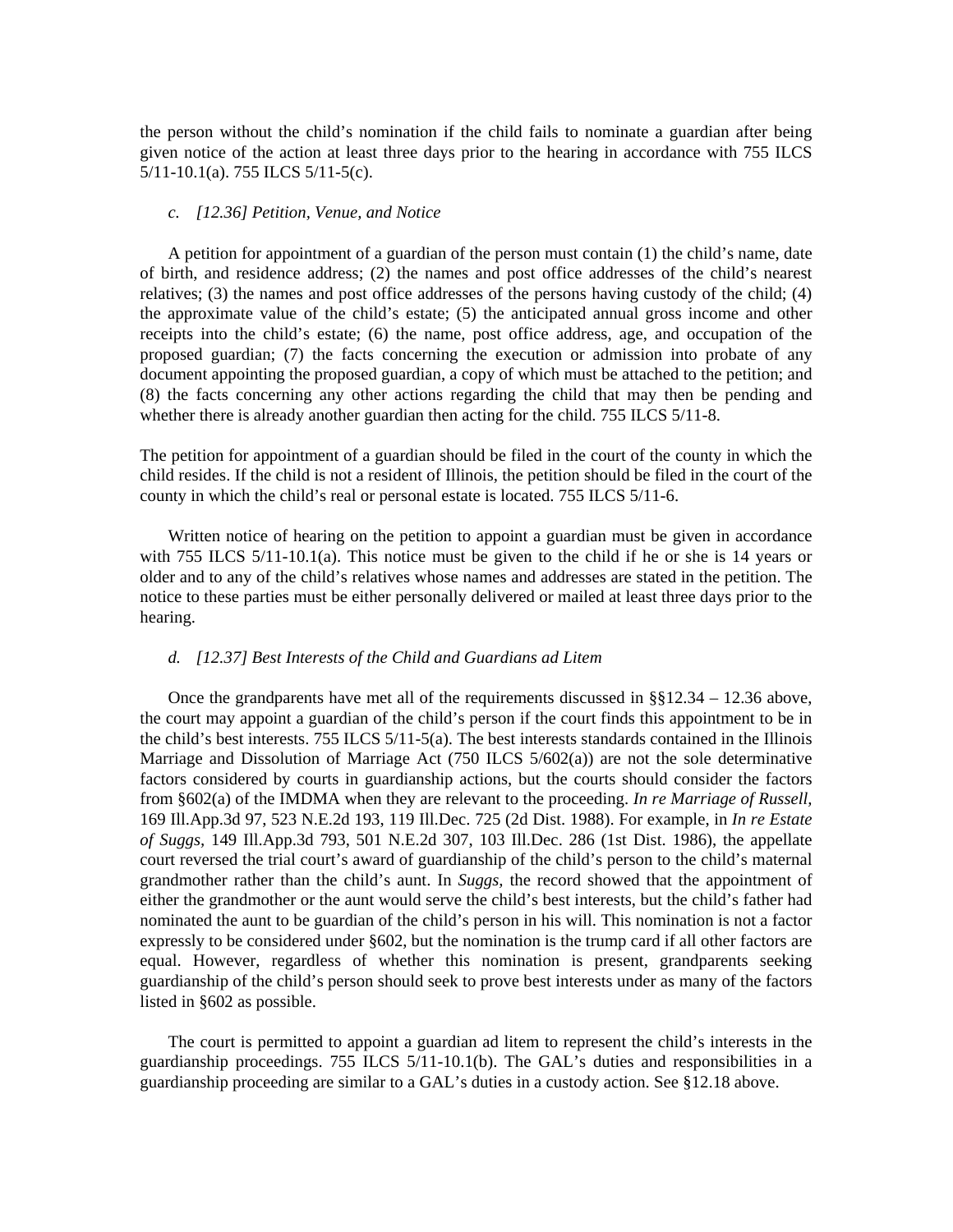#### *e. [12.38] Oath and Bond*

 Persons appointed guardians of the person must file an oath with the court. 755 ILCS 5/11- 13. In the oath, the guardians affirm that they will faithfully discharge their duties in accordance with Illinois law as guardians of the child's person. 755 ILCS  $5/12$ -2(a). However, the court is permitted to excuse a guardian from posting a bond on the oath.

## *f. [12.39] Removal of Guardian and Termination of Guardianship*

 Finally, there may arise circumstances in which the court must remove an appointed guardian. In *Layton v. Miller,* 25 Ill.App.3d 834, 322 N.E.2d 484 (5th Dist. 1975), the court awarded the children's maternal grandfather guardianship of their person after the children's mother died and their father was sentenced to a term of imprisonment. Shortly thereafter, the children's uncle filed an extremely vague and poorly drafted petition that alleged, in relevant part, that the grandfather had turned the children over to their father upon his release from prison and that the children were being neglected by their father. The appellate court reversed the trial court's dismissal of the uncle's petition, noting that the children were wards of the court and, as such, under the court's care and direction. Thus, the trial court should have been more lenient in judging the defective petition and should have conducted an investigation into the allegations contained in the petition. *Layton* ended with the appellate court remanding the matter to the trial court with directions to order a re-pleading in conformity with the statute. However, one can infer that if the uncle subsequently proved his allegations, the grandfather would be removed as guardian of the children's persons.

 Guardianship of the person is terminated upon the child's emancipation. Emancipation occurs in one of three ways. First, the child is emancipated upon reaching the age of majority. 755 ILCS 5/11-1. Second, the child may become self-emancipated by voluntarily abandoning his or her home and proving able to be self-supporting. *Proctor Hospital v. Taylor,* 279 Ill.App.3d 624, 665 N.E.2d 872, 216 Ill.Dec. 614 (3d Dist. 1996). Finally, if a child is between 16 and 18 years of age and proves able to care for his or her own affairs, the child may elect emancipation under the Emancipation of Minors Act, 750 ILCS 30/1, *et seq.*

#### **4. [12.40] Guardian of the Estate**

 Under 755 ILCS 5/11-5(a), the court may appoint a guardian of a child's estate. A guardian of a child's estate is given "the care, management and investment of the estate [and] shall manage the estate frugally and shall apply the income and principal of the estate so far as necessary for the [child's] comfort and suitable support and education." 755 ILCS 5/11-13(b).

## *a. [12.41] Duties and Authority of Guardian*

 Guardians of the estate are not given title to the child's property; rather, they are charged with the care and management of this property. *In re Estate of Hardaway,* 26 Ill.App.2d 493, 168 N.E.2d 796 (1st Dist. 1960). In caring for the child's estate, guardians of the estate are required to exercise the care and judgment that a reasonable person would exercise in caring for his or her own personal affairs. *Roth v. Roth,* 52 Ill.App.3d 220, 367 N.E.2d 442, 10 Ill.Dec. 54 (1st Dist. 1977). If a guardian of the estate fails to exercise reasonable care and judgment, he or she can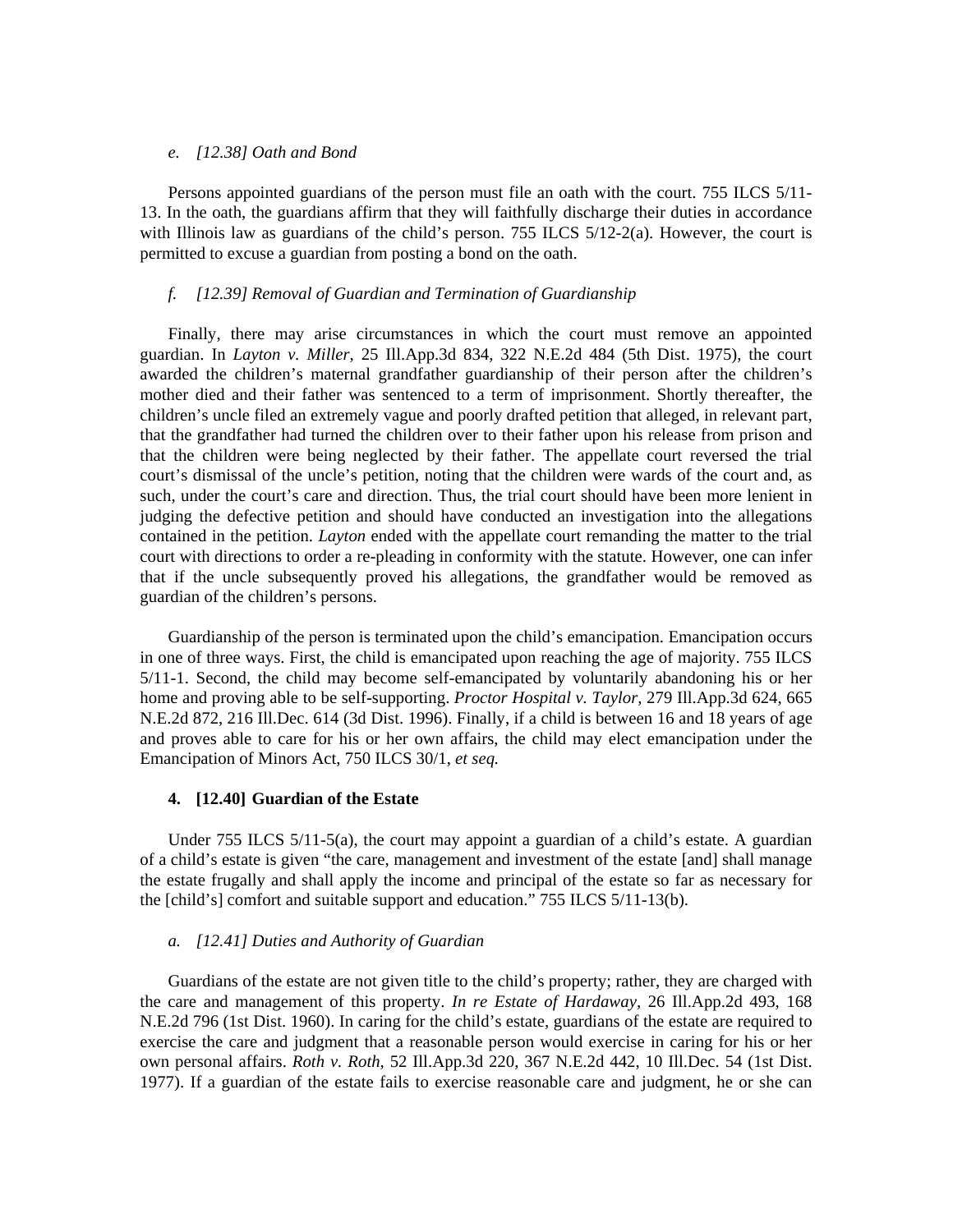become personally liable to the child's estate for any funds or properties improperly squandered. However, if the guardian can prove that he or she acted with reasonable diligence in managing the child's estate, a mere error of judgment does not make the guardian liable for any subsequent loss even if subsequent events show that the guardian could have chosen a better course. *Holeman v. Blue,* 10 Ill.App. 130 (2d Dist. 1882).

 An additional duty of the guardian of the estate is to represent the child in legal proceedings. 755 ILCS 5/11-13(d). In performing these duties, the guardian of the estate may either defend the child or prosecute an action on behalf of the child. The guardian may prosecute an action on behalf of the child without prior permission of the court, but the guardian must file with the court a bond for costs upon commencing the action. However, the guardian need not act in this capacity if the court appoints a next friend to represent the child in the litigation. Finally, the guardian need not supervise the action, any settlement therein, or the attorney's fee charged if the action is such that the child's attorney's fee is based on a contingent fee agreement.

 Courts supervise guardians of the estate in the performance of certain duties. For example, guardians of the estate may make disbursements from the child's estate only upon the court's direction. 755 ILCS 5/11-13(b). Additionally, if a child had contracts existing at the time of the guardian's appointment, the guardian may perform the contract upon the court's direction. Finally, in cases of the sale of real or personal property, the guardian must have the court's authorization to execute and deliver bills of sale, deeds, or other such instruments on the child's behalf.

#### *b. [12.42] Procedure*

 Persons seeking guardianship of a child's estate must follow the same procedures as if these persons were seeking guardianship of the child's person. However, guardianship of the estate differs from guardianship of the person because a guardian of the estate is required to give an oath and bond before assuming his or her duties. 755 ILCS 5/11-13. The oath must be filed with the court and must affirm that the guardian will faithfully discharge the duties of guardian of the estate as prescribed by law. 755 ILCS  $5/12-2(a)$ . Upon filing the oath, the guardian must also file a bond binding the individual to the oath. A person who fails to post the required bond in a timely fashion may be removed as guardian. *See In re Estate of Jaeger,* 16 Ill.App.3d 872, 307 N.E.2d 202 (5th Dist. 1974) (holding that failure of co-administrator to post required bond for more than nine months after appointment was sufficient reason to remover her as co-administrator). The purpose of the bond is to give security for the child's estate against loss; it is not to secure outside parties. *Whitham v. People,* 89 Ill.App. 103 (2d Dist. 1899). Finally, the guardian of the estate need not post surety on the bond if the guardian was designated in the will of the child's parent and the will excused the guardian from giving surety. 755 ILCS  $5/12-4(a)$ . However, even when a will excuses the guardian from posting surety, the court may still require the guardian to post surety if the court believes that the rights of the child will be prejudiced by the failure to post surety.

 Grandparents who seek guardianship of a child's person may also wish to seek guardianship of the child's estate. This dual guardianship is permitted by the Probate Act and is generally practical because the guardian of the person will usually be more attentive to the financial needs of the child. 755 ILCS 5/11-3(a).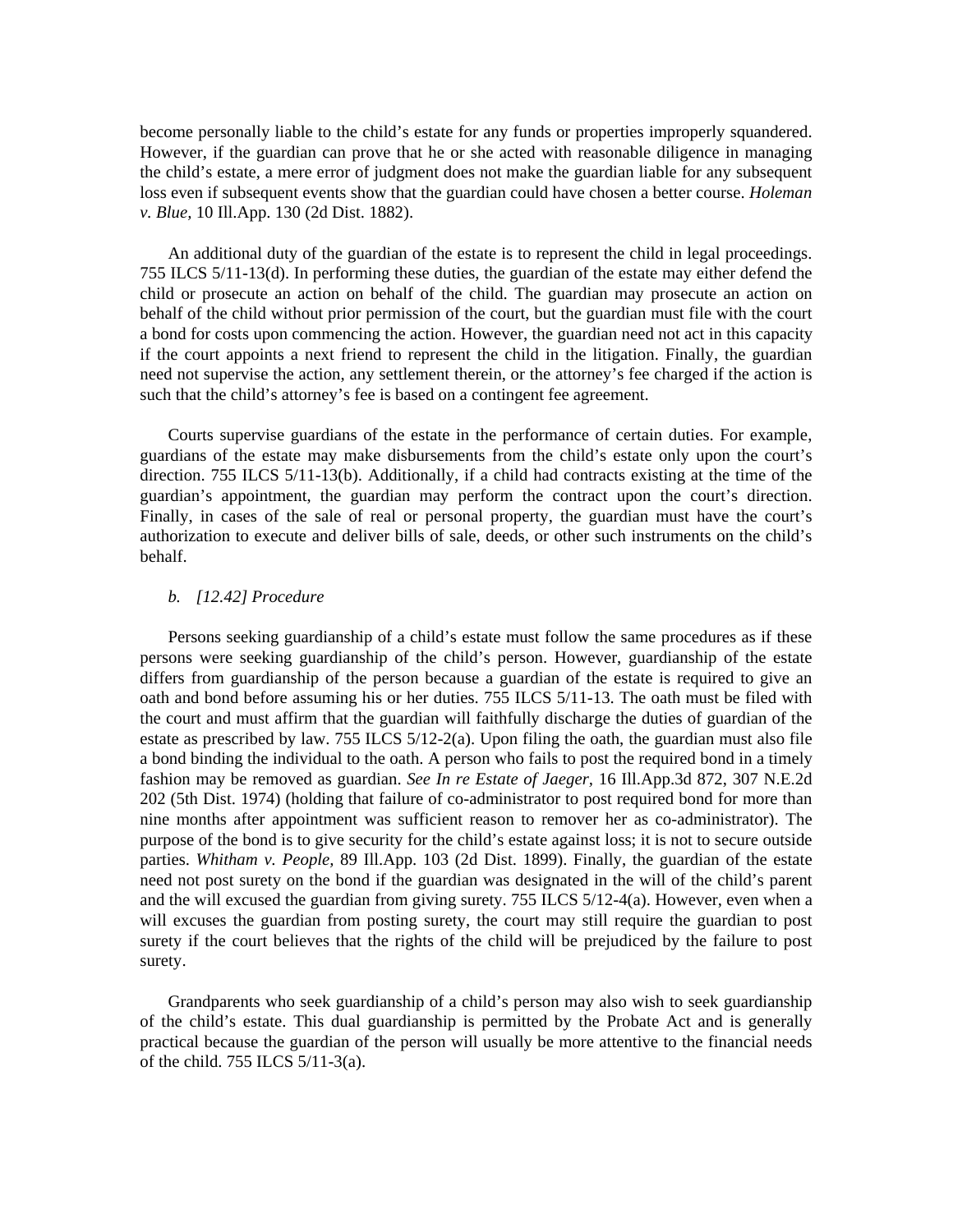# **V. [12.43] ADOPTION**

 Adoptions are governed by the Adoption Act. Under the Adoption Act, any person who adopts a child becomes that child's legal parent for all intents and purposes, and the adoptive parent has all the rights, duties, and responsibilities associated with a natural parent. As such, "[a]doption gives grandparents the ultimate in stability and unassailable parental control, ensuring as it does that the natural parent's rights to custody are terminated forever." Susan Dawson-Tibbits, *Representing Grandparents Who Raise Grandchildren: An Overview of Illinois Law,* 87 Ill.B.J. 468, 473 (1999). However, because the natural parent's rights are forever terminated, the standards for succeeding in an adoption are rigorous and difficult to meet.

 Under the Adoption Act, parental rights may be terminated if (a) the parent voluntarily consents to the adoption or (b) the parent is proven unfit. The nature of termination of parental rights dictates the form the action will take. If the parents properly and voluntarily consent to the adoption, the action will be relatively straightforward and largely a matter of filing the proper documents with the court. However, if the parents are alleged unfit persons and they challenge the allegations, the action will become far more complex, consume far more time, and take a greater toll on all parties involved.

# **A. [12.44] Consents to Adoptions**

Parental consent to an adoption is governed by  $750$  ILCS  $50/8 - 50/11$ . It is vital that the consents be properly given by the persons whose consents are required. If a consent does not strictly meet the statutory requirements, the judgment for adoption may be voidable. *In re Adoption of Baby Girls Mandell,* 213 Ill.App.3d 670, 572 N.E.2d 359, 157 Ill.Dec. 290 (2d Dist. 1991).

#### **1. [12.45] Who Must Consent to the Adoption**

As set forth in the Illinois Adoption Act, parental

**consents to adoption or surrenders for purposes of adoption . . . shall be required in all cases unless the [parent] shall be found by the court:** 

**(1) to be an unfit person as defined in Section 1 of this Act, by clear and convincing evidence [**see 750 ILCS 50/1D**]; or** 

 **(2) not to be the biological or adoptive father of the child; or** 

 **(3) to have waived his parental rights to the child under Section 12a or 12.1 of this Act [**see 750 ILCS 50/12a, 50/12.1**]; or** 

 **(4) to be the parent of an adult sought to be adopted; or** 

 **(5) to be the father of the child as a result of criminal sexual abuse or assault as defined under Article 12 of the Criminal Code of 1961; or**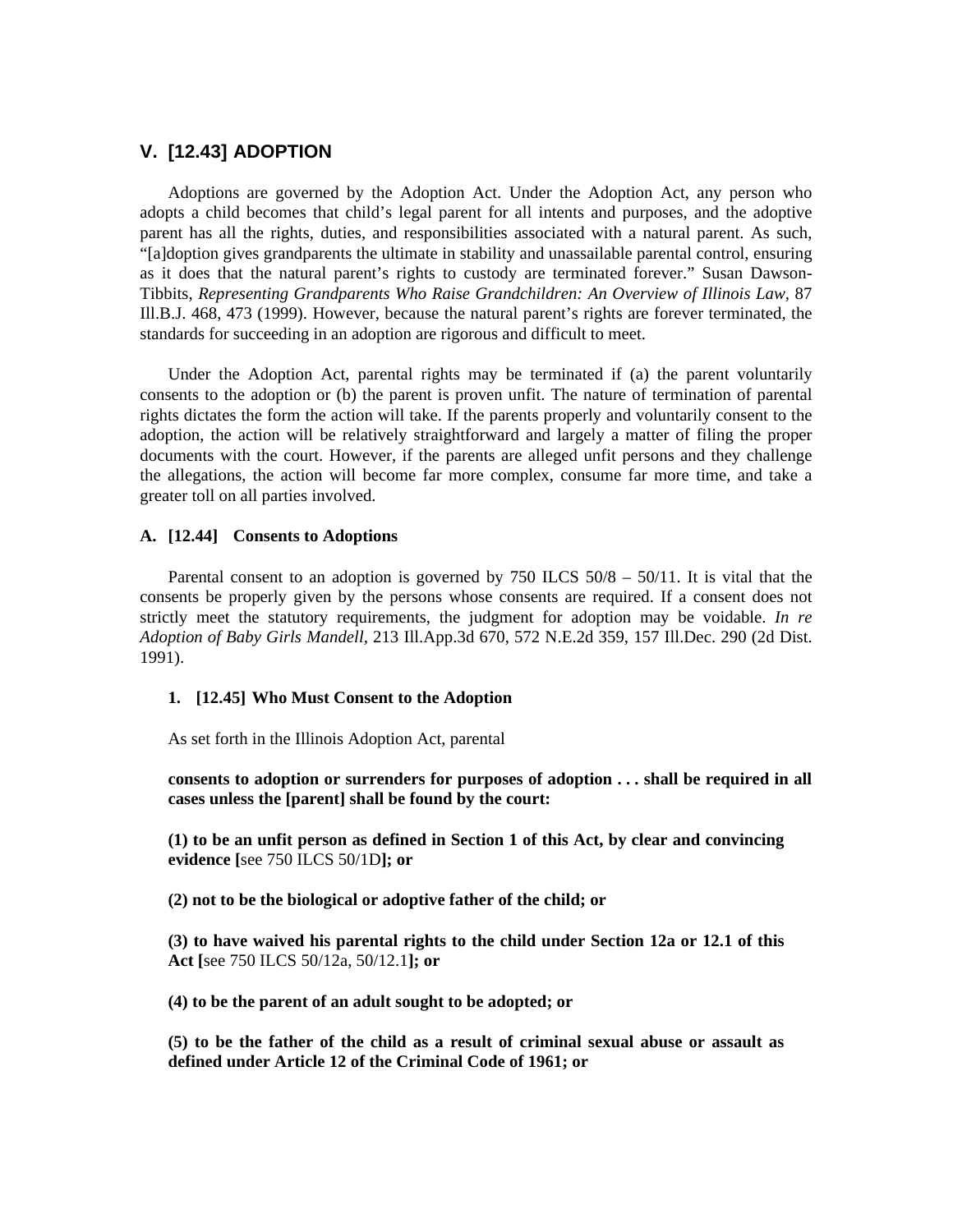**(6) to be the father of a child who:** 

 **(i) is a family member of the mother of the child, and the mother is under the age of 18 at the time of the child's conception; for purposes of this subsection, a "family member" is a parent, step-parent, grandparent, step-grandparent, sibling, or cousin of the first degree, whether by whole blood, half-blood, or adoption, as well as a person age 18 or over at the time of the child's conception who has resided in the household with the mother continuously for at least one year; or** 

 **(ii) is at least 5 years older than the child's mother, and the mother was under the age of 17 at the time of the child's conception, unless the mother and father voluntarily acknowledge the father's paternity of the child by marrying or by establishing the father's paternity by consent of the parties pursuant to the Illinois Parentage Act of 1984; or pursuant to a substantially similar statute in another state.** 

# **A criminal conviction of any offense pursuant to Article 12 of the Criminal Code of 1961 is not required.** 750 ILCS 50/8.

Thus, if the child was not born out of wedlock, both parents' consents are necessary unless both are found unfit persons under the Adoption Act. If the child is born out of wedlock, the mother's consent is necessary unless she is found an unfit person, and the father's consent is only sometimes necessary. However, despite the clear language of §8(a) of the Adoption Act, parental consent is not necessarily the proper means of obtaining a valid consent to the adoption.

 In different circumstances, the consent of different parties is required. The Adoption Act specifies who may properly consent under various circumstances to the grandparents' adoption of the child. Assuming that the adoption petition alleges consent rather than parental unfitness, the mother's consent is necessary if she is alive at the time of the proceeding. 750 ILCS 50/8(b)(1)(A). The child's father must consent if he meets any of the seven statutory criteria expressed in the Adoption Act. See 750 ILCS  $50/8(b)(1)(B)$ . If a child has no surviving parents, the child's legal guardian of the person may consent to the adoption. 750 ILCS 50/8(b)(2). If the parents surrendered the child to an agency for adoption, this agency may consent to the adoption. 750 ILCS 50/8(b)(3). A consent may be given by "[a]ny person or agency having legal custody of a child by court order if the parental rights of the parents have been judicially terminated, and the court having jurisdiction of the guardianship of the child has authorized the consent." 750 ILCS 50/8(b)(4). Finally, consent may be given by the execution and verification of the petition by any petitioner who is also a parent of the child sought to be adopted, which shall be sufficient evidence of such parent's consent to the adoption. 750 ILCS 50/8(b)(5).

## **2. [12.46] Time for Taking Consent**

 Under the Adoption Act, a consent may not be taken from the mother within 72 hours immediately succeeding the child's birth. 750 ILCS 50/9(B). A consent may be taken from the child's father at any time, including prior to the birth of the child. However, if the consent is taken from the father before the expiration of 72 hours after the child's birth, the father may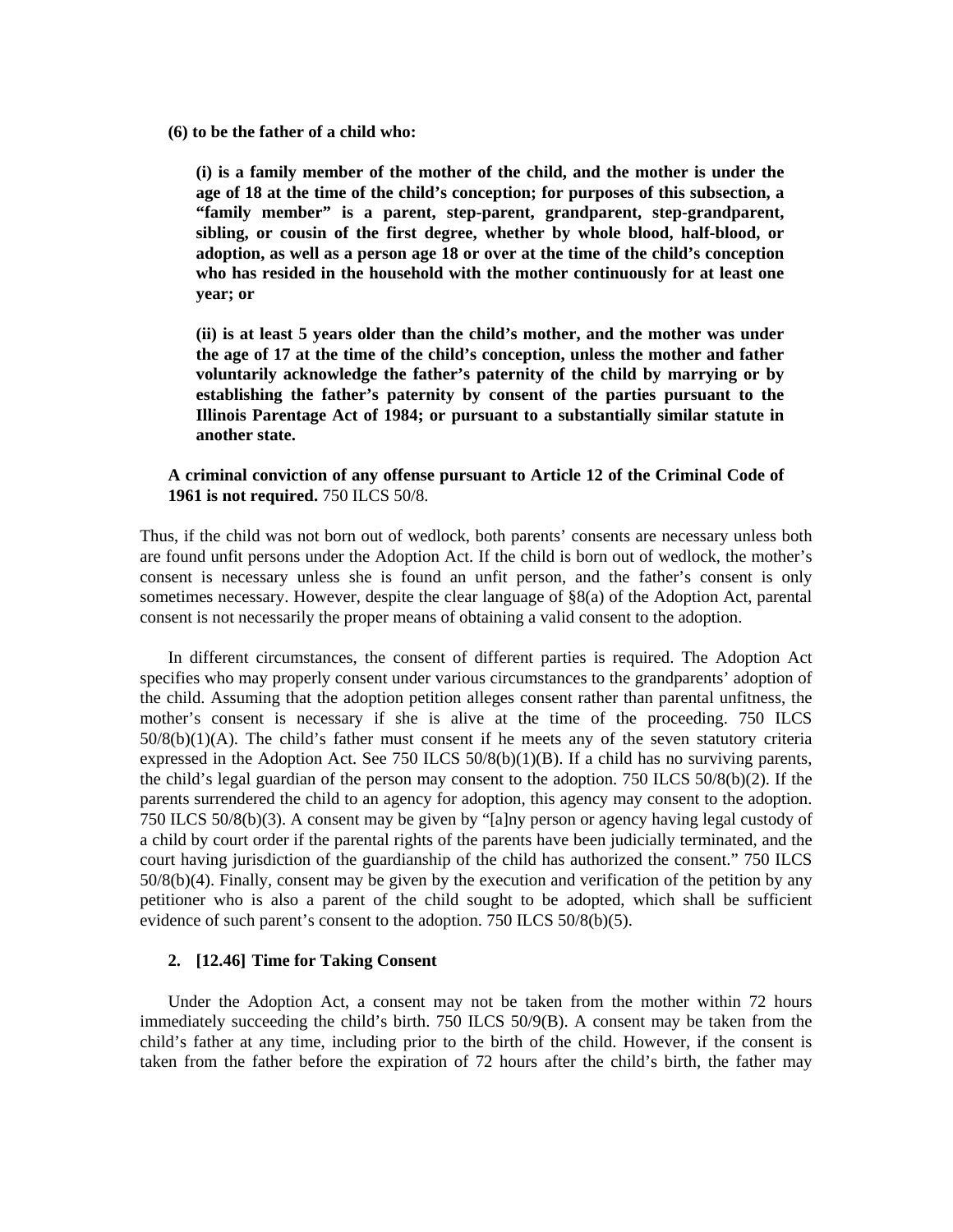revoke the consent by sending written notice of the revocation to the person, agency, or court representative who took the consent. 750 ILCS 50/9(C).

#### **3. [12.47] Forms of Consent and Acknowledgments of Consent**

 All forms of consent to adoption must substantially comply with the forms provided in 750 ILCS 50/10. It is important that the proper form be executed. Thus, in cases of minor children who have been born, parents whose parental rights have not been terminated must execute the consent given in §10A of the Adoption Act. Fathers who consent to the adoption of an unborn child must execute the form provided in §10B of the Adoption Act.

 Section 10 also contains the form of acknowledgment of the applicable consent. 750 ILCS 50/10B-5(1). The requirements of §10 should be complied with meticulously because execution of a consent pursuant to the guidelines of §10 is prima facie evidence of the validity of the consent. 750 ILCS 50/13A(a). The consent must be acknowledged by the presiding judge of the court in which the petition was filed or will be filed; by another judge, clerk of the circuit court, or social service person as the presiding judge may designate; or before a representative of the Illinois Department of Children and Family Services. 750 ILCS 50/10H. The Adoption Act provides the form to be used and signed by the person who acknowledges the consent. 750 ILCS 50/10J. If the consent is acknowledged by someone other than a judge or the clerk of the circuit court, the person's signature on the acknowledgment must be notarized as provided by the form contained in 750 ILCS 50/10K. If the consent is signed and acknowledged in another state, a certificate of magistracy or other such proof of office of the notary public must be attached to the consent and acknowledgment. A consent executed and acknowledged outside the state is valid if it is executed and acknowledged in accordance either with Illinois law or with the law of the state where signed and executed. 750 ILCS 50/10L. Likewise, consents executed and acknowledged in a foreign country are valid if they are executed and acknowledged in accordance with the laws of the country. 750 ILCS 50/10M.

## **4. [12.48] Irrevocability of Consents to Adoption**

 A consent is generally irrevocable if it is properly executed and acknowledged more than 72 hours after the child's birth or, in the case of a father's consent given before the birth of the child, if it is not properly revoked within 72 hours after the child's birth. 750 ILCS 50/9A, 50/9D. The general rule against irrevocability of the consent reflects the legislature's tendency to provide for finality and stability in adoptions. *In re Adoption of Hoffman,* 61 Ill.2d 569, 338 N.E.2d 862 (1975). However, the Adoption Act does provide a mechanism for a parent to revoke a previously given consent in certain circumstances.

 A consent may be revoked if the person who gave the consent can prove that the consent was procured by fraud or duress on the part of the person before whom the consent was given or on the part of the adopting parents or their agents. 750 ILCS 50/11(a). Fraud or duress on the part of third parties will not invalidate an otherwise valid consent to adoption. *In re Jackson,* 243 Ill.App.3d 631, 611 N.E.2d 1356, 183 Ill.Dec. 708 (5th Dist. 1993). The party seeking to show that the consent was procured by fraud or duress bears the burden of proving this fraud or duress by clear and convincing evidence. *Regenold v. Baby Fold, Inc.,* 68 Ill.2d 419, 369 N.E.2d 858, 12 Ill.Dec. 151 (1977).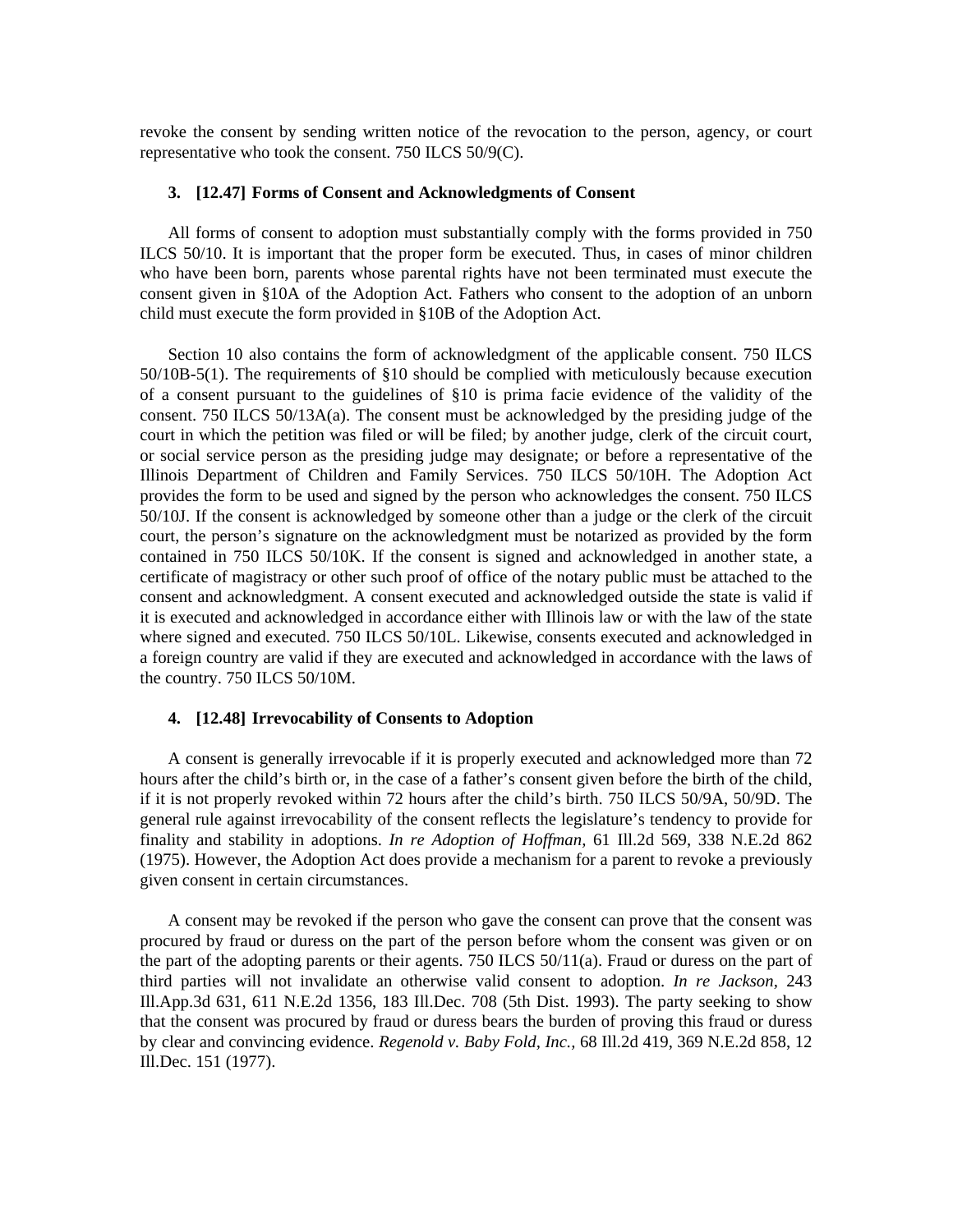The burden of proving either fraud or duress sufficient to revoke a consent to adoption is difficult. For example, in *Regenold,* the Illinois Supreme Court refused to invalidate a young mother's surrender for adoption when the mother was under severe stress due to her recent divorce, her medical condition, the pending divorce of her own parents with whom she resided, fears that her own mother was going to ask her and her child to leave the home, and the responsibilities of a new position at her place of employment. For duress in the procurement of a consent to be sufficient to invalidate the consent, the person who gave the consent bears the burden of proving that he or she acted under a wrongful threat by one of the responsible persons and that this threat actually put the person in such fear as to execute the consent against his or her voluntary will. *Jackson, supra.* For fraud in the procurement of a consent to be sufficient to invalidate the consent, the person who gave the consent must prove that one of the responsible parties made a false statement of material fact with the intent to induce the giver of the consent to act in reliance on the trust of the statement. *Hale v. Hale,* 57 Ill.App.3d 730, 373 N.E.2d 431, 15 Ill.Dec. 85 (5th Dist. 1978).

 Finally, consents given by minors are subject to the same standards as consents given by adults. Thus, provided the minor executes the consent and the consent is properly acknowledged, the minor parent cannot use his or her tender years as a means of revoking the consent. 750 ILCS 50/11(a). *See also Kathy O. v. Counseling & Family Services,* 107 Ill.App.3d 920, 438 N.E.2d 695, 63 Ill.Dec. 764 (3d Dist. 1982) (holding that fact that 15-year-old mother may have felt overwhelmed by circumstances was insufficient to invalidate properly given consent to adoption under either fraud or duress).

Regardless of the circumstances surrounding the giving of a consent, "[n]o action to void or revoke a consent to ... adoption, including an action based on fraud or duress, may be commenced after 12 months from the date the consent . . . was executed." 750 ILCS 50/11(a).

#### **B. [12.49] Findings of Parental Unfitness**

 A parent's parental rights regarding a child may be terminated if the court finds the parent unfit. 750 ILCS 50/8(a)(1). Generally speaking, an "unfit person [is] any person whom the court shall find to be unfit to have a child, without regard to the likelihood that the child will be placed for adoption." 750 ILCS 50/1D. There are numerous grounds under which a parent may be found unfit, all of which are expressly defined in §1D of the Adoption Act. However, as the parental rights doctrine continues to enjoy its resurgence, several of the enunciated grounds have become prone to attack on constitutional grounds. d his corresponding testimony that his admissions during relevant time period were insincere). *See, e.g., In re H.G.,* 197 Ill.2d 317, 757 N.E.2d 864, 259 Ill.Dec. 1 (2001) (holding that presumption of parental unfitness premised on child's placement in foster care for 15 months of any 22-month period was unconstitutional violation of parental rights doctrine); *In re D.F.,* 321 Ill.App.3d 211, 748 N.E.2d 271, 281 – 282, 254 Ill.Dec. 825 (4th Dist. 2001) (holding provision permitting termination of parental rights upon finding of "other neglect of, or misconduct toward the child" was unconstitutionally vague), *aff'd in part, vacated in part, rev'd in part,* 201 Ill.2d 476 (2002) (vacating finding of unconstitutionality after finding separate grounds on which to terminate parental rights); *In re S.F.,* 359 Ill.App.3d 63, 834 N.E.2d 453, 295 Ill.Dec. 872 (1st Dist. 2005) (holding that mandatory irrebuttable presumption of parental unfitness due to criminal conviction resulting from death of child due to physical abuse, while allowing State to present evidence as to best interests of child in question, unconstitutionally denied equal protection of law to mother in action to terminate her parental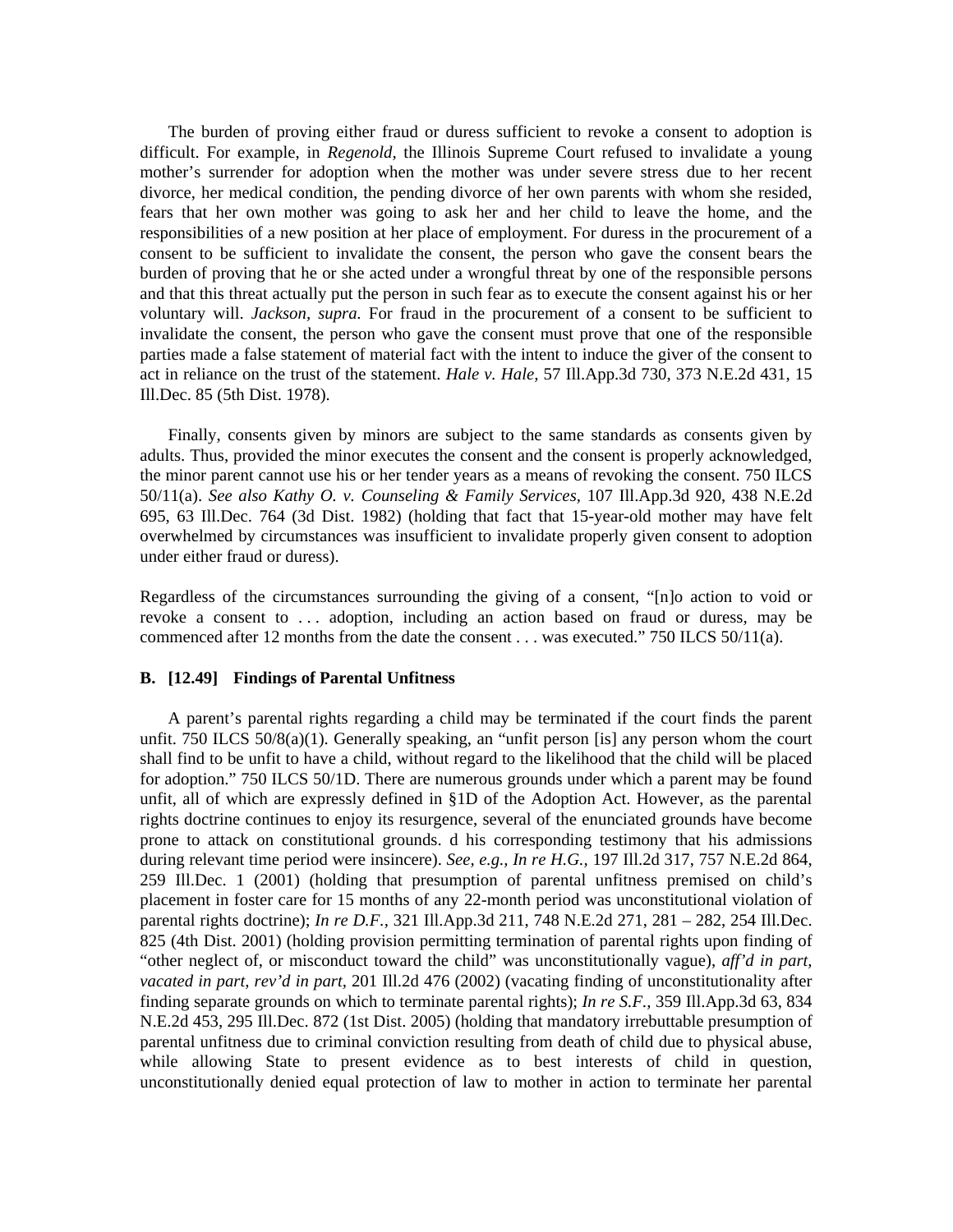rights because of her first degree murder of her other child); *In re P.M.C.,* 376 Ill.App.3d 867, 876 N.E.2d 1061, 315 Ill.Dec. 471 (5th Dist. 2007) *reh'g denied, appeal pending* (determination of father's parental unfitness was improper as it was based solely on his denial of sexual abuse of his child and thus, violated his right against self-incrimination; although circuit court did not overtly require father to admit to abuse or face termination of his parental rights, because therapists' testimony did not involve time period relevant for assessing father's efforts or progress in therapy; sole remaining basis for court's order finding father unfit involved father's refusal, at hearing, to admit abuse and his testimony that admissions he made were insincere).

 Whether a parent is found unfit is determined at a fitness hearing. The party alleging the unfitness bears the burden of proving the unfitness by clear and convincing evidence. 750 ILCS 50/8(a)(1). The sole focus of the fitness hearing is on the actions or omissions of the parent. In determining parental fitness, the courts may not consider the best interests of the child and to do so is reversible error. *In re Petition of Doe to Adopt Baby Boy Janikova,* 159 Ill.2d 347, 638 N.E.2d 181, 202 Ill.Dec. 535 (1994). Thus, unless the parents have consented to the adoption, a finding of parental unfitness is a condition precedent to consideration of the child's best interests and welfare. Courts are required to provide legal counsel for indigent persons facing termination of their parental rights. Failure to provide counsel in these situations violates the equal protection clauses of the Illinois and U.S. Constitutions. *In re Adoption of K.L.P.,* 198 Ill.2d 448, 763 N.E.2d 741, 261 Ill.Dec. 492 (2002).

#### **1. Grounds of Unfitness**

#### *a. [12.50] Abandonment and Desertion*

A parent may be found unfit if it is proven by clear and convincing evidence that the parent (1) abandoned the child, (2) abandoned a newborn infant in the hospital, or (3) abandoned a newborn infant in any manner in which the evidence suggests that, in so abandoning the newborn, the parent intended to relinquish his or her parental rights. 750 ILCS  $50/1D(a) - 50/1D(a-2)$ . "Abandonment" is intentional conduct by a parent that demonstrates the parent's settled purpose to forego all parental duties and to relinquish all parental claims to the child. *In re Adoption of D.A.,* 222 Ill.App.3d 73, 583 N.E.2d 612, 164 Ill.Dec. 696 (2d Dist. 1991); *In re Adoption of Garrison,* 93 Ill.App.3d 670, 417 N.E.2d 787, 49 Ill.Dec. 97 (1st Dist. 1981). The primary consideration in determining abandonment is the parent's intent (*In re Interest of Moriarity,* 14 Ill.App.3d 553, 302 N.E.2d 491 (2d Dist. 1973)), and the time during which the parent is absent from the child is not an element of abandonment, though any such period of separation is relevant to the parent's intent (*People ex rel. Bowdry v. Bowdry,* 324 Ill.App. 52, 57 N.E.2d 287 (1st Dist. 1944).

 "Desertion of the child for more than 3 months next preceding the commencement of the Adoption proceeding" is also grounds for a finding of parental unfitness. 750 ILCS 50/1D(c). "Desertion" is any conduct by the parent that indicates the parent's intention to permanently terminate custody over the child, but not necessarily an intention to relinquish all parental duties and claims. *In re Dawn H.,* 281 Ill.App.3d 746, 667 N.E.2d 485, 217 Ill.Dec. 396 (1st Dist. 1996); *In re Adoption of Markham,* 91 Ill.App.3d 1122, 414 N.E.2d 1351, 47 Ill.Dec. 235 (3d Dist. 1981); *In re Sanders,* 77 Ill.App.3d 78, 395 N.E.2d 1228, 32 Ill.Dec. 847 (4th Dist. 1979)5 . The parent's physical separation from the child for more than three months does not constitute desertion; rather, as with abandonment, the primary consideration in determining desertion is the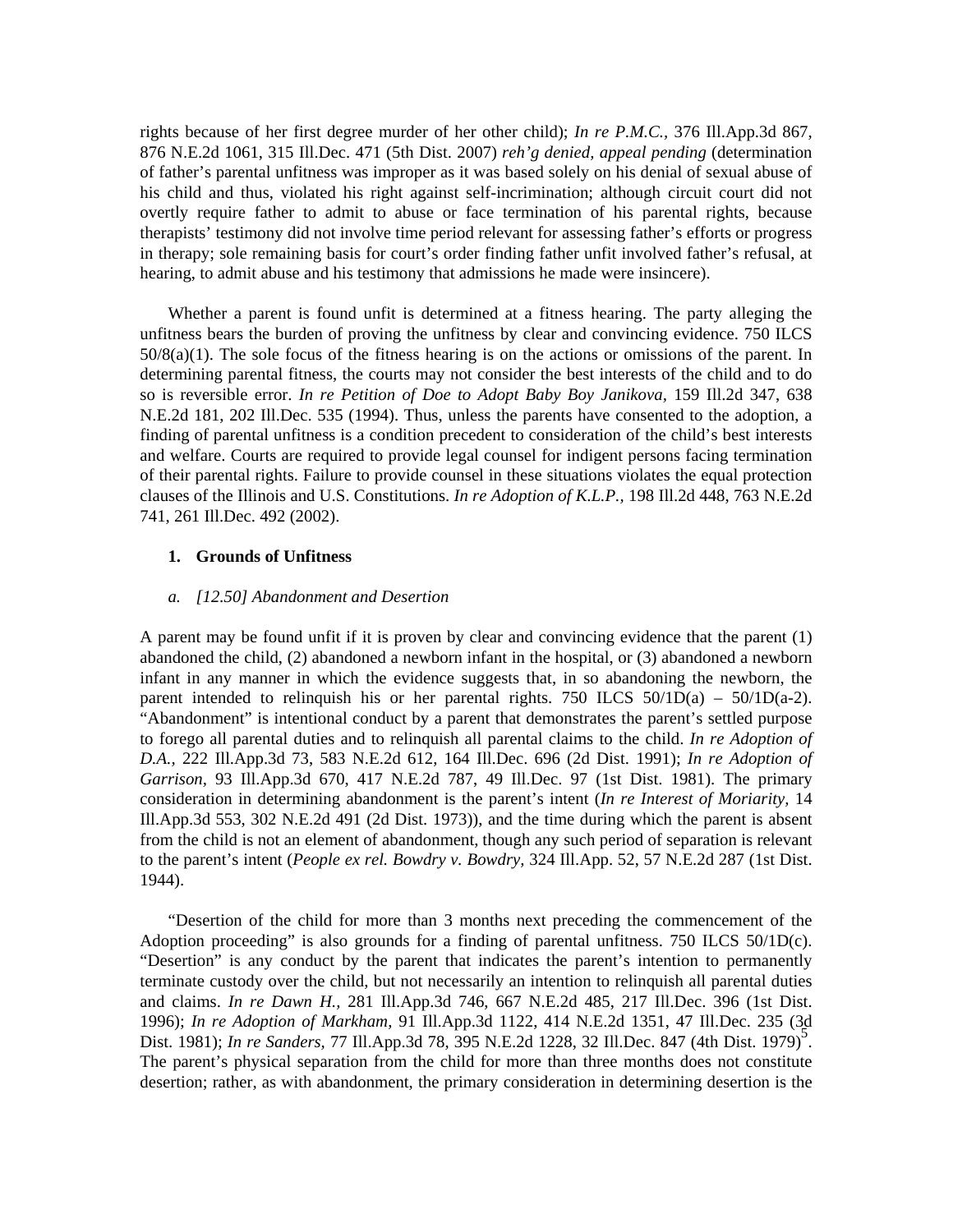parent's intent. *In re Overton,* 21 Ill.App.3d 1014, 316 N.E.2d 201 (2d Dist. 1974). Thus, a natural mother was properly found to have deserted the child she sold to another person when the mother's action evidenced her intent to permanently forego custody of the child although the mother still believed that she could have some contact with the child. *In re R.B.W.,* 192 Ill.App.3d 477, 548 N.E.2d 1085, 139 Ill.Dec. 529 (4th Dist. 1989).

# *b. [12.51] Failure To Maintain a Reasonable Degree of Interest, Concern, or Responsibility as to the Child's Welfare*

 A parent may be declared unfit if the court finds by clear and convincing evidence that the parent failed "to maintain a reasonable degree of interest, concern or responsibility as to the child's welfare" (750 ILCS 50/1D(b)) or "to demonstrate a reasonable degree of interest, concern or responsibility as to the welfare of a new born child during the first 30 days after its birth" (750 ILCS 50/1D(*l*)). Whether a parent is unfit under either of these grounds is dependent on what efforts the parent has made to communicate with or show interest in the child. *In re A.S.B.,* 293 Ill.App.3d 836, 688 N.E.2d 1215, 228 Ill.Dec. 238 (2d Dist. 1997). In determining whether the parent has shown sufficient interest and concern for the child, the courts look at the parent's efforts to maintain contact with the child and not necessarily the success of these efforts. *In re T.D.,* 268 Ill.App.3d 239, 643 N.E.2d 1315, 205 Ill.Dec. 708 (1st Dist. 1994). Whether the parent's efforts are sufficient to show a reasonable degree of care or concern for the child is determined in light of the parent's education, employment opportunities, poor financial condition, age, and lack of any emotional support from family or friends. *In re Adoption of Syck,* 138 Ill.2d 255, 562 N.E.2d 174, 149 Ill.Dec. 710 (1990). Also relevant are the obstacles the parent may have had in maintaining contact with the child as the result of the actions of the courts, government agencies, or the child's custodians. *Id. See also In re Petition of Doe to Adopt Baby Boy Janikova,* 159 Ill.2d 347, 638 N.E.2d 181, 202 Ill.Dec. 535 (1994) (reversing finding of unfitness when father had been told by child's mother that child had died at birth, petitioners knew of father's existence but failed to ascertain his identity and serve him with process in action, father took numerous steps to ascertain whether child had actually died, and upon learning of mother's lies 57 days after child's birth, father immediately petitioned court for custody). Thus, if a parent is prevented from having regular, direct contact with the child, the court will look to alternative evidence of parental concern such as letters to the child, cards, gifts, and telephone calls. *T.D., supra.* However, even extreme circumstances in a parent's life will not excuse a complete lack of effort to maintain contact with the child. *In re Adoption of A.S.V.,* 268 Ill.App.3d 549, 644 N.E.2d 500, 205 Ill.Dec. 944 (5th Dist. 1994).

 The decision in *Doe, supra,* aside, the courts impose a stricter standard in cases of newborn children. In *A.S.V., supra,* the appellate court upheld the termination of the father's parental rights when the father stated that he did not know he was the child's father, took absolutely no action to show a commitment to the child for several months after the child's birth, and took no steps to determine the paternity of the child. *See also In re Brianna B.,* 334 Ill.App.3d 651, 778 N.E.2d 724, 268 Ill.Dec. 458 (4th Dist. 2002) (holding that parents had exercised reasonable degree of care and concern for their child when they had weekly visits with child, made decisions regarding child's care, repeatedly asked questions of others regarding child's condition and progress, and missed visitation with child only when they lacked inoculations); *In re Tinya W.,* 328 Ill.App.3d 405, 765 N.E.2d 1214, 262 Ill.Dec. 606 (2d Dist. 2002) (holding father had failed to maintain reasonable degree of care or concern for his child when, though allegedly unaware of his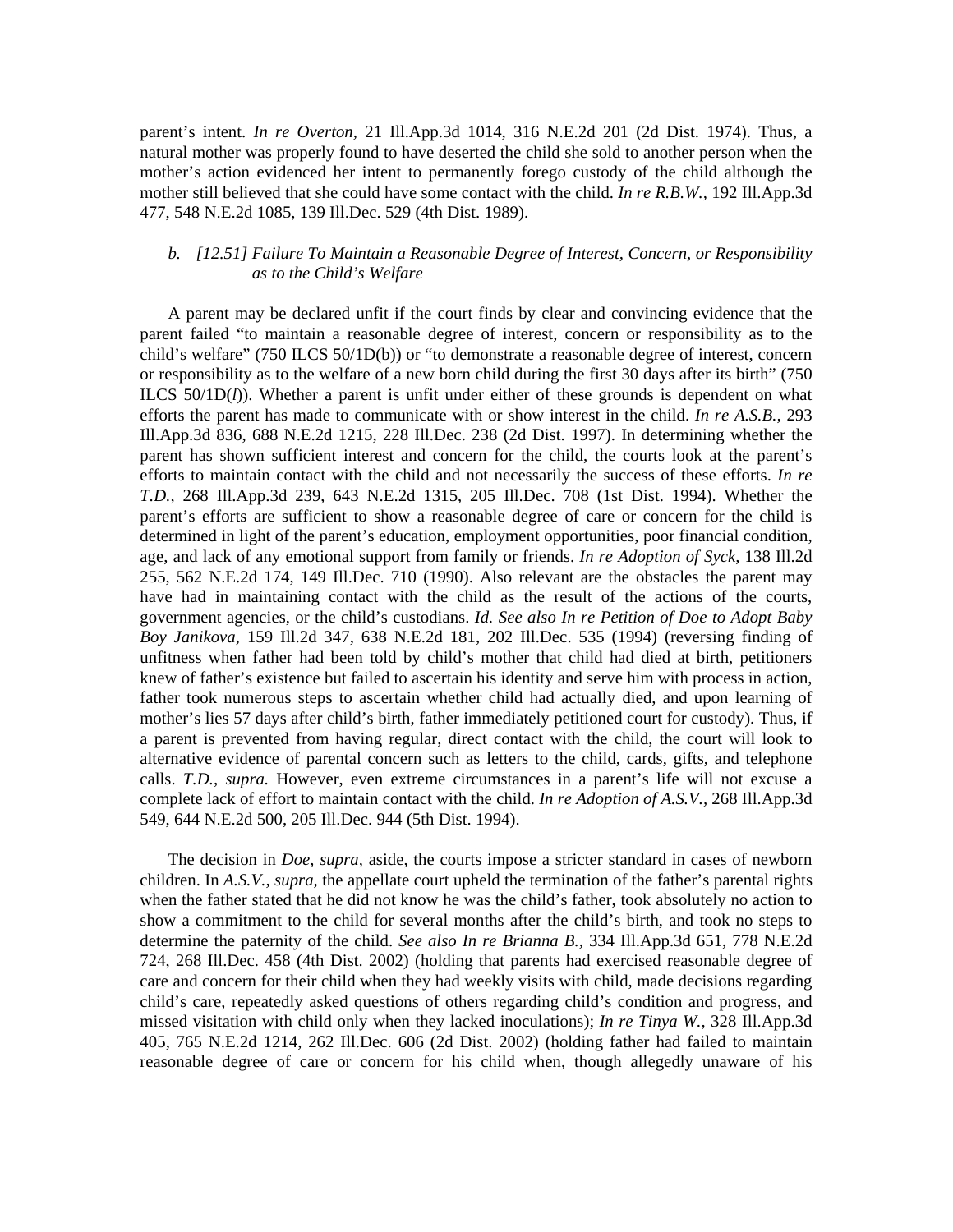paternity, he had no contact with child from birth and had no contact even after learning of paternity).

## *c. [12.52] Additional Grounds of Unfitness*

There are numerous additional grounds on which a parent may be found an unfit person:

- 1. the continuous or repeated substantial neglect of the child (750 ILCS 50/1D(d); *In re Henry,* 175 Ill.App.3d 778, 530 N.E.2d 571, 125 Ill.Dec. 413 (2d Dist. 1988));
- 2. the failure to protect the child from conditions in the child's environment that are injurious to the child's welfare (750 ILCS  $50/1D(g)$ ; *In re B.R.*, 282 Ill.App.3d 665, 669 N.E.2d 347, 218 Ill.Dec. 404 (3d Dist. 1996));
- 3. depravity as evidenced by a series of acts or course of conduct that indicates moral deficiency and inability to conform to accepted morality (750 ILCS 50/1D(i); *In re Dawn H.,* 281 Ill.App.3d 746, 667 N.E.2d 485, 217 Ill.Dec. 396 (1st Dist. 1996));
- 4. a conviction of first-degree murder or of second-degree murder of a parent of the child sought to be adopted or of any child (750 ILCS 50/1D(i); *In re Marriage of T.H.,* 255 Ill.App.3d 247, 626 N.E.2d 403, 193 Ill.Dec. 370 (5th Dist. 1993));
- 5. "[h]abitual drunkenness or addiction to drugs, other than those prescribed by a physician, for at least one year immediately prior to the commencement of the unfitness proceeding" (750 ILCS 50/1D(k); *In re D.M.,* 298 Ill.App.3d 574, 699 N.E.2d 212, 232 Ill.Dec. 765 (3d Dist. 1998)); and
- 6. an inability to properly perform parental responsibilities due to mental illness or mental retardation (750 ILCS 50/1D(p); *In re A.J.,* 269 Ill.App.3d 824, 646 N.E.2d 1239, 207 Ill.Dec. 152 (1st Dist. 1994).

 In addition to the grounds listed above there are grounds as set forth in 750 ILCS 50/1D(f), amended by P.A. 94-939 (eff. Jan. 1, 2007) (added in the wake of *In re S.F.,* 359 Ill.App.3d 63, 834 N.E.2d 453, 295 Ill.Dec. 872 (1st Dist. 2005) ; see §12.49 above) to read as follows:

**There is a rebuttable presumption, which can be overcome only by clear and convincing evidence, that a parent is unfit if:** 

 **(1) Two or more findings of physical abuse have been entered regarding any children under Section 2-21 of the Juvenile Court Act of 1987, the most recent of which was determined by the juvenile court hearing the matter to be supported by clear and convincing evidence; or** 

 **(2) The parent has been convicted or found not guilty by reason of insanity and the conviction or finding resulted from the death of any child by physical abuse; or**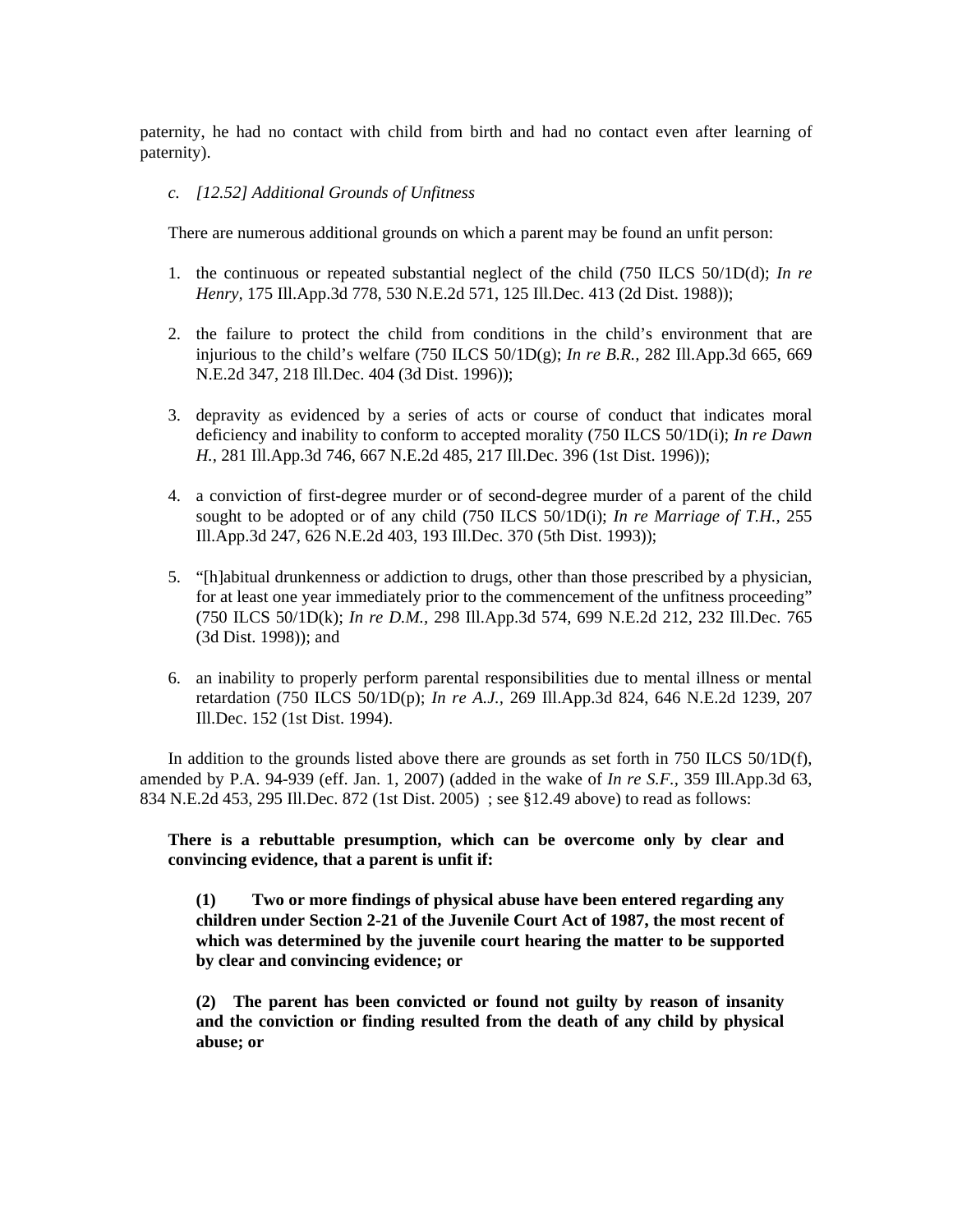**(3) There is a finding of physical child abuse resulting from the death of any child under Section 2-21 of the Juvenile Court Act of 1987.** 

# **No conviction or finding of delinquency pursuant to Article 5 of the Juvenile Court Act of 1987 shall be considered a criminal conviction for the purpose of applying any presumption under this item.**

 Section 1D of the Adoption Act contains many other grounds under which a parent may be found unfit. However, the grounds delineated above are those that will most typically apply to actions in which grandparents seek to adopt their grandchild. In any event, a thorough review of the statutory law and caselaw should be conducted before going forward in an attempt to have a parent declared unfit.

# **2. [12.53] Termination of Parental Rights**

 As noted in §12.49 above, an adoption cannot be granted solely because to do so would be in the child's best interests. *In re Petition of Doe to Adopt Baby Boy Janikova,* 159 Ill.2d 347, 638 N.E.2d 181, 202 Ill.Dec. 535 (1994). However, once a parent has been found unfit, the parent's rights must yield to the best interests of the child. *In re E.S.,* 246 Ill.App.3d 330, 615 N.E.2d 1346, 186 Ill.Dec. 289 (4th Dist. 1993). Thus, the finding of parental unfitness does not necessarily lead to the termination of the parent's parental rights in the child. *In re Bredendick,* 74 Ill.App.3d 946, 393 N.E.2d 675, 30 Ill.Dec. 639 (1st Dist. 1979). However, as a general rule, when the parent is found unfit and there exist parties willing and able to adopt the child and to give the child a stable and loving home, the parent's rights in the child will be terminated.

#### **C. Guidelines and Procedures for Adoptions by Grandparents**

#### **1. [12.54] Qualifications for Adoptive Parents**

 To seek adoption, grandparents must meet several qualifications. Namely, they must not be under legal disability, they must be reputable persons of legal age, and if married, both husband and wife must be a party to the adoption. 750 ILCS 50/2A(a). The grandparents need not meet the residency requirements of §2 of the Adoption Act because the grandparents are related to the child under 750 ILCS 50/1B. Under §1B, the adoptive grandparents are related to the child if they are related to the child by blood or marriage as the child's grandparents or step-grandparents.

# **2. [12.55] Who May Be Adopted**

 Either a male or female child or adult may be adopted. 750 ILCS 50/3. (This chapter considers only the adoption of minor children, and none of the issues related to adopting an adult are discussed.)

 At first glance, the Adoption Act seems to restrict when children may be adopted. 750 ILCS 50/1F. Section 1F seems to make the finding of parental unfitness a condition precedent to the child's becoming available for adoption. For example, a child is available for adoption when he or she is "a child to whose adoption a person authorized by law, other than his parents, has consented, or to whose adoption no consent is required pursuant to Section 8 of this Act." 750 ILCS 50/1F(b). A parental consent to the adoption is not necessary if the parents have been found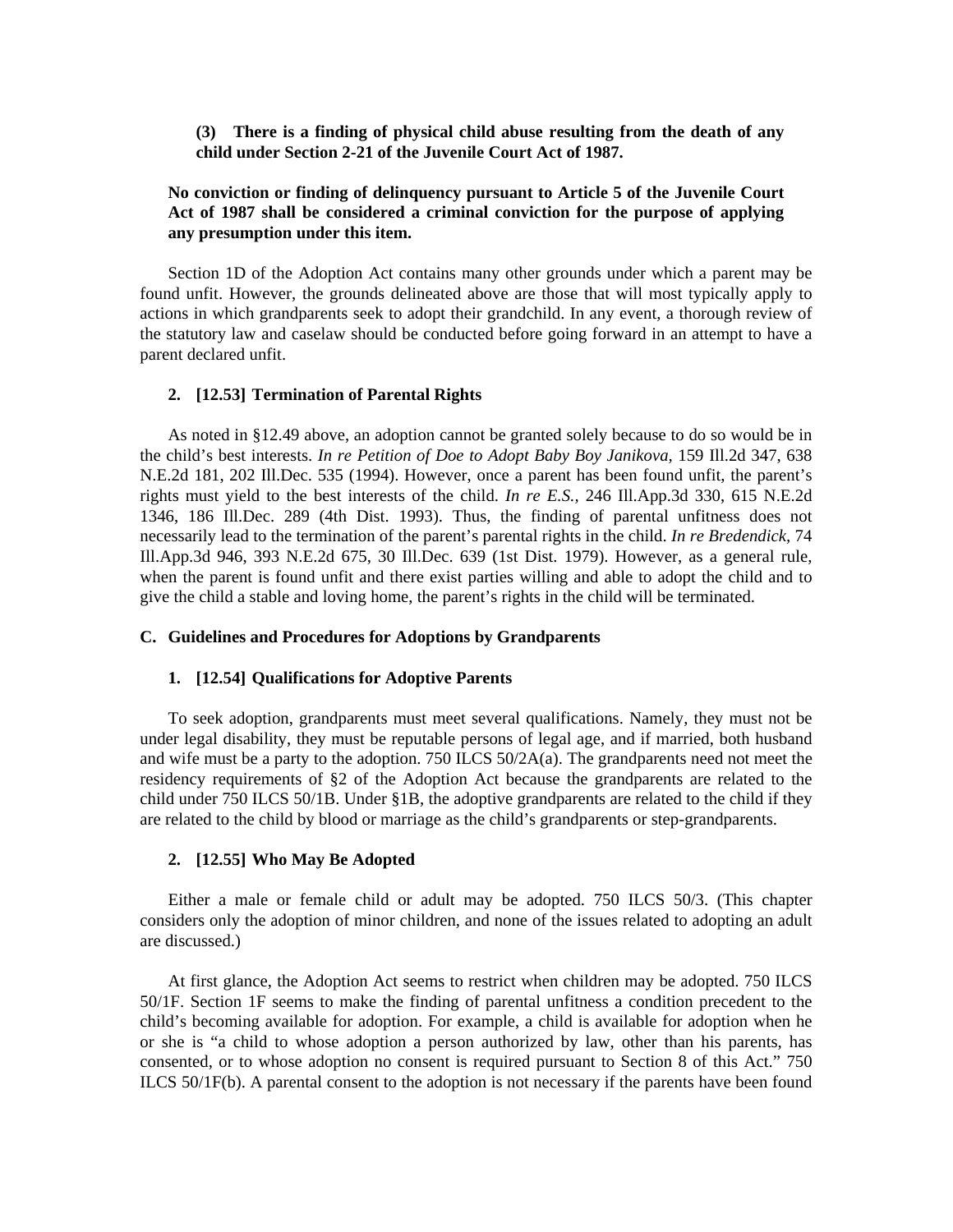unfit persons. 750 ILCS 50/8(a)(1). However, a grandparent may file a petition to adopt and, in the adoption action, seek to have the parents declared unfit persons. *See In re Adoption of L.R.B.,*  278 Ill.App.3d 1091, 664 N.E.2d 347, 215 Ill.Dec. 950 (4th Dist. 1996) (holding that related parties do not have to allege in their petition to adopt that child is available for adoption within meaning of 750 ILCS 50/1F).

## **3. [12.56] Jurisdiction and Venue**

 An adoption proceeding may be commenced in the circuit court of the county in which the petitioners reside, or the county in which the person to be adopted resides or was born, or the county in which the parents of such person reside. However, the proceeding may be commenced in the circuit court of any county if (a) a guardian has previously been appointed for the child or (b) an agency has been granted custody of the child and the agency has been authorized to consent to the child's adoption. 750 ILCS 50/4.

# **4. [12.57] Petition and Process**

 A petition to adopt a related child must contain (a) the full names of the petitioners; (b) the residence address of the petitioners and the duration of the petitioners' residence in Illinois immediately preceding the filing of the petition; (c) the child's name, sex, and, if known, place and date of birth; (d) the child's relationship to each petitioner; (e) if known, the names and places of residence of the child's parents and whether either or both of the parents are minors or under any legal disability; (f) the name the petitioners intend to give the child; and  $(g)$  a summary of any other orders or judgments previously entered by any court affecting the adoption or custody of the child or affecting "the adoptive, custodial or parental rights of either petitioner, including the prior denial of any petition for adoption pertaining to such child, or to the petitioners, or either of them"  $(750$  ILCS  $50/5B(k)(2)$ ). 750 ILCS  $50/5C$  (incorporating by reference the terms of 750 ILCS 50/5B(a), 50/5B(b), 50/5B(d) – 50/5B(f), 50/5B(i), 50/5B(k)). Additionally, although not expressly required by §5 of the Adoption Act, the petition should allege either (a) that the parents have consented or will consent to the adoption or (b) that the parents are unfit persons and their parental rights should be terminated. *See In re Petition of Filippelli,* 207 Ill.App.3d 813, 566 N.E.2d 412, 152 Ill.Dec. 725 (1st Dist. 1990) (holding that Adoption Act allows filing of petition that alleges parental unfitness and grounds of this unfitness); *Robinson v. Neubauer,* 79 Ill.App.2d 362, 223 N.E.2d 705 (4th Dist. 1967) (holding that petition for adoption is required to establish either that parents have consented to adoption or that parents' consent is not necessary because they are unfit persons). The only exception to the information required to be pled concerns the child's natural parents. The identity and address of the child's natural parents need not be alleged if the parental rights of the child's parents have been terminated prior to the filing of the petition, if the child has been surrendered to an agency for adoption, or if the child's putative father has been given proper notice and has filed a disclaimer of paternity or failed to file a declaration of paternity. 750 ILCS 50/5C (incorporating by reference the terms of 750 ILCS 50/5B(f)).

The petition for adoption must be verified. 750 ILCS 50/5D.

 Any person named in the petition for adoption, except the petitioners, must be named as a defendant in the action. 750 ILCS 50/7A. Thus, not only are the child's natural parents defendants to the action, but so too is the child. As a result, summons generally should be served personally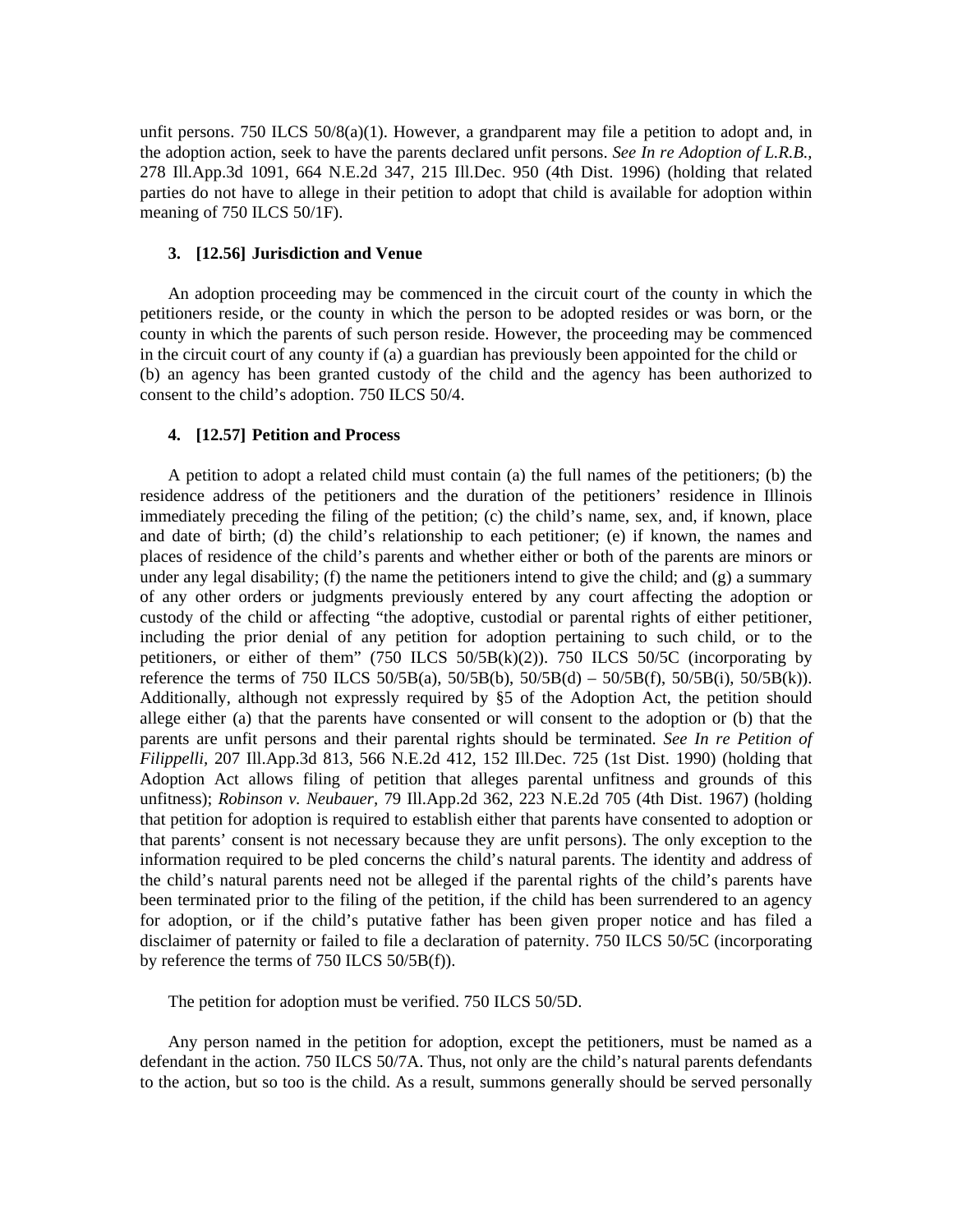on all named defendants. Furthermore, in cases in which the child's parents were not married, it is important that process be properly served on any putative father of the child as more specifically delineated in 750 ILCS 50/7C.

 If any of the defendants cannot be located, notice by publication is sufficient to obtain jurisdiction over the parties and terminate their parental rights. However, prior to publication of the notice, the petitioners or their attorney must file with the clerk of the court an affidavit stating (a) the fact that service on the defendant cannot be obtained because the defendant does not reside in Illinois, has left Illinois, or is concealed within Illinois; and (b) the defendant's residence address, if known, or the fact that the defendant's address cannot be ascertained after diligent inquiry. 750 ILCS 50/7A. The notice should be published in a newspaper in the county in which the action is pending and should identify the defendants, the minor sought to be adopted, the pendency of the action, and the date after which the defendants may be defaulted. Within ten days of the first publication, the clerk of the court is required to send a copy of the published notice to the last known address of any defendant listed.

At one time, a court did not have subject matter jurisdiction if any necessary party was not properly served with process by either personal service of summons or notice by publication. *Burstein v. Millikin Trust Co.,* 350 Ill.App. 462, 113 N.E.2d 339 (3d Dist. 1953), *rev'd on other grounds,* 2 Ill.2d 243 (1954). However, under the Adoption Act, "it shall be no basis for attack as to the validity of an adoption judgment that the court lacked jurisdiction over some other person or persons over whom it should have had jurisdiction." 750 ILCS 50/20. Even if a person over whom the court did not have jurisdiction manages to have the adoption judgment set aside, the judgment is set aside "only insofar as it affects such person." *Id.* Moreover, no petition to set aside a judgment for adoption may be filed more than one year after entry of the judgment for adoption. 750 ILCS 50/20b.

Section 12.65 below contains a sample form of a petition to adopt.

#### **5. [12.58] Interim Orders and Guardians ad Litem**

 Interim orders are governed by §13 of the Adoption Act. The court should conduct a hearing on the interim order as quickly as practicable after the filing of the petition for adoption. In a related adoption, the interim order should (a) appoint a licensed attorney to act as guardian ad litem for the child sought to be adopted (the GAL is granted the power to consent to the adoption if this consent is required); (b) appoint a GAL to represent any other named minors in the action; (c) if one or both of the parents is alleged unfit due to mental illness, mental retardation, or other mental incompetence, appoint an attorney to represent this parent's interests; and (d) determine after reasonable investigation whether termination of parental rights would be in the child's best interests and, if so, terminate the parental rights of the parents and temporarily commit the child to an agency or to the custody of another person (usually the petitioners) deemed competent by the court. 750 ILCS  $50/13B(a) - 50/13B(d)$ . Generally, the interim order will terminate parental rights only if the child's natural parents have already voluntarily and properly terminated their parental rights. If the petition seeks to have parental rights terminated due to parental unfitness, the court will generally set a hearing date on the allegations of unfitness.

Although §13 requires that the hearing on the interim order be held as soon as practicable after the filing of the petition for adoption, the court must usually have jurisdiction over all defendants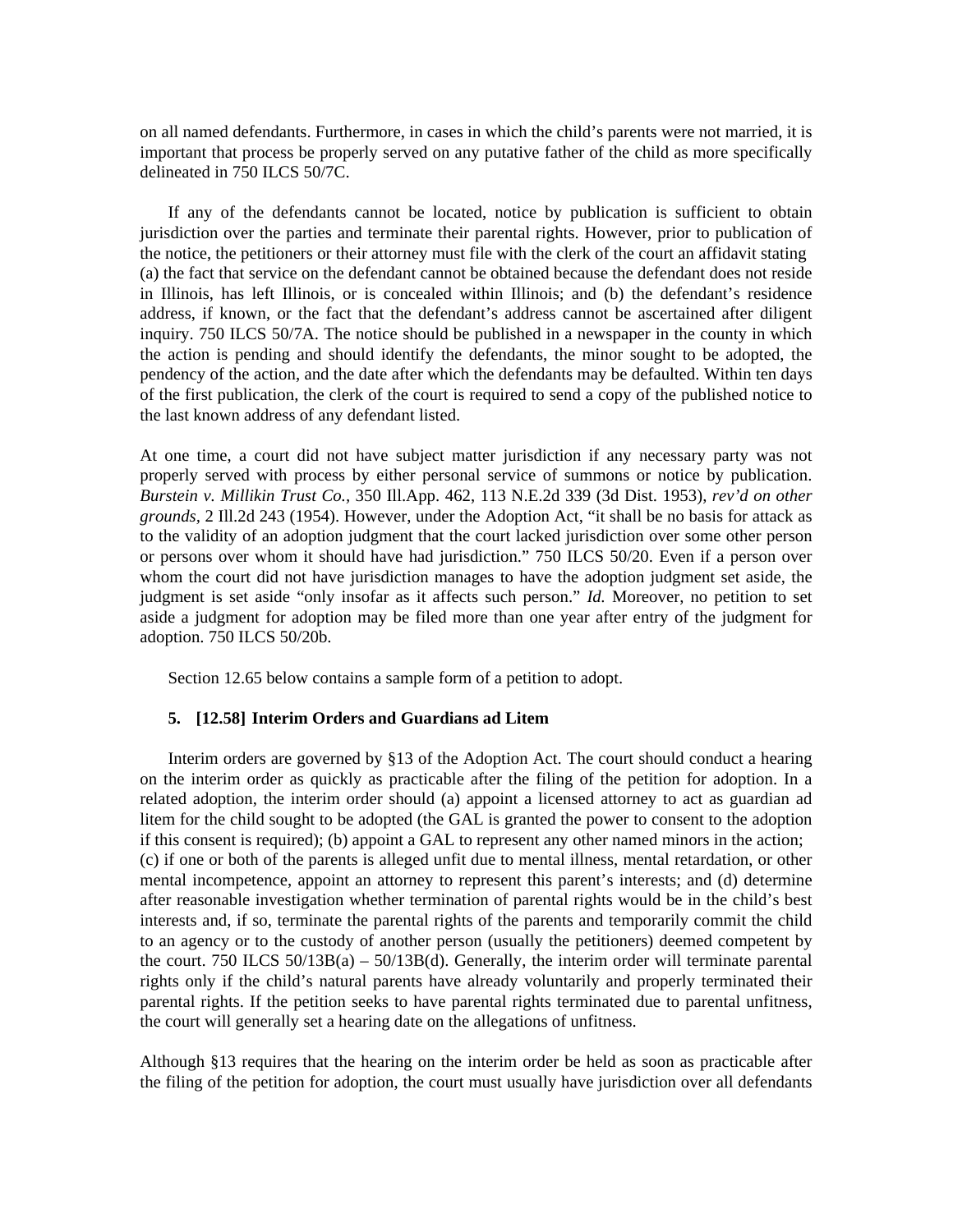before proceeding on certain issues. For example, an interim order may not award custody to petitioners or others before service of summons has been obtained on the child's natural parents. 750 ILCS 50/13(B)(e). If the parents have been served with summons, they are entitled to reasonable notice and an opportunity to be heard at the hearing on custody. However, the natural parents' rights to be heard are not absolute, and the court may enter an interim custody award without prior notice to the child's natural parents if the petitioners file a written petition for custody supported by an affidavit stating that there is an immediate danger to the child and that irreparable harm would occur to the child if the parents are given prior notice of the hearing. 750 ILCS 50/13B(f). Such an ex parte interim custody order is valid only for ten days, and the matter must be scheduled for full hearing with prior notice to the parents before the expiration of the tenday period. At the full hearing, the burden is on the petitioners to show that the interim order was properly entered without notice and that the child's custody should remain with the petitioners during the pendency of the adoption action.

 GALs in adoption actions perform much the same function as they do in custody actions. The GAL investigates the matter and submits a report to the court that contains his or her findings. The GAL's report may also contain a recommendation regarding the ultimate outcome of the action, but the court is vested with discretion in following the GAL's recommendations. *See Taylor v. Starkey,* 20 Ill.App.3d 630, 314 N.E.2d 620 (5th Dist. 1974). The GAL's fees are usually paid by the petitioners, but the court is vested with inherent authority to apportion the fees among any parties to the action. *In re Adoption of Kindgren,* 184 Ill.App.3d 661, 540 N.E.2d 485, 132 Ill.Dec. 745 (2d Dist. 1989).

#### **6. [12.59] Consent by Child**

 Some adoption actions require that the child consent to the adoption, such as when the child is aged 14 years or more on the date the judgment for adoption is entered. 750 ILCS 50/12. In these circumstances, the child's consent is mandatory unless the child has died prior to entry of the judgment or, in the court's discretion, the consent is waived because the child is in need of mental treatment or is mentally retarded. The consent must be in writing and signed by the child, the form of the writing must substantially conform to the form given in the Adoption Act, and the consent must be acknowledged before a presiding judge. 750 ILCS 50/10F, 50/10J. Section 10J of the Adoption Act provides the form for the certificate of acknowledgment of the child's consent, and the form should be signed by the presiding judge or such other person as the presiding judge directs, such as the clerk of the court.

#### **7. [12.60] Judgment for Adoption**

 Once the parent's rights have been terminated, the guardian ad litem's report has been filed, the summonses have all been properly served, and the return day cited therein has passed, the petitioners may apply to the court for entry of a judgment of adoption. 750 ILCS 50/14(f). The procedure for proving up an uncontested adoption varies from court to court, and some courts may excuse a prove-up altogether and waive the presence of the petitioners and the child if all were present when the interim order was entered. This is because the judgment for adoption need not be accompanied by findings of fact. 750 ILCS  $50/14(g)$ . However, it is a good practice for the court to expressly find that the adoption is in the best interests of the child. Finally, the order generally changes the child's last name to that of the petitioners.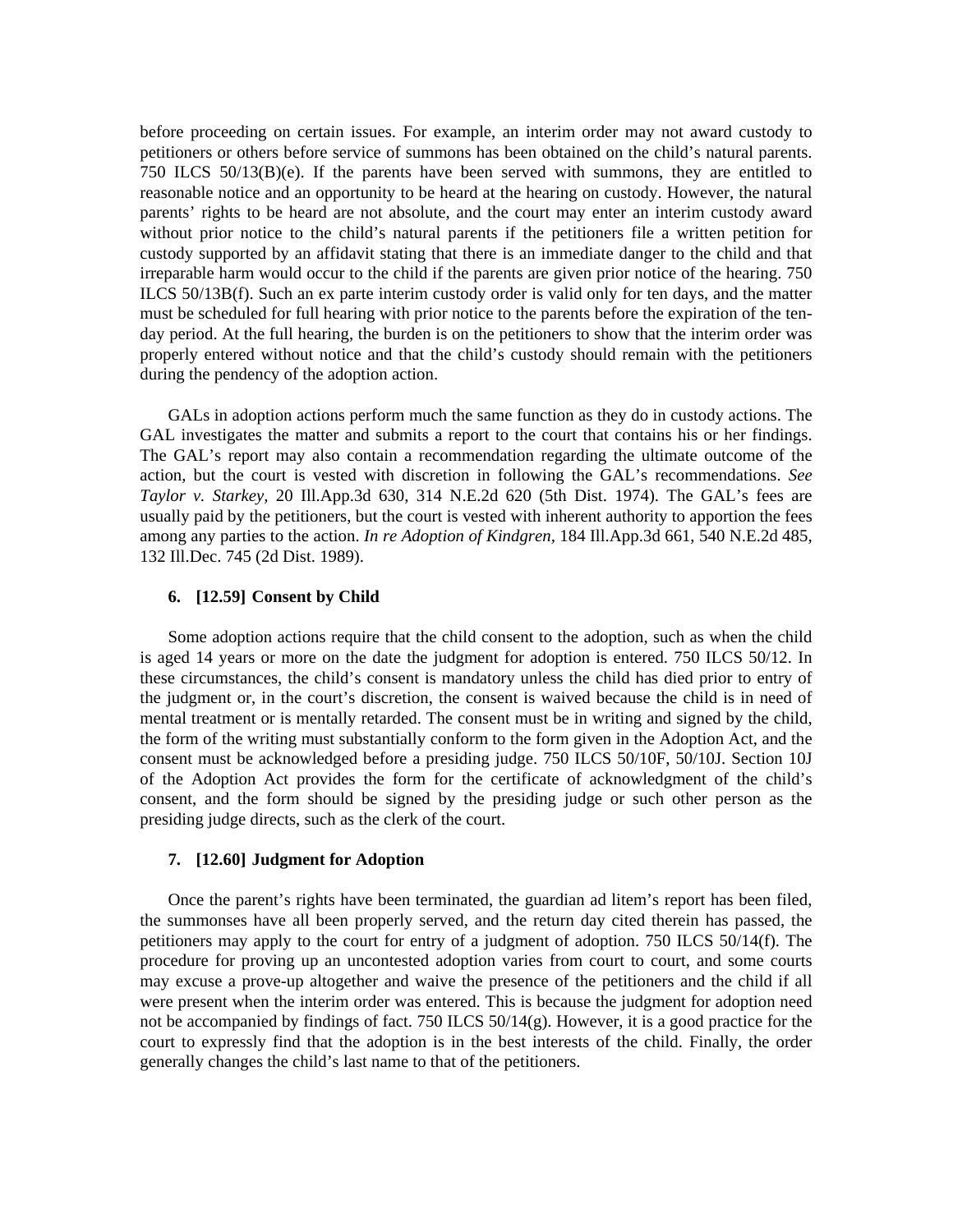Upon entry of the judgment for adoption, the grandparents should take all steps necessary to secure a new birth certificate for the child. The new birth certificate lists the child under his or her new name and lists the child's adoptive parents as his or her parents; all other information, such as date of birth, remains unchanged. The new birth certificate can be obtained by sending to the Illinois Department of Public Health duplicate copies of a certificate of adoption and a filing fee. Typically, the clerk of the circuit court will perform some of the tasks necessary to secure a new birth certificate. Upon issuance of the new certificate, the original birth certificate cannot be accessed by any person without an order permitting access, and this order may be given only by the circuit court that entered the judgment for adoption. 750 ILCS 50/14(h).

# **8. [12.61] Denial of the Petition To Adopt**

 Under the Adoption Act, if "a judgment order for adoption is vacated or a petition for adoption is denied, the court shall promptly conduct a hearing as to the temporary and permanent custody of the minor child who is the subject of the proceedings pursuant to Part VI of the Illinois Marriage and Dissolution of Marriage Act." 750 ILCS 50/20. This language is one of a group of additions to the Adoption Act collectively referred to as the "Baby Richard Amendments," enacted in response to the decision of the Illinois Supreme Court in *In re Petition of Doe to Adopt Baby Boy Janikova,* 159 Ill.2d 347, 638 N.E.2d 181, 202 Ill.Dec. 535 (1994). A straightforward reading of the language in §20 of the Adoption Act indicates that any grandparents who file a petition for adoption and lose the petition have an automatic right to a hearing in which the grandparents may obtain custody of the child. If such a reading is appropriate, then grandparents have a means of bypassing the rigid standing requirements of the IMDMA and the Probate Act. They need only file and lose a petition for adoption to have an opportunity to seek custody of the child. To date, however, no published opinion has been rendered interpreting the amendment to §20.

# **VI. APPENDIX — SAMPLE FORMS**

#### **A. [12.62] Petition To Intervene**

| <b>JUDICIAL CIRCUIT</b> |
|-------------------------|
|                         |
|                         |
|                         |
|                         |
|                         |
|                         |
| No.                     |
|                         |
|                         |
|                         |
|                         |

#### **PETITION FOR LEAVE TO INTERVENE**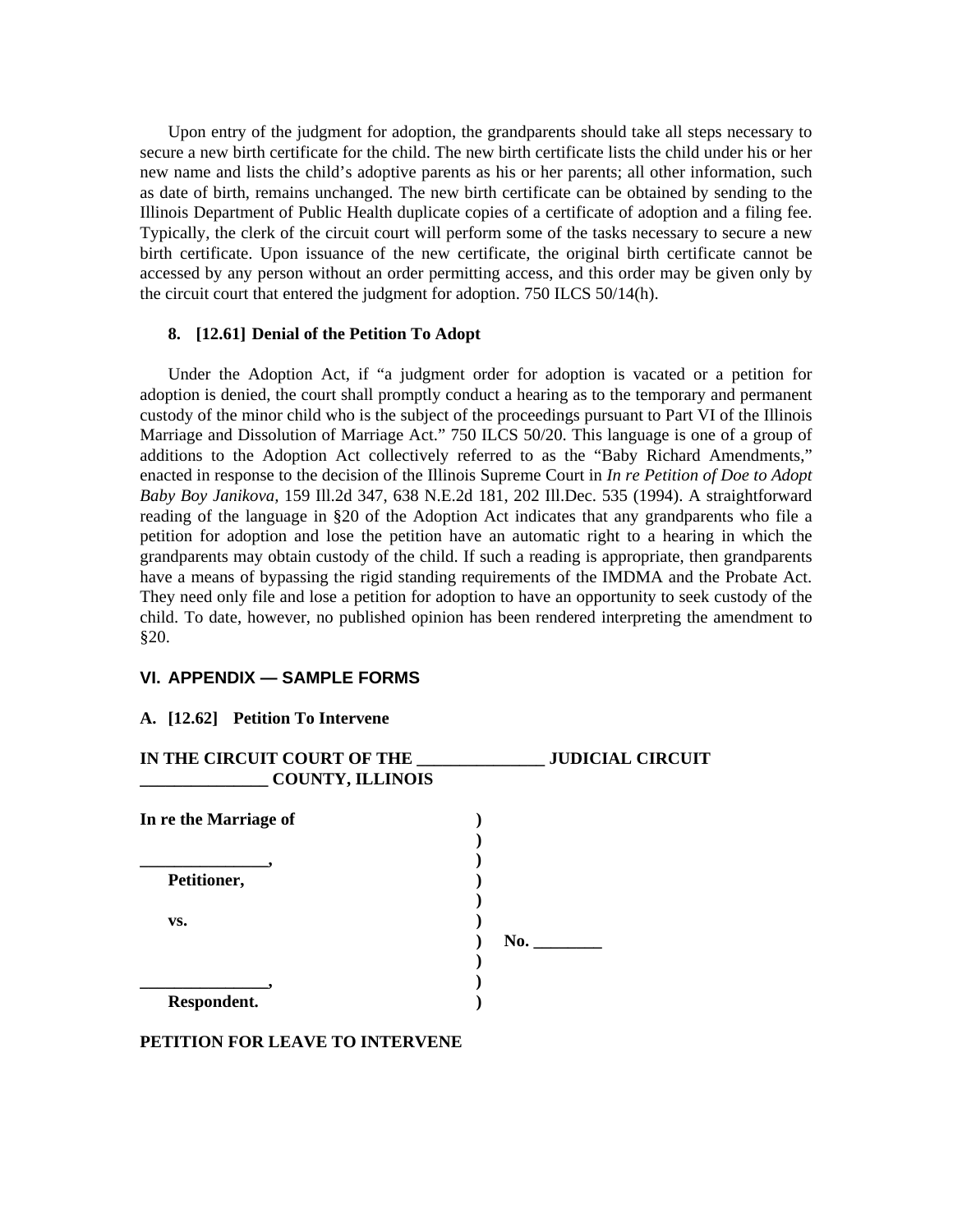Intervenors, **we are also and the set of the set of their** attorney, **\_\_\_\_\_\_\_\_\_\_\_\_\_\_\_, pursuant to 750 ILCS 5/607(a-5), petition this Honorable Court for leave to intervene in this action. In support thereof, Intervenors state as follows:** 

 **1. Intervenors are the biological parents of Respondent, \_\_\_\_\_\_\_\_\_\_\_\_\_\_\_, and the [**paternal**] [**maternal**] grandparents of the children of the parties hereto, namely \_\_\_\_\_\_\_\_\_\_, aged \_\_\_\_\_\_** years, and \_\_\_\_\_\_\_\_\_\_\_\_\_\_\_\_, aged \_\_\_\_\_\_ years.

 **2. Petitioner and Respondent, the parents of said minor children, have not resided together on a permanent basis since \_\_\_\_\_\_\_\_\_\_\_\_ 20\_\_.** 

**3.** A Judgment of Dissolution of Marriage was entered in this action in **20\_\_, which Judgment did not provide for grandparent visitation between Intervenors and the children of the parties.** 

 **4. Intervenors desire to see their grandchildren, the children of the parties hereto.** 

 **WHEREFORE, Intervenors respectfully pray that this Honorable Court grant them leave to intervene in this action to file a Petition for Grandparent Visitation, and for such other and further relief as in equity may be just.** 

 **\_\_\_\_\_\_\_\_\_\_\_\_\_\_\_\_\_\_\_\_\_\_\_\_\_\_\_\_\_\_\_\_\_\_\_\_\_\_\_** 

 **Respectfully submitted,** 

 **Intervenors** 

**B. [12.63] Petition For Grandparent and Great Grandparent Visitation Rights** 

**[**Caption**]** 

| IN THE CIRCUIT COURT OF | <b>JUDICIAL CIRCUIT</b> |
|-------------------------|-------------------------|
| <b>COUNTY, ILLINOIS</b> |                         |
|                         |                         |
| IN RE:                  |                         |

| Plaintiffs, |  |
|-------------|--|

 **) \_\_\_\_\_\_\_\_\_\_\_\_\_\_\_\_\_\_\_\_\_, )** 

**and** )

 **) No.** 

 **Defendant. )** 

**VERIFIED PETITION FOR GRANDPARENT AND GREAT GRANDPARENT VISITATION RIGHTS AND FOR EVALUATION/RECOMMENDATIONS OF PROFESSIONALS, MINOR CHILDREN**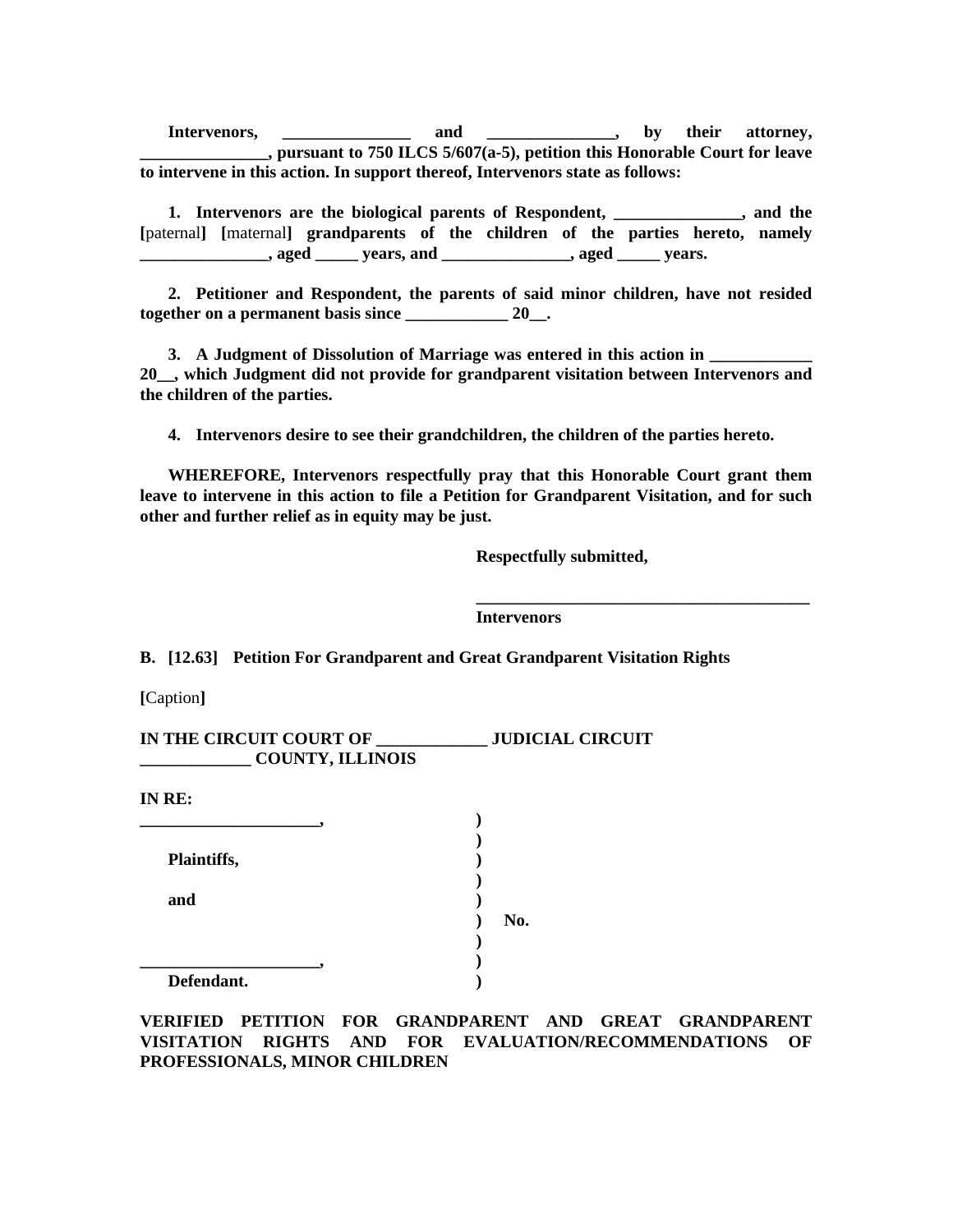**NOW COMES the Plaintiffs, the comparison of the planniffs, the comparison of the set of the set of the set of the set of the set of the set of the set of the set of the set of the set of the set of the set of the set of t counsel, \_\_\_\_\_\_\_\_\_\_\_\_\_\_\_\_\_\_\_\_\_ and in support of their Verified Petition For Grandparent and Great Grandparent Visitation Rights pursuant to 750 ILCS 5/607 (a-5)(1)(A-5) and for Evaluation pursuant to 750 ILCS 5/604(b) states as follows:** 

 **1. \_\_\_\_\_\_\_\_\_\_\_\_ are the parents of \_\_\_\_\_\_\_\_\_\_\_\_.** 

2. **\_\_\_\_\_\_\_\_\_\_\_\_** are the Grandparents of \_\_\_\_\_\_\_\_\_\_\_.

**3.** \_\_\_\_\_\_\_\_\_\_\_\_\_\_ reside in the State of \_\_\_\_\_\_\_\_\_\_\_.

 **4. \_\_\_\_\_\_\_\_\_\_\_\_ reside in \_\_\_\_\_\_\_\_\_\_\_\_, Illinois.** 

5. \_\_\_\_\_\_\_\_\_\_\_\_\_\_ was born on \_\_\_\_\_\_\_\_\_\_\_\_\_.

 **6. \_\_\_\_\_\_\_\_\_\_\_\_ married \_\_\_\_\_\_\_\_\_\_\_\_.** 

**\_\_\_\_\_\_\_\_\_\_\_\_.** 

**\_\_\_\_\_\_\_\_\_\_\_\_\_\_\_\_\_\_\_\_\_\_\_** 

 **7. As a result of \_\_\_\_\_\_\_\_\_\_\_\_ marriage \_\_\_\_\_\_\_\_\_\_\_\_ children were born:** 

8. Both **Reserve Example 2. All 2. All 2. All 2. All 2. All 2. All 2. All 2. All 2. All 2. All 2. All 2. All 2. All 2. All 2. All 2. All 2. All 2. All 2. All 2. All 2. All 2. All 2. All 2. All 2. All 2. All 2. All 2. All 2 excess of 6 months immediately prior to this action. The current address of the children is** 

**9. c filed for divorce on**  $\cdot$ 

 **10. On \_\_\_\_\_\_\_\_\_\_\_\_, \_\_\_\_\_\_\_\_\_\_\_\_ disappeared. \_\_\_\_\_\_\_\_\_\_\_\_'s whereabouts remain unknown.**  $\cdot$  is disappearance was reported to a law enforcement agency.

 **11. \_\_\_\_\_\_\_\_\_\_\_\_ has prohibited any contact between \_\_\_\_\_\_\_\_\_\_\_\_ and \_\_\_\_\_\_\_\_\_\_\_\_'s parents and Grandparents. Given \_\_\_\_\_\_\_\_\_\_\_\_'s disappearance, such prohibition is an unreasonable denial of visitation.** 

 **12. For a period of time after \_\_\_\_\_\_\_\_\_\_\_\_'s disappearance, \_\_\_\_\_\_\_\_\_\_\_\_ did allow some access to \_\_\_\_\_\_\_\_\_\_\_\_'s siblings to the children. Such access has now been terminated.** 

 **13. The Plaintiff's do not believe \_\_\_\_\_\_\_\_\_\_\_\_ is a fit parent in accordance with 750 ILCS 5/607 (a-5)(3). Plaintiff's reserve the right to amend the pleading to provide more detail of same if requested to do so.** 

 **14. In order to facilitate the visitation sought, contact and access the Plaintiffs are willing to seek the assistance of counselors to facilitate transitions and contact.** 

 **15. It is in the best interests of the children that their maternal Grandparents and Great Grandparents, have access to and visitation with \_\_\_\_\_\_\_\_\_\_\_\_\_. Further, it is in the children's best interests that they have contact with \_\_\_\_\_\_\_\_\_\_\_\_\_ siblings during such periods.**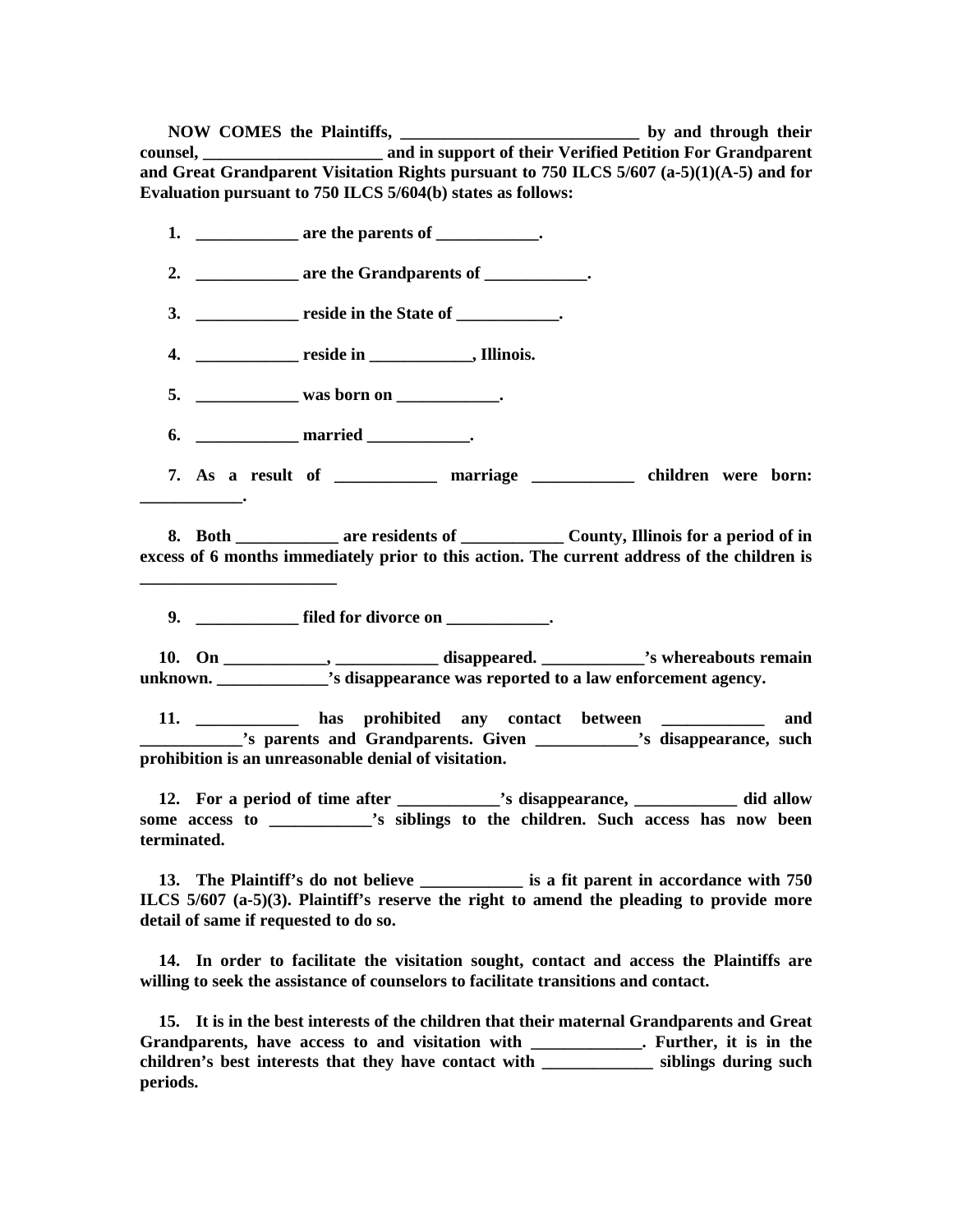**WHEREFORE, \_\_\_\_\_\_\_\_\_\_\_\_\_\_\_\_\_\_\_\_\_\_\_\_\_\_, by and through their counsel, \_\_\_\_\_\_\_\_\_\_\_\_\_\_\_\_\_\_\_\_\_\_\_\_\_\_\_, and prays this Honorable Court grant the following relief:** 

 **A. An order establishing reasonable access and visitation between \_\_\_\_\_\_\_\_\_\_\_\_\_\_ and their maternal Grandparents (\_\_\_\_\_\_\_\_\_\_\_\_\_\_\_\_\_) and their maternal Great Grandparents (\_\_\_\_\_\_\_\_\_\_\_\_\_\_\_\_\_\_\_\_).** 

 **B. An order referring the parties to an evaluation concerning the best interests of the children as it relates to visitation and access between \_\_\_\_\_\_\_\_\_\_\_\_\_\_\_\_\_\_\_ and the maternal Grandparents and Great Grandparents.** 

 **C. For such other and further relief as this court deems equitable and just.** 

 **\_\_\_\_\_\_\_\_\_\_\_\_\_\_\_\_\_\_\_\_\_\_\_\_\_\_\_\_\_\_\_\_\_\_\_\_\_\_** 

**BY:** 

**C. [12.64] Petition for Guardianship of Minor** 

**IN THE CIRCUIT COURT OF THE \_\_\_\_\_\_\_\_\_\_\_\_\_\_\_ JUDICIAL CIRCUIT \_\_\_\_\_\_\_\_\_\_\_\_\_\_\_ COUNTY, ILLINOIS** 

| In re the Guardianship of |     |
|---------------------------|-----|
|                           |     |
|                           | No. |
| a minor.                  |     |

**PETITION FOR GUARDIAN OF MINOR** 

Petitioners, \_\_\_\_\_\_\_\_\_\_\_\_\_ and \_\_\_\_\_\_\_\_\_\_\_, by their attorney, **\_\_\_\_\_\_\_\_\_\_\_\_\_\_\_, petition for guardianship of the person and the estate of \_\_\_\_\_\_\_\_\_\_\_\_\_\_\_, a minor. In support thereof, Petitioners state as follows:** 

**1.** Respondent, \_\_\_\_\_\_\_\_\_\_\_\_\_, a minor, was born on \_\_\_\_\_\_\_\_\_\_\_, \_\_\_\_; currently **resides with Petitioners at \_\_\_\_\_\_\_\_\_\_\_\_\_\_\_, \_\_\_\_\_\_\_\_\_\_\_\_\_\_\_, Illinois; and has resided with Petitioners since \_\_\_\_\_\_\_\_\_\_\_\_ 20\_\_.** 

 **2. Said minor's mother is \_\_\_\_\_\_\_\_\_\_\_\_\_\_\_, who resides at \_\_\_\_\_\_\_\_\_\_\_\_\_\_\_, \_\_\_\_\_\_\_\_\_\_\_\_\_\_\_, Illinois; said minor's father is \_\_\_\_\_\_\_\_\_\_\_\_\_\_\_, who resides at \_\_\_\_\_\_\_\_\_\_\_\_\_\_\_, \_\_\_\_\_\_\_\_\_\_\_\_\_\_\_, Illinois; said minor has no spouse or adult siblings.** 

 **3. Both of said minor's parents are living, and each has, in writing, consented to the appointment of Petitioners as guardians of the person and estate of the minor as requested herein. These consents are attached hereto and made a part hereof as Exhibit A.** 

 **4. Custody of said minor is currently vested jointly in \_\_\_\_\_\_\_\_\_\_\_\_\_\_\_ and \_\_\_\_\_\_\_\_\_\_\_\_\_\_\_ pursuant to a Judgment of Dissolution of Marriage entered**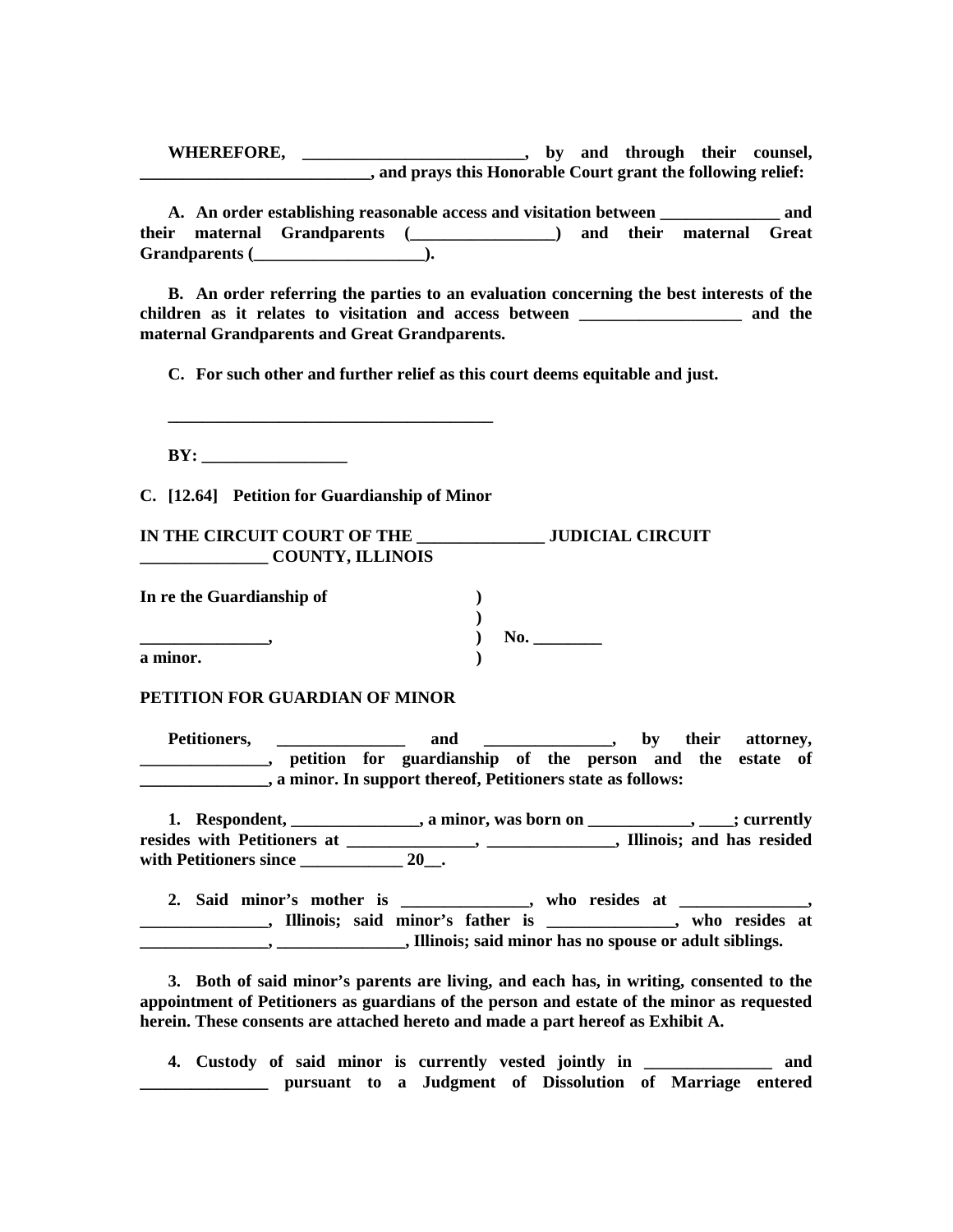**\_\_\_\_\_\_\_\_\_\_\_\_, \_\_\_\_, in the Circuit Court of the \_\_\_\_\_\_\_\_\_\_\_\_\_\_\_ Judicial Circuit, \_\_\_\_\_\_\_\_\_\_\_\_\_\_\_\_\_\_\_\_\_ County, Illinois in a case entitled "In re the Marriage of \_\_\_\_\_\_\_\_\_\_\_\_\_\_\_\_** and \_\_\_\_\_\_\_\_\_\_\_\_\_\_," No. \_\_\_\_\_\_\_\_\_.

 **5. The personal estate of the minor consists of clothing, playthings, and personal items and does not exceed \$\_\_\_\_\_\_\_\_.** 

 **6. There is no anticipated gross income or receipts for the minor.** 

 **7. Petitioner \_\_\_\_\_\_\_\_\_\_\_\_\_\_\_ is the [**paternal**] [**maternal**] grandfather of the minor child, is aged \_\_\_\_\_ years, is employed as \_\_\_\_\_\_\_\_\_\_\_\_\_\_\_, and resides at EXECUTE:** THE **LEADER CONSTRAINING SET ASSESS** FELICITY **CONSTRAINING SET ASSESS** FELICITY **CONSTRAINING SET ASSESS** [maternal] grandmother of the minor child, is aged \_\_\_\_\_ years, is employed as **\_\_\_\_\_\_\_\_\_\_\_\_, and resides at \_\_\_\_\_\_\_\_\_\_\_\_\_\_, \_\_\_\_\_\_\_\_\_\_\_\_\_\_\_\_\_\_, Illinois; and each of said Petitioners is qualified and willing to act as guardians of the minor's person and estate.** 

 **8. The duration of the guardianship should be permanent.** 

 **9. No actions concerning the minor are pending in any jurisdiction; no actions concerning any of the parties named herein are pending in any jurisdiction; and no guardian is currently acting for the minor.** 

 **WHEREFORE, Petitioners respectfully pray as follows:** 

 **A. That this Honorable Court appoint Petitioners, \_\_\_\_\_\_\_\_\_\_\_\_\_\_\_ and Example 3** as guardians of the person and of the estate of \_\_\_\_\_\_\_\_\_\_\_\_\_, a **minor, until said minor is emancipated.** 

 **\_\_\_\_\_\_\_\_\_\_\_\_\_\_\_\_\_\_\_\_\_\_\_\_\_\_\_\_\_\_\_\_\_\_\_\_\_\_\_** 

 **B. That this Honorable Court waive surety.** 

 **C. For such other and further relief as in equity may be just.** 

 **Respectfully submitted,** 

**D. [12.65] Petition To Adopt** 

 **Petitioners** 

**IN THE CIRCUIT COURT OF THE \_\_\_\_\_\_\_\_\_\_\_\_\_\_\_ JUDICIAL CIRCUIT \_\_\_\_\_\_\_\_\_\_\_\_\_\_\_ COUNTY, ILLINOIS** 

| In the Matter of the Petition of |     |
|----------------------------------|-----|
| and                              |     |
| <b>Husband and Wife,</b>         |     |
|                                  |     |
| <b>To Adopt</b>                  |     |
|                                  | No. |
| A minor,                         |     |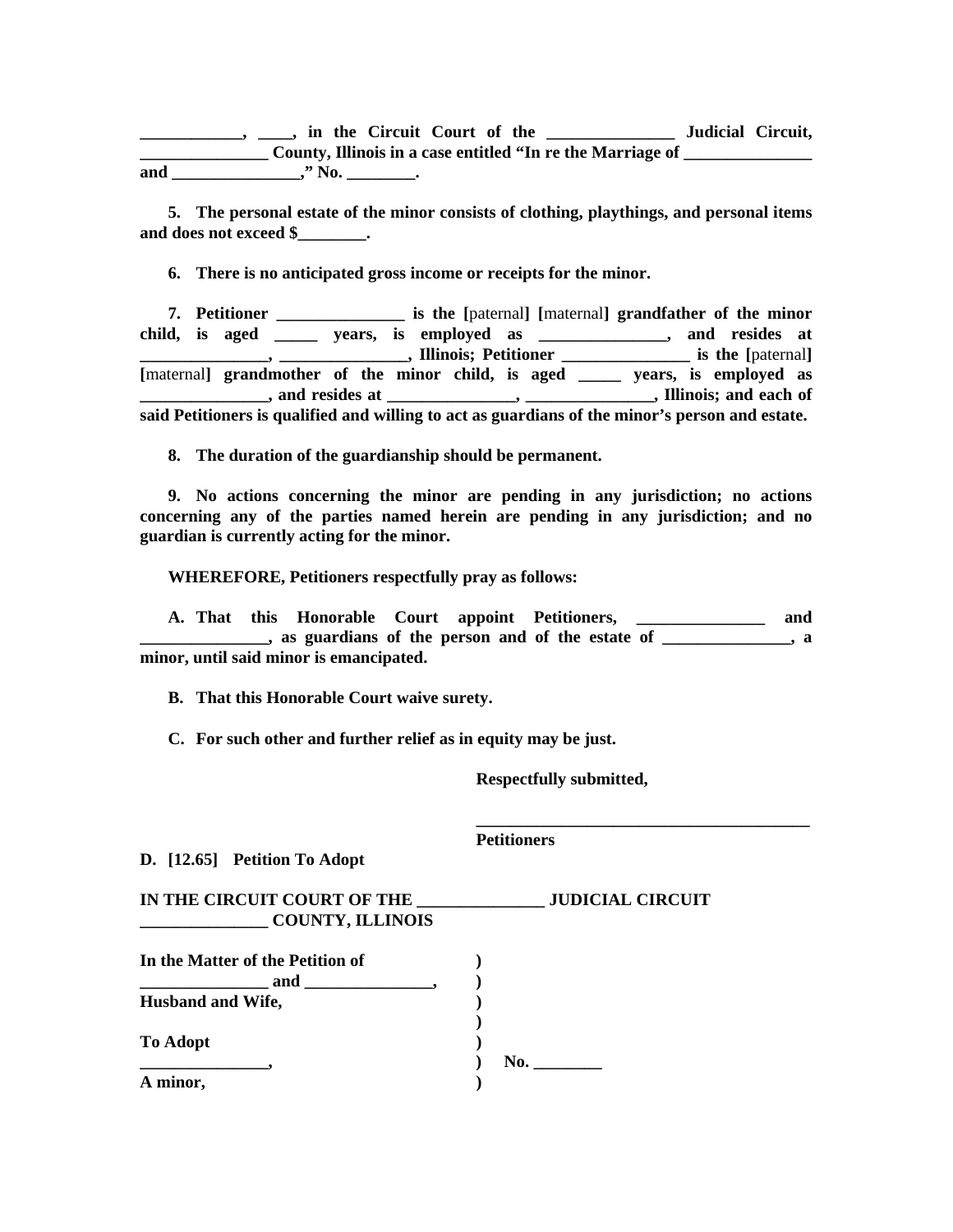**And ) and \_\_\_\_\_\_\_\_\_\_\_,**  ) **Defendants. )** 

**PETITION TO ADOPT** 

Petitioners, \_\_\_\_\_\_\_\_\_\_\_\_\_\_ and \_\_\_\_\_\_\_\_\_\_\_\_\_, by their attorney, **\_\_\_\_\_\_\_\_\_\_, petition this Honorable Court to adopt \_\_\_\_\_\_\_\_\_\_\_\_\_, a minor. In support thereof, Petitioners state as follows:** 

 **1. The full names of Petitioners are \_\_\_\_\_\_\_\_\_\_\_\_\_\_\_ and \_\_\_\_\_\_\_\_\_\_\_\_\_\_\_.** 

 **2. Petitioners are husband and wife, of legal age, and under no legal disability; they reside in \_\_\_\_\_\_\_\_\_\_\_\_\_\_\_, \_\_\_\_\_\_\_\_\_\_\_\_\_\_\_ County, Illinois; and they have resided in the State of Illinois continuously for a period of at least six months preceding the filing of this Petition.** 

 **3. Petitioners desire to adopt \_\_\_\_\_\_\_\_\_\_\_\_\_\_\_, a male child who was born on \_\_\_\_\_\_\_\_\_\_\_\_, \_\_\_\_, in \_\_\_\_\_\_\_\_\_\_\_\_\_\_\_, \_\_\_\_\_\_\_\_\_\_\_\_\_\_\_ County, Illinois; Petitioners, and \_\_\_\_\_\_\_\_\_\_\_\_ are the parents of said minor's [father] [mother], \_\_\_\_\_\_\_\_\_\_\_\_\_\_\_, and the [**paternal**] [**maternal**] grandparents of said minor child.** 

 **4. The natural parents of the child sought to be adopted are the father, \_\_\_\_\_\_\_\_\_\_\_\_\_\_\_, who resides in \_\_\_\_\_\_\_\_\_\_\_\_\_\_\_, \_\_\_\_\_\_\_\_\_\_\_\_\_\_\_ County, Illinois, and**  the mother, \_\_\_\_\_\_\_\_\_\_\_\_\_, who resides in \_\_\_\_\_\_\_\_\_\_\_\_, \_\_\_\_\_\_\_\_\_\_\_\_County, **Illinois.** 

 **5. The natural [**father**] [**mother**] of the child sought to be adopted has indicated [**his**] [**her**] willingness to consent to the adoption prayed for herein.** 

 **6. The parental rights of the natural [**mother**] [**father**] should be terminated because [**she**] [**he**] is unfit due to [**her**] [**his**] failure to maintain a reasonable degree of care, concern, or responsibility as to the child's welfare as evidenced by said natural [**mother**] [**father**]'s**  failure to communicate with the minor child for a period in excess of months.

 **7. Petitioners are reputable persons with the character, ability, and means to rear, nurture, and educate the child in a suitable and proper manner.** 

 **8. No actions concerning the minor are pending or have previously been entered in any jurisdiction; no actions concerning any of the parties named herein are pending or have previously been entered in any jurisdiction; and no guardian is currently acting for the minor.** 

 **9. The name to be given the minor child is \_\_\_\_\_\_\_\_\_\_\_\_\_\_\_.** 

 **WHEREFORE, Petitioners, \_\_\_\_\_\_\_\_\_\_\_\_\_\_\_ and \_\_\_\_\_\_\_\_\_\_\_\_\_\_\_, respectfully pray as follows:**